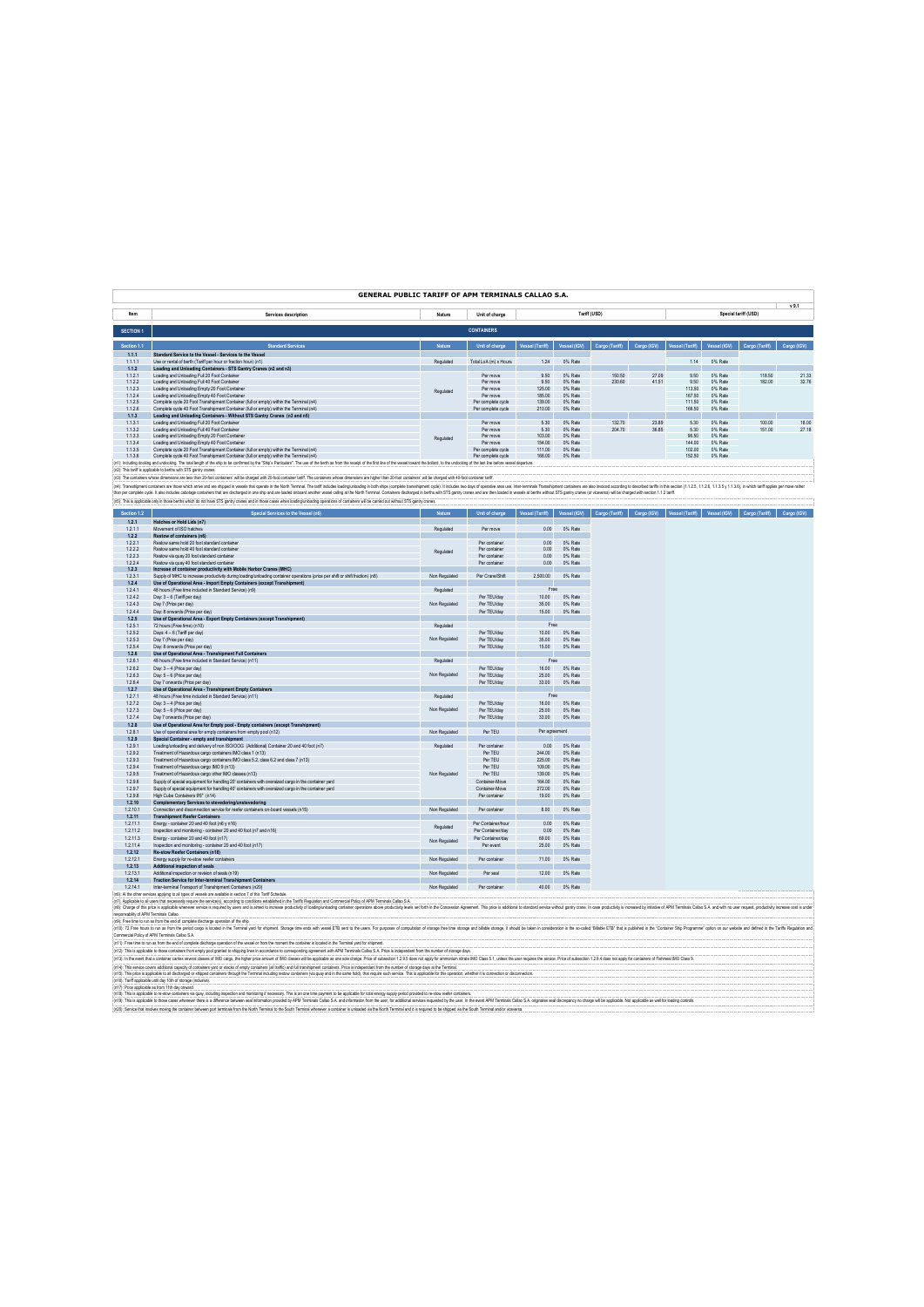| 1.3.1<br>Use of Operational Area - Import Full Containers (except Transhipment) (n21)<br>Free<br>48 hours to import and/or discharge container (Free time included in Standard Service) (n22)<br>Requisied<br>1.3.1.1<br>Day: 3 - 6 (Tariff per day)<br>Per TEU/day<br>27.00<br>4.86<br>1.3.1.2<br>1.3.1.3<br>Day 7 (Price ner day) container 20 and 40 foot<br>Por TEU<br>75.00<br>13.50<br>Per TEU/day<br>1.3.1.4<br>Days: 8 - 10 (Price per day)<br>3500<br>6.30<br>Non Regulated<br>Days: 11 - 20 (Price per day)<br>Per TEU/Hay<br>1.3.1.5<br>3500<br>6.30<br>1316<br>Days: 21 - 28 (Price ner day)<br>Par TFI IMay<br>35.00<br>6.30<br>1317<br>Day 29 onwards (Price ner day)<br>Per TFU/day<br>3500<br>6.30<br>Use of Operational Area - Export Full Containers (except Transhipment) (n21)<br>1.3.2<br>Requiated<br>Free<br>72 hours to export and/or loading container (Free time) (n23)<br>1.3.2.1<br>1.3.2.2<br>Days: 4 - 6 (Tariff per day)<br>Per TEU/day<br>27.00<br>4.86<br>1.3.2.3<br>Day 7 (Price per day) container 20 and 40 foot<br>Por TEU<br>75.00<br>13.50<br>Per TEU/day<br>1.3.2.4<br>Days: 8 - 10 (Price per day)<br>35.00<br>6.30<br>Non Regulated<br>1.3.2.5<br>Days: 11 - 20 (Price per day)<br>Per TEU/day<br>3500<br>6.30<br>1326<br>Days: 21 - 28 (Price ner day)<br>Par TFI IMay<br>35.00<br>6.30<br>1327<br>Day: 29 onwards (Price per day)<br>Per TFU/day<br>3500<br>6.30<br>(n21): Tariffs and prices set forth in sub-section 1.3.1 and 1.3.2 are applicable to those containers that have been discharged/coded via the North Terminal as per conditions established in the Concession Contract.<br>(n22): Free time to run as from the end of complete cargo discharge operation of the vessel. Calculation of use of operational area starts from the date and hour of complete cargo discharge from wessel and finishes when co<br>(n2): Free time period is 72 hours which is cabulated from the date the container is placed in the container as for the change for a whymeri. Cabulation of use of operational area (storage) ends with research ETER (The int<br>the "Container Ship Programme" option on our website and defined in the Tariffs Regulation and Commercial Policy of APM Terminals Callao S.A.<br>Unit of charge   Vessel (Tariff)   Vessel (IGV)   Cargo (Tariff)   Cargo (IGV)   Vessel (Tariff)   Vessel (IGV)   Cargo (Tariff)   Cargo (IGV)   Cargo (IGV)   Cargo (IGV)   Cargo (IGV)   Cargo (IGV)   Cargo (IGV)   Cargo (<br>Section 1.4<br>Temporary Depot Special Service - Services to the Carg<br>1.4.1<br>Temporary Depot Integrated Service for dry import containers (n24)<br>227.00<br>40.86<br>1.4.1.1<br>20' Container - Includes use of area until the 10th da<br>Per container<br>40" Container - Indudes use of area until the 10th day<br>Per container<br>298.00<br>53.64<br>1.4.1.2<br>Non Regulated<br>1413<br>Use of area during days 11 - 20 (Price ner day) (n25)<br>Per TFU/day<br>15.00<br>2.70<br>1414<br>Use of area during days 21 - 28 (Price per day) (n25)<br>Per TFU/day<br>20.00<br>3.60<br>See section 1.3.1.7 and others from section 1.5<br>Use of area from 29th day onwards and other services (n25)<br>1.4.1.5<br>Temporary Depot Integrated Service for dry export containers (n26)<br>1.4.2<br>178.00<br>32.04<br>Per container<br>1.4.2.1<br>20" Container - Indudes use of area until the 7th day<br>1.4.2.2<br>40' Container - Includes use of area until the 7th day<br>248.00<br>44.64<br>Per container<br>1.4.2.3<br>Use of area days 8 - 10 (Price ner day) (n27)<br>Per TEU/day<br>7.00<br>1.26<br>Non Regulated<br>1.4.2.4<br>Use of area days 11 - 20 (Price per day) (n27)<br>Per TEU/day<br>9.00<br>1.62<br>1.4.2.5<br>Use of area during days 21 - 28 (Price per day) (n27)<br>Per TEU/day<br>20.00<br>3.60<br>See section 1.3.2.7 and others from section 1.5<br>1426<br>Use of area from 29th day onwards and other services (n27).<br>1.4.3<br>Temporary Depot integrated service for reefer import containers (n28)<br>1431<br>20" Container - Indudes use of area until the 7th<br>Per mntainer<br>299.00<br>53.82<br>1432<br>40° Container - Indudes use of area until the 7th<br>Per mntainer<br>368.00<br>66.24<br>Non Regulated<br>Per TEU/day<br>1.4.3.3<br>Use of area during days 8 - 10 (Price per day) (n29)<br>10.00<br>1.80<br>See section 1.4.1.3, 1.4.1.4 and 1.3.1.7 and others from section 1.5<br>1.4.3.4<br>Use of area from day 11 onwards and other services (n29)<br>Temporary Depot integrated service for reefer export containers (n30)<br>1.4.4<br>1.4.4.1<br>20' Container - Indudes use of area until the 7th<br>Per Container<br>266.00<br>47.88<br>1.4.4.2<br>40' Container - Indudes use of area until the 7th<br>Non Regulated<br>Per Container<br>328.00<br>59.04<br>See section 1.4.2.3 to 1.4.2.5, 1.3.2.7 and others of section 1.5<br>1.4.4.3<br>Use of area from day 8 onwards and other services (n31)<br>(n24): This shall be applicable whenever APM Terminals Callao S.A. has been nominated as Temporary Depot (3014). Service includes Cargo Portion of Standard Service, use of operational area until the 10th day, door<br>sporary depot documentation emission (volante), customs transmission. Calculation of use of operational area is from the date of complete cargo discharge of the vessel and finishes<br>when the container is withdrawn from the container yard. First two days (48 hours) are free of charge and are included within the standard service.<br>(n25): Price of section 1.4.1.3 is applicable to use of operational area from days 11 to 20 of Temporary Depot; price of section 1.4.1.4 is applicable for days 21 to 28; and price of section 1.3.1.7 is applicable for days<br>(n26): This shall be acceliable whenever APM Terminals Callao S.A has been nominated as Temporary Decot (3014). Service includes Caroo Portion of Standard Service, use of coerational area until the 7th day, documentation r<br>Estimated Time of Berthina (ETB) of the vessel. For curocoes of corroutation of storage free storage and pilable storage, it should be taken in consideration is the so-called 'Bilable ETB' that is uddished in the "Containe<br>within standard service<br>(n27): Price of section 1.4.2.3 is applicable to use of operational area from days 8 to 10 of Temporary Depot, price of section 1.4.2.4 is applicable for day 11 to 20, price of section 1.4.2.5 is applicable for days 21 to<br>(n28). This shall be applicable whenever APM Terminals Callao S.A has been nominated as Temporary Depot (3014). Service includes Cargo Portion of Standard Service, use of operational area until the 7th day, energy supply t<br>operational area is calculated is from the date of complete cargo discharge of the vessel until the container is withdrawn from the container yard. First two days (48 hours) are free of charge and are included within the s<br>(n29): Price of section 1.4.3.3 is applicable to use of operational area from days 8 to 10 of Temporary Depot; price of section 1.4.1.3 is applicable for days 11 to 20; price of exction 1.4.1.4 is applicable of days 21 to<br>monitoring for day 8th onwards as well. For the other services, the sections 1.5.1, 1.5.3, 1.5.4 and 1.5.5. are applicable independently from the number of storage days.<br>(n30): This shall be applicable whenever APM Terminals Callao S.A. has been nominated as Temporary Depot (3014). Service includes Cargo Portion of Standard Service, use of operational area until the 7th day, recepy supply<br>operational area is calculated from the date the container is paced in the container yard until the Estimated Time of Berthing (ETB) of the reseal. For purposes of computation of storage free time storage and bladele stora<br>Policy of APM Terminals Callao S.A. First two days (48 hours) are free of charge and are included within the standard service.<br>(n31) Price of section 14.23 is applicable to use of constituted asset from dese 8 to 10 of Termonau Read: price of section 14.24 is applicable for deset to 11.22 is applicable for deset from 14.25 is applicable for deset<br>monitoring for day 8th onwards as well. For the other services, the sections 1.5.1, 1.5.3, 1.5.4 and 1.5.5, are applicable independently from the number of storage days.<br>Unit of charge Vessel (Tariff) Vessel (IGV) Cargo (Tariff) Cargo (IGV) Vessel (Tariff) Vessel (IGV) Cargo (Tariff) Cargo (IGV)<br>Section 1.5<br>Other Special Services for Containers (Port Terminal & Tempory Depot) - Services to the Cargo<br>1.5.1<br>Special Cargo<br>1.5.1.1<br>Treatment of Hazardous cargo containers IMO class 1 (n32)<br>Per TFII<br>244.00<br>43.92<br>1512<br>Treatment of Hazardous cargo containers IMO class 5.2, class 6.2 and class 7 (n32)<br>Per TFU<br>225.00<br>40.50<br>1513<br>Treatment of Hazardous cargo IMO 9 (n32 and n33)<br>Per TFU<br>109.00<br>19.62<br>Non Regulated<br>1.5.1.4<br>Treatment of Hazardous cargo other IMO classes (n32)<br>Per TEU<br>139,00<br>25.02<br>164.00<br>1.5.1.5<br>Supply of special equipment for handling 20' containers with oversized cargo in the container vard<br>Container-Move<br>29.52<br>1.5.1.6<br>Supply of special equipment for handling 40' containers with oversized cargo in the container yard<br>Container-Move<br>272.00<br>48.96<br>1.5.1.7<br>High Cube Containers 9'6" (n34)<br>Container<br>19.00<br>3.42<br>1.5.2<br><b>Reefer Container</b><br>Energy - 20' and 40' container (n35 and n36)<br>0.00<br>0.00<br>1.5.2.1<br>Per container/hour<br>Regulated<br>Inspection and monitoring - 20' and 40' container (n35 and n36).<br>1522<br>Per container/day<br>0.00<br>0.00<br>1523<br>Energy - 20' and 40' container (Price ner day or fraction day) (n37)<br>Per container/day<br>69.00<br>12.42<br>Non Regulated<br>1524<br>Inspection and monitoring - 20" and 40" container (n37)<br>Per event<br>2500<br>450<br>Per complete cycle<br>Assembly and disassembly of dip system on reefer Gensets (n35)<br>Requiated<br>1.5.2.5<br>0.00<br>0.00<br>Cargo Handling and horizontal movement operations<br>1.5.3<br>1.5.3.1<br>Additional Movement to Standard Service in the terminal as per request of the user or authorities (n35)<br>Per Container<br>0.00<br>0.00<br>Requiated<br>1.5.3.2<br>Carco inspection with groups o gangs - 20' and 40' container (n35)<br>Per Container<br>0.00<br>0.00<br>1.5.3.3<br>Cargo inspection with forklifts - 20' and 40' container (n35)<br>Per Container<br>0.00<br>0.00<br>1.5.34<br>Consolidation/deconsolidation of dry containers<br>Per Container<br>176.00<br>31.68<br>1535<br>Consolidation/deconsolidation of dry containers including Gate In/Gate Out of empty container<br>Per Container<br>230.00<br>41.40<br>Non Regulated<br>1536<br>Consolidation/deconsolidation of reefer containers.<br>Per Container<br>660.00<br>118.80<br>Consolidation/deconsolidation of reefer containers including Gate In/Gate Out of empty containers<br>1.5.3.7<br>Per Container<br>800.00<br>144.00<br>Consolidation/deconsolidation of containers with Mobile Harbour Cranes (Price per shift or fraction shift) (n38)<br>1,250.00<br>1.5.3.8<br>225.00<br>Per shift<br>1.5.4<br><b>Other Services</b><br>Breakdown as per instructions of freight forward agent (n39)<br>1.5.4.1<br>Per B/L<br>23.00<br>4.14<br>1.5.4.2<br>Bill of lading breakdown (n39)<br>Per breakdown<br>23.00<br>4.14<br>1.5.4.3<br>Sweeping of empty container<br>Per container<br>1.08<br>6.00<br>1544<br>Simple cleaning of container<br>Per mntainer<br>24.00<br>432<br>1545<br>Chemical cleaning of container<br>Per mntainer<br>48.00<br>8.64<br>Non Regulated<br>Per quote<br>Per Activity<br>1.5.4.6<br>Container repair<br>12.00<br>2.16<br>1.5.4.7<br>Seal placement services<br>Per seal<br>1.5.4.8<br>Additional inspection or revision of seals (n19)<br>12.00<br>2.16<br>Per seal<br>1.5.4.9<br>Labels Placing or Removal Services (n40)<br>Per container<br>9.00<br>1.62<br>1.5.4.10<br>Additional weighing of containers (n41)<br>Per containe<br>90.00<br>16.20<br>1.5.5<br><b>Depot for Empty Containers</b><br>Per container<br>190.00<br>34.20<br>1.5.5.1<br>Gate In (n42)<br>Non Regulated<br>1552<br>Gate Out (n42)<br>Per mntainer<br>160.00<br>28.80<br>In the e<br>trate IMO Class 5<br>(n33): The price of this service (subsection 1.5.1.3) does not apply for Fishmeal - IMO Class 9 previously declared as such in the Container Announcement List (CAL) for shipping as per procedures.<br>(n34): This service covers additional capacity of container yard or stacks of full containers (except transhipment). Price is independant from the number of storage days at the Terminal. This is not applicable for containe<br>(n35): Applicable to all users that necessarily require the service(s), according to conditions established in the Tariffs Regulation and Commercial Policy of APM Terminals Callao S.A.<br>(n36): This is applicable until 6th day of storage also. This tariff is applicable to all containers that are loaded or discharged via the Multipurpose North Terminal, except for transhipment and re-stow containers<br>(n37): This tariff is applicable from day 7 onwards for Port Terminal services (when APMTC has not been appointed Temporary Depd). Whenever APMTC is appointed as Temporary Depot, price is applicable from day 8th onwards<br>(n38): Senice includes the use of Mobile Harbour Cranes por a geniod of 4 hours. For deconsidations, senice abo includes the exporation of the caspo that is constel includes and present includes and paid paid paid paid pai<br>recresentative) and the consolidation of the cargo or its placement inside the container (flat rack or another). This is subject to Mobile Harbour Cranes' availability<br>(n39): It is charged to each breakdown B/L mother, B/L son or B/L grandson<br>(n40): Respective tebels shall be placed according to cargo classification as per IMDG code for export operations. For import operations, excitor of behind to accord tabels shall bake place when move a discharged containe<br>correspond to IMDG code, for placing the correct label instead.<br>(n41) Weighing of containers shall be executed at the facilities of the North Terminal as per request of the user (cargo owner or consignee) or the authorities. The change of this service is applicable for containers that<br>(n42): This service shall not be applicable for shipping, unloading or transhipment services for empty containers set forth in Section 1.1.2 and 1.1.3 of current Tariff Schedule.<br><b>BREAK BULK CARGO SERVICES</b><br><b>SECTION 2</b><br>Section 2.1<br>Unit of charge<br><b>Vessel (Tariff</b><br>Vessel (IGV)<br>essel (Tariff)<br>Vessel (IGV)<br>2.1.1<br>Standard Service to the Vessel - Services to the Vessel<br>2111<br>Use or rental of berth (Tariff ner hour or fraction hour) (n1)<br>Requisied<br>Total LoA (m) x Hours<br>124<br>0% Rate<br>1 1 4<br>0% Rate<br>2.1.2<br>Standard Service to Break Bulk Cargo<br>2121<br>Loading and Unloading of Break Bulk cargo (n43)<br>Requisied<br>Per Ton<br>2.50 0% Rate<br>11.00<br>1.98<br>2.50 0% Rate<br>9.20<br>(n43): Vessel partian of this tariff indudes transference of the cargo from vessel to the quay, techniquristeting and tally. Payment of Vessel partian will be applicable to the shipping line or cargo consignee, upon condit<br>Vessel (IGV)<br>Cargo (Tariff) Cargo (IGV)<br>Section 2.2<br>Special Services - Services to the Vessel (n)<br><b>Nature</b><br>Unit of charge<br>Vessel (Tariff)<br>Vessel (Tariff)<br>Vessel (IGV)<br>Cargo (Tariff)<br>2.2.1<br>Hatches or Hold Lids (n7)<br>Movement of ISO hatches<br>Reculated<br>0% Rate<br>2.2.1.1<br>Per move<br>0.00<br>2.2.2<br><b>Re-stow of Break Bulk Carno</b><br>2221<br>Re-stow via vessel<br>Per ton<br>13.50<br>0% Rate<br>12.50<br>Tasa 0%<br>Regulated<br>Re-stow via quay (n44)<br>25.00<br>2.2.2.2<br>Per ton<br>27.00<br>0% Rate<br>Tasa 0%<br>2.2.3<br><b>Transhipment of Break Bulk cargo</b><br>Transhipment of Break Bulk cargo - Complete cycle (n45)<br>Per ton<br>23.40<br>0% Rate<br>2.2.3.1<br>Non Regula<br>(n44): This is appli<br>ble to the cargo that is re-stowed in the same hold (level) or in another hold (level) of the vessel which in both cases cargo requires to be temporarily tra<br>(n45): Price of service includes 3 free days of storage which applies after completion of cargo discharge operation of the vesse<br>Section 2.3<br><b>Special Service of Use of Operatio</b><br>Cargo (Tariff)<br>2.3.1<br>Use of Operational Area - All traffic<br>2.3.1.1<br>Days: 1 - 3 (Free time - included in Standard Service)<br>Regulated<br>Free<br>Days: 4 - 10 (Tariff for whole period or fraction period)<br>23.00<br>4.14<br>2.3.1.2<br>Per ton<br>Non Regulated<br>Days: 11 - 20 (Tariff per day or fraction day)<br>0.47<br>2.3.1.3<br>Per ton/day<br>2.60<br>2.3.1.4<br>Days: 21 - onwards (Tariff per day or fraction day)<br>Per ton/day<br>420<br>0.76<br>Unit of charge Vessel (Tariff) Vessel (IGV) Cargo (Tariff) Cargo (IGV) Vessel (Tariff) Vessel (IGV) Cargo (Tariff) Cargo (IGV)<br>Section 2.4<br>Special Service of Temporary Depot - Services to the Caro<br>Nature<br>Temporary Depot Integrated Service - All traffic (n46)<br>2.4.1<br>2.4.1.1<br>Break Bulk Cargo - Includes use of operational area until day 10<br>26.50<br>4.77<br>Per ton |
|------------------------------------------------------------------------------------------------------------------------------------------------------------------------------------------------------------------------------------------------------------------------------------------------------------------------------------------------------------------------------------------------------------------------------------------------------------------------------------------------------------------------------------------------------------------------------------------------------------------------------------------------------------------------------------------------------------------------------------------------------------------------------------------------------------------------------------------------------------------------------------------------------------------------------------------------------------------------------------------------------------------------------------------------------------------------------------------------------------------------------------------------------------------------------------------------------------------------------------------------------------------------------------------------------------------------------------------------------------------------------------------------------------------------------------------------------------------------------------------------------------------------------------------------------------------------------------------------------------------------------------------------------------------------------------------------------------------------------------------------------------------------------------------------------------------------------------------------------------------------------------------------------------------------------------------------------------------------------------------------------------------------------------------------------------------------------------------------------------------------------------------------------------------------------------------------------------------------------------------------------------------------------------------------------------------------------------------------------------------------------------------------------------------------------------------------------------------------------------------------------------------------------------------------------------------------------------------------------------------------------------------------------------------------------------------------------------------------------------------------------------------------------------------------------------------------------------------------------------------------------------------------------------------------------------------------------------------------------------------------------------------------------------------------------------------------------------------------------------------------------------------------------------------------------------------------------------------------------------------------------------------------------------------------------------------------------------------------------------------------------------------------------------------------------------------------------------------------------------------------------------------------------------------------------------------------------------------------------------------------------------------------------------------------------------------------------------------------------------------------------------------------------------------------------------------------------------------------------------------------------------------------------------------------------------------------------------------------------------------------------------------------------------------------------------------------------------------------------------------------------------------------------------------------------------------------------------------------------------------------------------------------------------------------------------------------------------------------------------------------------------------------------------------------------------------------------------------------------------------------------------------------------------------------------------------------------------------------------------------------------------------------------------------------------------------------------------------------------------------------------------------------------------------------------------------------------------------------------------------------------------------------------------------------------------------------------------------------------------------------------------------------------------------------------------------------------------------------------------------------------------------------------------------------------------------------------------------------------------------------------------------------------------------------------------------------------------------------------------------------------------------------------------------------------------------------------------------------------------------------------------------------------------------------------------------------------------------------------------------------------------------------------------------------------------------------------------------------------------------------------------------------------------------------------------------------------------------------------------------------------------------------------------------------------------------------------------------------------------------------------------------------------------------------------------------------------------------------------------------------------------------------------------------------------------------------------------------------------------------------------------------------------------------------------------------------------------------------------------------------------------------------------------------------------------------------------------------------------------------------------------------------------------------------------------------------------------------------------------------------------------------------------------------------------------------------------------------------------------------------------------------------------------------------------------------------------------------------------------------------------------------------------------------------------------------------------------------------------------------------------------------------------------------------------------------------------------------------------------------------------------------------------------------------------------------------------------------------------------------------------------------------------------------------------------------------------------------------------------------------------------------------------------------------------------------------------------------------------------------------------------------------------------------------------------------------------------------------------------------------------------------------------------------------------------------------------------------------------------------------------------------------------------------------------------------------------------------------------------------------------------------------------------------------------------------------------------------------------------------------------------------------------------------------------------------------------------------------------------------------------------------------------------------------------------------------------------------------------------------------------------------------------------------------------------------------------------------------------------------------------------------------------------------------------------------------------------------------------------------------------------------------------------------------------------------------------------------------------------------------------------------------------------------------------------------------------------------------------------------------------------------------------------------------------------------------------------------------------------------------------------------------------------------------------------------------------------------------------------------------------------------------------------------------------------------------------------------------------------------------------------------------------------------------------------------------------------------------------------------------------------------------------------------------------------------------------------------------------------------------------------------------------------------------------------------------------------------------------------------------------------------------------------------------------------------------------------------------------------------------------------------------------------------------------------------------------------------------------------------------------------------------------------------------------------------------------------------------------------------------------------------------------------------------------------------------------------------------------------------------------------------------------------------------------------------------------------------------------------------------------------------------------------------------------------------------------------------------------------------------------------------------------------------------------------------------------------------------------------------------------------------------------------------------------------------------------------------------------------------------------------------------------------------------------------------------------------------------------------------------------------------------------------------------------------------------------------------------------------------------------------------------------------------------------------------------------------------------------------------------------------------------------------------------------------------------------------------------------------------------------------------------------------------------------------------------------------------------------------------------------------------------------------------------------------------------------------------------------------------------------------------------------------------------------------------------------------------------------------------------------------------------------------------------------------------------------------------------------------------------------------------------------------------------------------------------------------------------------------------------------------------------------------------------------------------------------------------------------------------------------------------------------------------------------------------------------------------------------------------------------------------------------------------------------------------------------------------------------------------------------------------------------------------------------------------------------------------------------------------------------------------------------------------------------------------------------------------------------------------------------------------------------------------------------------------------------------------------------------------------------------------------------------------------------------------------------------------------------------------------------------------------------------------------------------------------------------------------------------------------------------------------------------------------------------------------------------------------------------------------------------------------------------------------------------------------------------------------------------------------------------------------------------------------------------------------------------------------------------------------------------------------------------------------------------------------------------------------------------------------------------------------------------------------------------------------------------------------------------------------------------------------------------------------------------------------------------------------------------------------------------------------------------------------------------------------------------------------------------------------------------------------------------------------------------------------------------------------------------------------------------------------------------------------------------------------------------------------------------------------------------------------------------------------------------------------------------------------------------------------------------------------------------------------------------------------------------------------------------------------------------------------------------------------------------------------------------------------------------------------------------------------------------------------------------------------------------------------------------------------------------------------------------------------------------------------------------------------------------------------------------------------------------------------------------------------------------------------------------------------------------------------------------------------------------------------------------------------------------------------------------------------------------------------------------------------------------------------------------------------------------------------------------------------------------------------------------------------------------------------------------------------------------------------------------------------------------------------------------------------------------------------------------------------------------------------------------------------------------------------------------------------------------------------------------------------------------------------------------------------------------------------------------------------------------------------------------------------------------------------------------------------------------------------------------------------------------------------------------------------------------------------------------------------------------------------------------------------------------------------------------------------------------------------------------------------------------------------------------------------------------------------------------------------------------------------------------------------------------------------------------------------------------------------------------------------------------------------------------------------------------------------------------------------------------------------------------------------------------------------------------------------------------------------------------------------------------------------------------------------------------------------------------------------------------------------------------------------------------------------------------------------------------------------------------------------------------------------------------------------------------------------------------------------------------------------------------------------------------------------------------------------------------------------------------------------------------------------------------------------------------------------------------------------------------------------------------------------------------------------------------------------------------------------------------------------------------------------------------------------------------------------------------------------------------------------------------------------------------------------------------------------------------------------------------------------------------------------------------------------------------------------------------------------------------------------------------------------------------------------------------------------------------------------------------------------------------------------------------------------------------------------------------------------------------------------------------------------------------------------------------------------------------|
|                                                                                                                                                                                                                                                                                                                                                                                                                                                                                                                                                                                                                                                                                                                                                                                                                                                                                                                                                                                                                                                                                                                                                                                                                                                                                                                                                                                                                                                                                                                                                                                                                                                                                                                                                                                                                                                                                                                                                                                                                                                                                                                                                                                                                                                                                                                                                                                                                                                                                                                                                                                                                                                                                                                                                                                                                                                                                                                                                                                                                                                                                                                                                                                                                                                                                                                                                                                                                                                                                                                                                                                                                                                                                                                                                                                                                                                                                                                                                                                                                                                                                                                                                                                                                                                                                                                                                                                                                                                                                                                                                                                                                                                                                                                                                                                                                                                                                                                                                                                                                                                                                                                                                                                                                                                                                                                                                                                                                                                                                                                                                                                                                                                                                                                                                                                                                                                                                                                                                                                                                                                                                                                                                                                                                                                                                                                                                                                                                                                                                                                                                                                                                                                                                                                                                                                                                                                                                                                                                                                                                                                                                                                                                                                                                                                                                                                                                                                                                                                                                                                                                                                                                                                                                                                                                                                                                                                                                                                                                                                                                                                                                                                                                                                                                                                                                                                                                                                                                                                                                                                                                                                                                                                                                                                                                                                                                                                                                                                                                                                                                                                                                                                                                                                                                                                                                                                                                                                                                                                                                                                                                                                                                                                                                                                                                                                                                                                                                                                                                                                                                                                                                                                                                                                                                                                                                                                                                                                                                                                                                                                                                                                                                                                                                                                                                                                                                                                                                                                                                                                                                                                                                                                                                                                                                                                                                                                                                                                                                                                                                                                                                                                                                                                                                                                                                                                                                                                                                                                                                                                                                                                                                                                                                                                                                                                                                                                                                                                                                                                                                                                                                                                                                                                                                                                                                                                                                                                                                                                                                                                                                                                                                                                                                                                                                                                                                                                                                                                                                                                                                                                                                                                                                                                                                                                                                                                                                                                                                                                                                                                                                                                                                                                                                                                                                                                                                                                                                                                                                                                                                                                                                                                                                                                                                                                                                                                                                                                                                                                                                                                                                                                                                                                                                                                                                                                                                                                                                                                                                                                                                                                                                                                                                                                                                                                                                                                                                                                                                                                                                                                                                                                                                                                                                                                                                                                                                                                                                                                                                                                                                                                                                                                                                                                                                                                                                                                                                                                                                                                                                                                                                                                                                                                                                                                                                                                                                                                                                                                                                                                                                                                                                                                                                                                            |
|                                                                                                                                                                                                                                                                                                                                                                                                                                                                                                                                                                                                                                                                                                                                                                                                                                                                                                                                                                                                                                                                                                                                                                                                                                                                                                                                                                                                                                                                                                                                                                                                                                                                                                                                                                                                                                                                                                                                                                                                                                                                                                                                                                                                                                                                                                                                                                                                                                                                                                                                                                                                                                                                                                                                                                                                                                                                                                                                                                                                                                                                                                                                                                                                                                                                                                                                                                                                                                                                                                                                                                                                                                                                                                                                                                                                                                                                                                                                                                                                                                                                                                                                                                                                                                                                                                                                                                                                                                                                                                                                                                                                                                                                                                                                                                                                                                                                                                                                                                                                                                                                                                                                                                                                                                                                                                                                                                                                                                                                                                                                                                                                                                                                                                                                                                                                                                                                                                                                                                                                                                                                                                                                                                                                                                                                                                                                                                                                                                                                                                                                                                                                                                                                                                                                                                                                                                                                                                                                                                                                                                                                                                                                                                                                                                                                                                                                                                                                                                                                                                                                                                                                                                                                                                                                                                                                                                                                                                                                                                                                                                                                                                                                                                                                                                                                                                                                                                                                                                                                                                                                                                                                                                                                                                                                                                                                                                                                                                                                                                                                                                                                                                                                                                                                                                                                                                                                                                                                                                                                                                                                                                                                                                                                                                                                                                                                                                                                                                                                                                                                                                                                                                                                                                                                                                                                                                                                                                                                                                                                                                                                                                                                                                                                                                                                                                                                                                                                                                                                                                                                                                                                                                                                                                                                                                                                                                                                                                                                                                                                                                                                                                                                                                                                                                                                                                                                                                                                                                                                                                                                                                                                                                                                                                                                                                                                                                                                                                                                                                                                                                                                                                                                                                                                                                                                                                                                                                                                                                                                                                                                                                                                                                                                                                                                                                                                                                                                                                                                                                                                                                                                                                                                                                                                                                                                                                                                                                                                                                                                                                                                                                                                                                                                                                                                                                                                                                                                                                                                                                                                                                                                                                                                                                                                                                                                                                                                                                                                                                                                                                                                                                                                                                                                                                                                                                                                                                                                                                                                                                                                                                                                                                                                                                                                                                                                                                                                                                                                                                                                                                                                                                                                                                                                                                                                                                                                                                                                                                                                                                                                                                                                                                                                                                                                                                                                                                                                                                                                                                                                                                                                                                                                                                                                                                                                                                                                                                                                                                                                                                                                                                                                                                                                                                                            |
|                                                                                                                                                                                                                                                                                                                                                                                                                                                                                                                                                                                                                                                                                                                                                                                                                                                                                                                                                                                                                                                                                                                                                                                                                                                                                                                                                                                                                                                                                                                                                                                                                                                                                                                                                                                                                                                                                                                                                                                                                                                                                                                                                                                                                                                                                                                                                                                                                                                                                                                                                                                                                                                                                                                                                                                                                                                                                                                                                                                                                                                                                                                                                                                                                                                                                                                                                                                                                                                                                                                                                                                                                                                                                                                                                                                                                                                                                                                                                                                                                                                                                                                                                                                                                                                                                                                                                                                                                                                                                                                                                                                                                                                                                                                                                                                                                                                                                                                                                                                                                                                                                                                                                                                                                                                                                                                                                                                                                                                                                                                                                                                                                                                                                                                                                                                                                                                                                                                                                                                                                                                                                                                                                                                                                                                                                                                                                                                                                                                                                                                                                                                                                                                                                                                                                                                                                                                                                                                                                                                                                                                                                                                                                                                                                                                                                                                                                                                                                                                                                                                                                                                                                                                                                                                                                                                                                                                                                                                                                                                                                                                                                                                                                                                                                                                                                                                                                                                                                                                                                                                                                                                                                                                                                                                                                                                                                                                                                                                                                                                                                                                                                                                                                                                                                                                                                                                                                                                                                                                                                                                                                                                                                                                                                                                                                                                                                                                                                                                                                                                                                                                                                                                                                                                                                                                                                                                                                                                                                                                                                                                                                                                                                                                                                                                                                                                                                                                                                                                                                                                                                                                                                                                                                                                                                                                                                                                                                                                                                                                                                                                                                                                                                                                                                                                                                                                                                                                                                                                                                                                                                                                                                                                                                                                                                                                                                                                                                                                                                                                                                                                                                                                                                                                                                                                                                                                                                                                                                                                                                                                                                                                                                                                                                                                                                                                                                                                                                                                                                                                                                                                                                                                                                                                                                                                                                                                                                                                                                                                                                                                                                                                                                                                                                                                                                                                                                                                                                                                                                                                                                                                                                                                                                                                                                                                                                                                                                                                                                                                                                                                                                                                                                                                                                                                                                                                                                                                                                                                                                                                                                                                                                                                                                                                                                                                                                                                                                                                                                                                                                                                                                                                                                                                                                                                                                                                                                                                                                                                                                                                                                                                                                                                                                                                                                                                                                                                                                                                                                                                                                                                                                                                                                                                                                                                                                                                                                                                                                                                                                                                                                                                                                                                                                                                            |
|                                                                                                                                                                                                                                                                                                                                                                                                                                                                                                                                                                                                                                                                                                                                                                                                                                                                                                                                                                                                                                                                                                                                                                                                                                                                                                                                                                                                                                                                                                                                                                                                                                                                                                                                                                                                                                                                                                                                                                                                                                                                                                                                                                                                                                                                                                                                                                                                                                                                                                                                                                                                                                                                                                                                                                                                                                                                                                                                                                                                                                                                                                                                                                                                                                                                                                                                                                                                                                                                                                                                                                                                                                                                                                                                                                                                                                                                                                                                                                                                                                                                                                                                                                                                                                                                                                                                                                                                                                                                                                                                                                                                                                                                                                                                                                                                                                                                                                                                                                                                                                                                                                                                                                                                                                                                                                                                                                                                                                                                                                                                                                                                                                                                                                                                                                                                                                                                                                                                                                                                                                                                                                                                                                                                                                                                                                                                                                                                                                                                                                                                                                                                                                                                                                                                                                                                                                                                                                                                                                                                                                                                                                                                                                                                                                                                                                                                                                                                                                                                                                                                                                                                                                                                                                                                                                                                                                                                                                                                                                                                                                                                                                                                                                                                                                                                                                                                                                                                                                                                                                                                                                                                                                                                                                                                                                                                                                                                                                                                                                                                                                                                                                                                                                                                                                                                                                                                                                                                                                                                                                                                                                                                                                                                                                                                                                                                                                                                                                                                                                                                                                                                                                                                                                                                                                                                                                                                                                                                                                                                                                                                                                                                                                                                                                                                                                                                                                                                                                                                                                                                                                                                                                                                                                                                                                                                                                                                                                                                                                                                                                                                                                                                                                                                                                                                                                                                                                                                                                                                                                                                                                                                                                                                                                                                                                                                                                                                                                                                                                                                                                                                                                                                                                                                                                                                                                                                                                                                                                                                                                                                                                                                                                                                                                                                                                                                                                                                                                                                                                                                                                                                                                                                                                                                                                                                                                                                                                                                                                                                                                                                                                                                                                                                                                                                                                                                                                                                                                                                                                                                                                                                                                                                                                                                                                                                                                                                                                                                                                                                                                                                                                                                                                                                                                                                                                                                                                                                                                                                                                                                                                                                                                                                                                                                                                                                                                                                                                                                                                                                                                                                                                                                                                                                                                                                                                                                                                                                                                                                                                                                                                                                                                                                                                                                                                                                                                                                                                                                                                                                                                                                                                                                                                                                                                                                                                                                                                                                                                                                                                                                                                                                                                                                                                                            |
|                                                                                                                                                                                                                                                                                                                                                                                                                                                                                                                                                                                                                                                                                                                                                                                                                                                                                                                                                                                                                                                                                                                                                                                                                                                                                                                                                                                                                                                                                                                                                                                                                                                                                                                                                                                                                                                                                                                                                                                                                                                                                                                                                                                                                                                                                                                                                                                                                                                                                                                                                                                                                                                                                                                                                                                                                                                                                                                                                                                                                                                                                                                                                                                                                                                                                                                                                                                                                                                                                                                                                                                                                                                                                                                                                                                                                                                                                                                                                                                                                                                                                                                                                                                                                                                                                                                                                                                                                                                                                                                                                                                                                                                                                                                                                                                                                                                                                                                                                                                                                                                                                                                                                                                                                                                                                                                                                                                                                                                                                                                                                                                                                                                                                                                                                                                                                                                                                                                                                                                                                                                                                                                                                                                                                                                                                                                                                                                                                                                                                                                                                                                                                                                                                                                                                                                                                                                                                                                                                                                                                                                                                                                                                                                                                                                                                                                                                                                                                                                                                                                                                                                                                                                                                                                                                                                                                                                                                                                                                                                                                                                                                                                                                                                                                                                                                                                                                                                                                                                                                                                                                                                                                                                                                                                                                                                                                                                                                                                                                                                                                                                                                                                                                                                                                                                                                                                                                                                                                                                                                                                                                                                                                                                                                                                                                                                                                                                                                                                                                                                                                                                                                                                                                                                                                                                                                                                                                                                                                                                                                                                                                                                                                                                                                                                                                                                                                                                                                                                                                                                                                                                                                                                                                                                                                                                                                                                                                                                                                                                                                                                                                                                                                                                                                                                                                                                                                                                                                                                                                                                                                                                                                                                                                                                                                                                                                                                                                                                                                                                                                                                                                                                                                                                                                                                                                                                                                                                                                                                                                                                                                                                                                                                                                                                                                                                                                                                                                                                                                                                                                                                                                                                                                                                                                                                                                                                                                                                                                                                                                                                                                                                                                                                                                                                                                                                                                                                                                                                                                                                                                                                                                                                                                                                                                                                                                                                                                                                                                                                                                                                                                                                                                                                                                                                                                                                                                                                                                                                                                                                                                                                                                                                                                                                                                                                                                                                                                                                                                                                                                                                                                                                                                                                                                                                                                                                                                                                                                                                                                                                                                                                                                                                                                                                                                                                                                                                                                                                                                                                                                                                                                                                                                                                                                                                                                                                                                                                                                                                                                                                                                                                                                                                                                                                            |
|                                                                                                                                                                                                                                                                                                                                                                                                                                                                                                                                                                                                                                                                                                                                                                                                                                                                                                                                                                                                                                                                                                                                                                                                                                                                                                                                                                                                                                                                                                                                                                                                                                                                                                                                                                                                                                                                                                                                                                                                                                                                                                                                                                                                                                                                                                                                                                                                                                                                                                                                                                                                                                                                                                                                                                                                                                                                                                                                                                                                                                                                                                                                                                                                                                                                                                                                                                                                                                                                                                                                                                                                                                                                                                                                                                                                                                                                                                                                                                                                                                                                                                                                                                                                                                                                                                                                                                                                                                                                                                                                                                                                                                                                                                                                                                                                                                                                                                                                                                                                                                                                                                                                                                                                                                                                                                                                                                                                                                                                                                                                                                                                                                                                                                                                                                                                                                                                                                                                                                                                                                                                                                                                                                                                                                                                                                                                                                                                                                                                                                                                                                                                                                                                                                                                                                                                                                                                                                                                                                                                                                                                                                                                                                                                                                                                                                                                                                                                                                                                                                                                                                                                                                                                                                                                                                                                                                                                                                                                                                                                                                                                                                                                                                                                                                                                                                                                                                                                                                                                                                                                                                                                                                                                                                                                                                                                                                                                                                                                                                                                                                                                                                                                                                                                                                                                                                                                                                                                                                                                                                                                                                                                                                                                                                                                                                                                                                                                                                                                                                                                                                                                                                                                                                                                                                                                                                                                                                                                                                                                                                                                                                                                                                                                                                                                                                                                                                                                                                                                                                                                                                                                                                                                                                                                                                                                                                                                                                                                                                                                                                                                                                                                                                                                                                                                                                                                                                                                                                                                                                                                                                                                                                                                                                                                                                                                                                                                                                                                                                                                                                                                                                                                                                                                                                                                                                                                                                                                                                                                                                                                                                                                                                                                                                                                                                                                                                                                                                                                                                                                                                                                                                                                                                                                                                                                                                                                                                                                                                                                                                                                                                                                                                                                                                                                                                                                                                                                                                                                                                                                                                                                                                                                                                                                                                                                                                                                                                                                                                                                                                                                                                                                                                                                                                                                                                                                                                                                                                                                                                                                                                                                                                                                                                                                                                                                                                                                                                                                                                                                                                                                                                                                                                                                                                                                                                                                                                                                                                                                                                                                                                                                                                                                                                                                                                                                                                                                                                                                                                                                                                                                                                                                                                                                                                                                                                                                                                                                                                                                                                                                                                                                                                                                                                                            |
|                                                                                                                                                                                                                                                                                                                                                                                                                                                                                                                                                                                                                                                                                                                                                                                                                                                                                                                                                                                                                                                                                                                                                                                                                                                                                                                                                                                                                                                                                                                                                                                                                                                                                                                                                                                                                                                                                                                                                                                                                                                                                                                                                                                                                                                                                                                                                                                                                                                                                                                                                                                                                                                                                                                                                                                                                                                                                                                                                                                                                                                                                                                                                                                                                                                                                                                                                                                                                                                                                                                                                                                                                                                                                                                                                                                                                                                                                                                                                                                                                                                                                                                                                                                                                                                                                                                                                                                                                                                                                                                                                                                                                                                                                                                                                                                                                                                                                                                                                                                                                                                                                                                                                                                                                                                                                                                                                                                                                                                                                                                                                                                                                                                                                                                                                                                                                                                                                                                                                                                                                                                                                                                                                                                                                                                                                                                                                                                                                                                                                                                                                                                                                                                                                                                                                                                                                                                                                                                                                                                                                                                                                                                                                                                                                                                                                                                                                                                                                                                                                                                                                                                                                                                                                                                                                                                                                                                                                                                                                                                                                                                                                                                                                                                                                                                                                                                                                                                                                                                                                                                                                                                                                                                                                                                                                                                                                                                                                                                                                                                                                                                                                                                                                                                                                                                                                                                                                                                                                                                                                                                                                                                                                                                                                                                                                                                                                                                                                                                                                                                                                                                                                                                                                                                                                                                                                                                                                                                                                                                                                                                                                                                                                                                                                                                                                                                                                                                                                                                                                                                                                                                                                                                                                                                                                                                                                                                                                                                                                                                                                                                                                                                                                                                                                                                                                                                                                                                                                                                                                                                                                                                                                                                                                                                                                                                                                                                                                                                                                                                                                                                                                                                                                                                                                                                                                                                                                                                                                                                                                                                                                                                                                                                                                                                                                                                                                                                                                                                                                                                                                                                                                                                                                                                                                                                                                                                                                                                                                                                                                                                                                                                                                                                                                                                                                                                                                                                                                                                                                                                                                                                                                                                                                                                                                                                                                                                                                                                                                                                                                                                                                                                                                                                                                                                                                                                                                                                                                                                                                                                                                                                                                                                                                                                                                                                                                                                                                                                                                                                                                                                                                                                                                                                                                                                                                                                                                                                                                                                                                                                                                                                                                                                                                                                                                                                                                                                                                                                                                                                                                                                                                                                                                                                                                                                                                                                                                                                                                                                                                                                                                                                                                                                                                                                            |
|                                                                                                                                                                                                                                                                                                                                                                                                                                                                                                                                                                                                                                                                                                                                                                                                                                                                                                                                                                                                                                                                                                                                                                                                                                                                                                                                                                                                                                                                                                                                                                                                                                                                                                                                                                                                                                                                                                                                                                                                                                                                                                                                                                                                                                                                                                                                                                                                                                                                                                                                                                                                                                                                                                                                                                                                                                                                                                                                                                                                                                                                                                                                                                                                                                                                                                                                                                                                                                                                                                                                                                                                                                                                                                                                                                                                                                                                                                                                                                                                                                                                                                                                                                                                                                                                                                                                                                                                                                                                                                                                                                                                                                                                                                                                                                                                                                                                                                                                                                                                                                                                                                                                                                                                                                                                                                                                                                                                                                                                                                                                                                                                                                                                                                                                                                                                                                                                                                                                                                                                                                                                                                                                                                                                                                                                                                                                                                                                                                                                                                                                                                                                                                                                                                                                                                                                                                                                                                                                                                                                                                                                                                                                                                                                                                                                                                                                                                                                                                                                                                                                                                                                                                                                                                                                                                                                                                                                                                                                                                                                                                                                                                                                                                                                                                                                                                                                                                                                                                                                                                                                                                                                                                                                                                                                                                                                                                                                                                                                                                                                                                                                                                                                                                                                                                                                                                                                                                                                                                                                                                                                                                                                                                                                                                                                                                                                                                                                                                                                                                                                                                                                                                                                                                                                                                                                                                                                                                                                                                                                                                                                                                                                                                                                                                                                                                                                                                                                                                                                                                                                                                                                                                                                                                                                                                                                                                                                                                                                                                                                                                                                                                                                                                                                                                                                                                                                                                                                                                                                                                                                                                                                                                                                                                                                                                                                                                                                                                                                                                                                                                                                                                                                                                                                                                                                                                                                                                                                                                                                                                                                                                                                                                                                                                                                                                                                                                                                                                                                                                                                                                                                                                                                                                                                                                                                                                                                                                                                                                                                                                                                                                                                                                                                                                                                                                                                                                                                                                                                                                                                                                                                                                                                                                                                                                                                                                                                                                                                                                                                                                                                                                                                                                                                                                                                                                                                                                                                                                                                                                                                                                                                                                                                                                                                                                                                                                                                                                                                                                                                                                                                                                                                                                                                                                                                                                                                                                                                                                                                                                                                                                                                                                                                                                                                                                                                                                                                                                                                                                                                                                                                                                                                                                                                                                                                                                                                                                                                                                                                                                                                                                                                                                                                                                                            |
|                                                                                                                                                                                                                                                                                                                                                                                                                                                                                                                                                                                                                                                                                                                                                                                                                                                                                                                                                                                                                                                                                                                                                                                                                                                                                                                                                                                                                                                                                                                                                                                                                                                                                                                                                                                                                                                                                                                                                                                                                                                                                                                                                                                                                                                                                                                                                                                                                                                                                                                                                                                                                                                                                                                                                                                                                                                                                                                                                                                                                                                                                                                                                                                                                                                                                                                                                                                                                                                                                                                                                                                                                                                                                                                                                                                                                                                                                                                                                                                                                                                                                                                                                                                                                                                                                                                                                                                                                                                                                                                                                                                                                                                                                                                                                                                                                                                                                                                                                                                                                                                                                                                                                                                                                                                                                                                                                                                                                                                                                                                                                                                                                                                                                                                                                                                                                                                                                                                                                                                                                                                                                                                                                                                                                                                                                                                                                                                                                                                                                                                                                                                                                                                                                                                                                                                                                                                                                                                                                                                                                                                                                                                                                                                                                                                                                                                                                                                                                                                                                                                                                                                                                                                                                                                                                                                                                                                                                                                                                                                                                                                                                                                                                                                                                                                                                                                                                                                                                                                                                                                                                                                                                                                                                                                                                                                                                                                                                                                                                                                                                                                                                                                                                                                                                                                                                                                                                                                                                                                                                                                                                                                                                                                                                                                                                                                                                                                                                                                                                                                                                                                                                                                                                                                                                                                                                                                                                                                                                                                                                                                                                                                                                                                                                                                                                                                                                                                                                                                                                                                                                                                                                                                                                                                                                                                                                                                                                                                                                                                                                                                                                                                                                                                                                                                                                                                                                                                                                                                                                                                                                                                                                                                                                                                                                                                                                                                                                                                                                                                                                                                                                                                                                                                                                                                                                                                                                                                                                                                                                                                                                                                                                                                                                                                                                                                                                                                                                                                                                                                                                                                                                                                                                                                                                                                                                                                                                                                                                                                                                                                                                                                                                                                                                                                                                                                                                                                                                                                                                                                                                                                                                                                                                                                                                                                                                                                                                                                                                                                                                                                                                                                                                                                                                                                                                                                                                                                                                                                                                                                                                                                                                                                                                                                                                                                                                                                                                                                                                                                                                                                                                                                                                                                                                                                                                                                                                                                                                                                                                                                                                                                                                                                                                                                                                                                                                                                                                                                                                                                                                                                                                                                                                                                                                                                                                                                                                                                                                                                                                                                                                                                                                                                                                                                            |
|                                                                                                                                                                                                                                                                                                                                                                                                                                                                                                                                                                                                                                                                                                                                                                                                                                                                                                                                                                                                                                                                                                                                                                                                                                                                                                                                                                                                                                                                                                                                                                                                                                                                                                                                                                                                                                                                                                                                                                                                                                                                                                                                                                                                                                                                                                                                                                                                                                                                                                                                                                                                                                                                                                                                                                                                                                                                                                                                                                                                                                                                                                                                                                                                                                                                                                                                                                                                                                                                                                                                                                                                                                                                                                                                                                                                                                                                                                                                                                                                                                                                                                                                                                                                                                                                                                                                                                                                                                                                                                                                                                                                                                                                                                                                                                                                                                                                                                                                                                                                                                                                                                                                                                                                                                                                                                                                                                                                                                                                                                                                                                                                                                                                                                                                                                                                                                                                                                                                                                                                                                                                                                                                                                                                                                                                                                                                                                                                                                                                                                                                                                                                                                                                                                                                                                                                                                                                                                                                                                                                                                                                                                                                                                                                                                                                                                                                                                                                                                                                                                                                                                                                                                                                                                                                                                                                                                                                                                                                                                                                                                                                                                                                                                                                                                                                                                                                                                                                                                                                                                                                                                                                                                                                                                                                                                                                                                                                                                                                                                                                                                                                                                                                                                                                                                                                                                                                                                                                                                                                                                                                                                                                                                                                                                                                                                                                                                                                                                                                                                                                                                                                                                                                                                                                                                                                                                                                                                                                                                                                                                                                                                                                                                                                                                                                                                                                                                                                                                                                                                                                                                                                                                                                                                                                                                                                                                                                                                                                                                                                                                                                                                                                                                                                                                                                                                                                                                                                                                                                                                                                                                                                                                                                                                                                                                                                                                                                                                                                                                                                                                                                                                                                                                                                                                                                                                                                                                                                                                                                                                                                                                                                                                                                                                                                                                                                                                                                                                                                                                                                                                                                                                                                                                                                                                                                                                                                                                                                                                                                                                                                                                                                                                                                                                                                                                                                                                                                                                                                                                                                                                                                                                                                                                                                                                                                                                                                                                                                                                                                                                                                                                                                                                                                                                                                                                                                                                                                                                                                                                                                                                                                                                                                                                                                                                                                                                                                                                                                                                                                                                                                                                                                                                                                                                                                                                                                                                                                                                                                                                                                                                                                                                                                                                                                                                                                                                                                                                                                                                                                                                                                                                                                                                                                                                                                                                                                                                                                                                                                                                                                                                                                                                                                                                                            |
|                                                                                                                                                                                                                                                                                                                                                                                                                                                                                                                                                                                                                                                                                                                                                                                                                                                                                                                                                                                                                                                                                                                                                                                                                                                                                                                                                                                                                                                                                                                                                                                                                                                                                                                                                                                                                                                                                                                                                                                                                                                                                                                                                                                                                                                                                                                                                                                                                                                                                                                                                                                                                                                                                                                                                                                                                                                                                                                                                                                                                                                                                                                                                                                                                                                                                                                                                                                                                                                                                                                                                                                                                                                                                                                                                                                                                                                                                                                                                                                                                                                                                                                                                                                                                                                                                                                                                                                                                                                                                                                                                                                                                                                                                                                                                                                                                                                                                                                                                                                                                                                                                                                                                                                                                                                                                                                                                                                                                                                                                                                                                                                                                                                                                                                                                                                                                                                                                                                                                                                                                                                                                                                                                                                                                                                                                                                                                                                                                                                                                                                                                                                                                                                                                                                                                                                                                                                                                                                                                                                                                                                                                                                                                                                                                                                                                                                                                                                                                                                                                                                                                                                                                                                                                                                                                                                                                                                                                                                                                                                                                                                                                                                                                                                                                                                                                                                                                                                                                                                                                                                                                                                                                                                                                                                                                                                                                                                                                                                                                                                                                                                                                                                                                                                                                                                                                                                                                                                                                                                                                                                                                                                                                                                                                                                                                                                                                                                                                                                                                                                                                                                                                                                                                                                                                                                                                                                                                                                                                                                                                                                                                                                                                                                                                                                                                                                                                                                                                                                                                                                                                                                                                                                                                                                                                                                                                                                                                                                                                                                                                                                                                                                                                                                                                                                                                                                                                                                                                                                                                                                                                                                                                                                                                                                                                                                                                                                                                                                                                                                                                                                                                                                                                                                                                                                                                                                                                                                                                                                                                                                                                                                                                                                                                                                                                                                                                                                                                                                                                                                                                                                                                                                                                                                                                                                                                                                                                                                                                                                                                                                                                                                                                                                                                                                                                                                                                                                                                                                                                                                                                                                                                                                                                                                                                                                                                                                                                                                                                                                                                                                                                                                                                                                                                                                                                                                                                                                                                                                                                                                                                                                                                                                                                                                                                                                                                                                                                                                                                                                                                                                                                                                                                                                                                                                                                                                                                                                                                                                                                                                                                                                                                                                                                                                                                                                                                                                                                                                                                                                                                                                                                                                                                                                                                                                                                                                                                                                                                                                                                                                                                                                                                                                                                                                            |
|                                                                                                                                                                                                                                                                                                                                                                                                                                                                                                                                                                                                                                                                                                                                                                                                                                                                                                                                                                                                                                                                                                                                                                                                                                                                                                                                                                                                                                                                                                                                                                                                                                                                                                                                                                                                                                                                                                                                                                                                                                                                                                                                                                                                                                                                                                                                                                                                                                                                                                                                                                                                                                                                                                                                                                                                                                                                                                                                                                                                                                                                                                                                                                                                                                                                                                                                                                                                                                                                                                                                                                                                                                                                                                                                                                                                                                                                                                                                                                                                                                                                                                                                                                                                                                                                                                                                                                                                                                                                                                                                                                                                                                                                                                                                                                                                                                                                                                                                                                                                                                                                                                                                                                                                                                                                                                                                                                                                                                                                                                                                                                                                                                                                                                                                                                                                                                                                                                                                                                                                                                                                                                                                                                                                                                                                                                                                                                                                                                                                                                                                                                                                                                                                                                                                                                                                                                                                                                                                                                                                                                                                                                                                                                                                                                                                                                                                                                                                                                                                                                                                                                                                                                                                                                                                                                                                                                                                                                                                                                                                                                                                                                                                                                                                                                                                                                                                                                                                                                                                                                                                                                                                                                                                                                                                                                                                                                                                                                                                                                                                                                                                                                                                                                                                                                                                                                                                                                                                                                                                                                                                                                                                                                                                                                                                                                                                                                                                                                                                                                                                                                                                                                                                                                                                                                                                                                                                                                                                                                                                                                                                                                                                                                                                                                                                                                                                                                                                                                                                                                                                                                                                                                                                                                                                                                                                                                                                                                                                                                                                                                                                                                                                                                                                                                                                                                                                                                                                                                                                                                                                                                                                                                                                                                                                                                                                                                                                                                                                                                                                                                                                                                                                                                                                                                                                                                                                                                                                                                                                                                                                                                                                                                                                                                                                                                                                                                                                                                                                                                                                                                                                                                                                                                                                                                                                                                                                                                                                                                                                                                                                                                                                                                                                                                                                                                                                                                                                                                                                                                                                                                                                                                                                                                                                                                                                                                                                                                                                                                                                                                                                                                                                                                                                                                                                                                                                                                                                                                                                                                                                                                                                                                                                                                                                                                                                                                                                                                                                                                                                                                                                                                                                                                                                                                                                                                                                                                                                                                                                                                                                                                                                                                                                                                                                                                                                                                                                                                                                                                                                                                                                                                                                                                                                                                                                                                                                                                                                                                                                                                                                                                                                                                                                                                                            |
|                                                                                                                                                                                                                                                                                                                                                                                                                                                                                                                                                                                                                                                                                                                                                                                                                                                                                                                                                                                                                                                                                                                                                                                                                                                                                                                                                                                                                                                                                                                                                                                                                                                                                                                                                                                                                                                                                                                                                                                                                                                                                                                                                                                                                                                                                                                                                                                                                                                                                                                                                                                                                                                                                                                                                                                                                                                                                                                                                                                                                                                                                                                                                                                                                                                                                                                                                                                                                                                                                                                                                                                                                                                                                                                                                                                                                                                                                                                                                                                                                                                                                                                                                                                                                                                                                                                                                                                                                                                                                                                                                                                                                                                                                                                                                                                                                                                                                                                                                                                                                                                                                                                                                                                                                                                                                                                                                                                                                                                                                                                                                                                                                                                                                                                                                                                                                                                                                                                                                                                                                                                                                                                                                                                                                                                                                                                                                                                                                                                                                                                                                                                                                                                                                                                                                                                                                                                                                                                                                                                                                                                                                                                                                                                                                                                                                                                                                                                                                                                                                                                                                                                                                                                                                                                                                                                                                                                                                                                                                                                                                                                                                                                                                                                                                                                                                                                                                                                                                                                                                                                                                                                                                                                                                                                                                                                                                                                                                                                                                                                                                                                                                                                                                                                                                                                                                                                                                                                                                                                                                                                                                                                                                                                                                                                                                                                                                                                                                                                                                                                                                                                                                                                                                                                                                                                                                                                                                                                                                                                                                                                                                                                                                                                                                                                                                                                                                                                                                                                                                                                                                                                                                                                                                                                                                                                                                                                                                                                                                                                                                                                                                                                                                                                                                                                                                                                                                                                                                                                                                                                                                                                                                                                                                                                                                                                                                                                                                                                                                                                                                                                                                                                                                                                                                                                                                                                                                                                                                                                                                                                                                                                                                                                                                                                                                                                                                                                                                                                                                                                                                                                                                                                                                                                                                                                                                                                                                                                                                                                                                                                                                                                                                                                                                                                                                                                                                                                                                                                                                                                                                                                                                                                                                                                                                                                                                                                                                                                                                                                                                                                                                                                                                                                                                                                                                                                                                                                                                                                                                                                                                                                                                                                                                                                                                                                                                                                                                                                                                                                                                                                                                                                                                                                                                                                                                                                                                                                                                                                                                                                                                                                                                                                                                                                                                                                                                                                                                                                                                                                                                                                                                                                                                                                                                                                                                                                                                                                                                                                                                                                                                                                                                                                                                                                            |
|                                                                                                                                                                                                                                                                                                                                                                                                                                                                                                                                                                                                                                                                                                                                                                                                                                                                                                                                                                                                                                                                                                                                                                                                                                                                                                                                                                                                                                                                                                                                                                                                                                                                                                                                                                                                                                                                                                                                                                                                                                                                                                                                                                                                                                                                                                                                                                                                                                                                                                                                                                                                                                                                                                                                                                                                                                                                                                                                                                                                                                                                                                                                                                                                                                                                                                                                                                                                                                                                                                                                                                                                                                                                                                                                                                                                                                                                                                                                                                                                                                                                                                                                                                                                                                                                                                                                                                                                                                                                                                                                                                                                                                                                                                                                                                                                                                                                                                                                                                                                                                                                                                                                                                                                                                                                                                                                                                                                                                                                                                                                                                                                                                                                                                                                                                                                                                                                                                                                                                                                                                                                                                                                                                                                                                                                                                                                                                                                                                                                                                                                                                                                                                                                                                                                                                                                                                                                                                                                                                                                                                                                                                                                                                                                                                                                                                                                                                                                                                                                                                                                                                                                                                                                                                                                                                                                                                                                                                                                                                                                                                                                                                                                                                                                                                                                                                                                                                                                                                                                                                                                                                                                                                                                                                                                                                                                                                                                                                                                                                                                                                                                                                                                                                                                                                                                                                                                                                                                                                                                                                                                                                                                                                                                                                                                                                                                                                                                                                                                                                                                                                                                                                                                                                                                                                                                                                                                                                                                                                                                                                                                                                                                                                                                                                                                                                                                                                                                                                                                                                                                                                                                                                                                                                                                                                                                                                                                                                                                                                                                                                                                                                                                                                                                                                                                                                                                                                                                                                                                                                                                                                                                                                                                                                                                                                                                                                                                                                                                                                                                                                                                                                                                                                                                                                                                                                                                                                                                                                                                                                                                                                                                                                                                                                                                                                                                                                                                                                                                                                                                                                                                                                                                                                                                                                                                                                                                                                                                                                                                                                                                                                                                                                                                                                                                                                                                                                                                                                                                                                                                                                                                                                                                                                                                                                                                                                                                                                                                                                                                                                                                                                                                                                                                                                                                                                                                                                                                                                                                                                                                                                                                                                                                                                                                                                                                                                                                                                                                                                                                                                                                                                                                                                                                                                                                                                                                                                                                                                                                                                                                                                                                                                                                                                                                                                                                                                                                                                                                                                                                                                                                                                                                                                                                                                                                                                                                                                                                                                                                                                                                                                                                                                                                                                                            |
|                                                                                                                                                                                                                                                                                                                                                                                                                                                                                                                                                                                                                                                                                                                                                                                                                                                                                                                                                                                                                                                                                                                                                                                                                                                                                                                                                                                                                                                                                                                                                                                                                                                                                                                                                                                                                                                                                                                                                                                                                                                                                                                                                                                                                                                                                                                                                                                                                                                                                                                                                                                                                                                                                                                                                                                                                                                                                                                                                                                                                                                                                                                                                                                                                                                                                                                                                                                                                                                                                                                                                                                                                                                                                                                                                                                                                                                                                                                                                                                                                                                                                                                                                                                                                                                                                                                                                                                                                                                                                                                                                                                                                                                                                                                                                                                                                                                                                                                                                                                                                                                                                                                                                                                                                                                                                                                                                                                                                                                                                                                                                                                                                                                                                                                                                                                                                                                                                                                                                                                                                                                                                                                                                                                                                                                                                                                                                                                                                                                                                                                                                                                                                                                                                                                                                                                                                                                                                                                                                                                                                                                                                                                                                                                                                                                                                                                                                                                                                                                                                                                                                                                                                                                                                                                                                                                                                                                                                                                                                                                                                                                                                                                                                                                                                                                                                                                                                                                                                                                                                                                                                                                                                                                                                                                                                                                                                                                                                                                                                                                                                                                                                                                                                                                                                                                                                                                                                                                                                                                                                                                                                                                                                                                                                                                                                                                                                                                                                                                                                                                                                                                                                                                                                                                                                                                                                                                                                                                                                                                                                                                                                                                                                                                                                                                                                                                                                                                                                                                                                                                                                                                                                                                                                                                                                                                                                                                                                                                                                                                                                                                                                                                                                                                                                                                                                                                                                                                                                                                                                                                                                                                                                                                                                                                                                                                                                                                                                                                                                                                                                                                                                                                                                                                                                                                                                                                                                                                                                                                                                                                                                                                                                                                                                                                                                                                                                                                                                                                                                                                                                                                                                                                                                                                                                                                                                                                                                                                                                                                                                                                                                                                                                                                                                                                                                                                                                                                                                                                                                                                                                                                                                                                                                                                                                                                                                                                                                                                                                                                                                                                                                                                                                                                                                                                                                                                                                                                                                                                                                                                                                                                                                                                                                                                                                                                                                                                                                                                                                                                                                                                                                                                                                                                                                                                                                                                                                                                                                                                                                                                                                                                                                                                                                                                                                                                                                                                                                                                                                                                                                                                                                                                                                                                                                                                                                                                                                                                                                                                                                                                                                                                                                                                                                                                            |
|                                                                                                                                                                                                                                                                                                                                                                                                                                                                                                                                                                                                                                                                                                                                                                                                                                                                                                                                                                                                                                                                                                                                                                                                                                                                                                                                                                                                                                                                                                                                                                                                                                                                                                                                                                                                                                                                                                                                                                                                                                                                                                                                                                                                                                                                                                                                                                                                                                                                                                                                                                                                                                                                                                                                                                                                                                                                                                                                                                                                                                                                                                                                                                                                                                                                                                                                                                                                                                                                                                                                                                                                                                                                                                                                                                                                                                                                                                                                                                                                                                                                                                                                                                                                                                                                                                                                                                                                                                                                                                                                                                                                                                                                                                                                                                                                                                                                                                                                                                                                                                                                                                                                                                                                                                                                                                                                                                                                                                                                                                                                                                                                                                                                                                                                                                                                                                                                                                                                                                                                                                                                                                                                                                                                                                                                                                                                                                                                                                                                                                                                                                                                                                                                                                                                                                                                                                                                                                                                                                                                                                                                                                                                                                                                                                                                                                                                                                                                                                                                                                                                                                                                                                                                                                                                                                                                                                                                                                                                                                                                                                                                                                                                                                                                                                                                                                                                                                                                                                                                                                                                                                                                                                                                                                                                                                                                                                                                                                                                                                                                                                                                                                                                                                                                                                                                                                                                                                                                                                                                                                                                                                                                                                                                                                                                                                                                                                                                                                                                                                                                                                                                                                                                                                                                                                                                                                                                                                                                                                                                                                                                                                                                                                                                                                                                                                                                                                                                                                                                                                                                                                                                                                                                                                                                                                                                                                                                                                                                                                                                                                                                                                                                                                                                                                                                                                                                                                                                                                                                                                                                                                                                                                                                                                                                                                                                                                                                                                                                                                                                                                                                                                                                                                                                                                                                                                                                                                                                                                                                                                                                                                                                                                                                                                                                                                                                                                                                                                                                                                                                                                                                                                                                                                                                                                                                                                                                                                                                                                                                                                                                                                                                                                                                                                                                                                                                                                                                                                                                                                                                                                                                                                                                                                                                                                                                                                                                                                                                                                                                                                                                                                                                                                                                                                                                                                                                                                                                                                                                                                                                                                                                                                                                                                                                                                                                                                                                                                                                                                                                                                                                                                                                                                                                                                                                                                                                                                                                                                                                                                                                                                                                                                                                                                                                                                                                                                                                                                                                                                                                                                                                                                                                                                                                                                                                                                                                                                                                                                                                                                                                                                                                                                                                                                                            |
|                                                                                                                                                                                                                                                                                                                                                                                                                                                                                                                                                                                                                                                                                                                                                                                                                                                                                                                                                                                                                                                                                                                                                                                                                                                                                                                                                                                                                                                                                                                                                                                                                                                                                                                                                                                                                                                                                                                                                                                                                                                                                                                                                                                                                                                                                                                                                                                                                                                                                                                                                                                                                                                                                                                                                                                                                                                                                                                                                                                                                                                                                                                                                                                                                                                                                                                                                                                                                                                                                                                                                                                                                                                                                                                                                                                                                                                                                                                                                                                                                                                                                                                                                                                                                                                                                                                                                                                                                                                                                                                                                                                                                                                                                                                                                                                                                                                                                                                                                                                                                                                                                                                                                                                                                                                                                                                                                                                                                                                                                                                                                                                                                                                                                                                                                                                                                                                                                                                                                                                                                                                                                                                                                                                                                                                                                                                                                                                                                                                                                                                                                                                                                                                                                                                                                                                                                                                                                                                                                                                                                                                                                                                                                                                                                                                                                                                                                                                                                                                                                                                                                                                                                                                                                                                                                                                                                                                                                                                                                                                                                                                                                                                                                                                                                                                                                                                                                                                                                                                                                                                                                                                                                                                                                                                                                                                                                                                                                                                                                                                                                                                                                                                                                                                                                                                                                                                                                                                                                                                                                                                                                                                                                                                                                                                                                                                                                                                                                                                                                                                                                                                                                                                                                                                                                                                                                                                                                                                                                                                                                                                                                                                                                                                                                                                                                                                                                                                                                                                                                                                                                                                                                                                                                                                                                                                                                                                                                                                                                                                                                                                                                                                                                                                                                                                                                                                                                                                                                                                                                                                                                                                                                                                                                                                                                                                                                                                                                                                                                                                                                                                                                                                                                                                                                                                                                                                                                                                                                                                                                                                                                                                                                                                                                                                                                                                                                                                                                                                                                                                                                                                                                                                                                                                                                                                                                                                                                                                                                                                                                                                                                                                                                                                                                                                                                                                                                                                                                                                                                                                                                                                                                                                                                                                                                                                                                                                                                                                                                                                                                                                                                                                                                                                                                                                                                                                                                                                                                                                                                                                                                                                                                                                                                                                                                                                                                                                                                                                                                                                                                                                                                                                                                                                                                                                                                                                                                                                                                                                                                                                                                                                                                                                                                                                                                                                                                                                                                                                                                                                                                                                                                                                                                                                                                                                                                                                                                                                                                                                                                                                                                                                                                                                                                                                            |
|                                                                                                                                                                                                                                                                                                                                                                                                                                                                                                                                                                                                                                                                                                                                                                                                                                                                                                                                                                                                                                                                                                                                                                                                                                                                                                                                                                                                                                                                                                                                                                                                                                                                                                                                                                                                                                                                                                                                                                                                                                                                                                                                                                                                                                                                                                                                                                                                                                                                                                                                                                                                                                                                                                                                                                                                                                                                                                                                                                                                                                                                                                                                                                                                                                                                                                                                                                                                                                                                                                                                                                                                                                                                                                                                                                                                                                                                                                                                                                                                                                                                                                                                                                                                                                                                                                                                                                                                                                                                                                                                                                                                                                                                                                                                                                                                                                                                                                                                                                                                                                                                                                                                                                                                                                                                                                                                                                                                                                                                                                                                                                                                                                                                                                                                                                                                                                                                                                                                                                                                                                                                                                                                                                                                                                                                                                                                                                                                                                                                                                                                                                                                                                                                                                                                                                                                                                                                                                                                                                                                                                                                                                                                                                                                                                                                                                                                                                                                                                                                                                                                                                                                                                                                                                                                                                                                                                                                                                                                                                                                                                                                                                                                                                                                                                                                                                                                                                                                                                                                                                                                                                                                                                                                                                                                                                                                                                                                                                                                                                                                                                                                                                                                                                                                                                                                                                                                                                                                                                                                                                                                                                                                                                                                                                                                                                                                                                                                                                                                                                                                                                                                                                                                                                                                                                                                                                                                                                                                                                                                                                                                                                                                                                                                                                                                                                                                                                                                                                                                                                                                                                                                                                                                                                                                                                                                                                                                                                                                                                                                                                                                                                                                                                                                                                                                                                                                                                                                                                                                                                                                                                                                                                                                                                                                                                                                                                                                                                                                                                                                                                                                                                                                                                                                                                                                                                                                                                                                                                                                                                                                                                                                                                                                                                                                                                                                                                                                                                                                                                                                                                                                                                                                                                                                                                                                                                                                                                                                                                                                                                                                                                                                                                                                                                                                                                                                                                                                                                                                                                                                                                                                                                                                                                                                                                                                                                                                                                                                                                                                                                                                                                                                                                                                                                                                                                                                                                                                                                                                                                                                                                                                                                                                                                                                                                                                                                                                                                                                                                                                                                                                                                                                                                                                                                                                                                                                                                                                                                                                                                                                                                                                                                                                                                                                                                                                                                                                                                                                                                                                                                                                                                                                                                                                                                                                                                                                                                                                                                                                                                                                                                                                                                                                                                                            |
|                                                                                                                                                                                                                                                                                                                                                                                                                                                                                                                                                                                                                                                                                                                                                                                                                                                                                                                                                                                                                                                                                                                                                                                                                                                                                                                                                                                                                                                                                                                                                                                                                                                                                                                                                                                                                                                                                                                                                                                                                                                                                                                                                                                                                                                                                                                                                                                                                                                                                                                                                                                                                                                                                                                                                                                                                                                                                                                                                                                                                                                                                                                                                                                                                                                                                                                                                                                                                                                                                                                                                                                                                                                                                                                                                                                                                                                                                                                                                                                                                                                                                                                                                                                                                                                                                                                                                                                                                                                                                                                                                                                                                                                                                                                                                                                                                                                                                                                                                                                                                                                                                                                                                                                                                                                                                                                                                                                                                                                                                                                                                                                                                                                                                                                                                                                                                                                                                                                                                                                                                                                                                                                                                                                                                                                                                                                                                                                                                                                                                                                                                                                                                                                                                                                                                                                                                                                                                                                                                                                                                                                                                                                                                                                                                                                                                                                                                                                                                                                                                                                                                                                                                                                                                                                                                                                                                                                                                                                                                                                                                                                                                                                                                                                                                                                                                                                                                                                                                                                                                                                                                                                                                                                                                                                                                                                                                                                                                                                                                                                                                                                                                                                                                                                                                                                                                                                                                                                                                                                                                                                                                                                                                                                                                                                                                                                                                                                                                                                                                                                                                                                                                                                                                                                                                                                                                                                                                                                                                                                                                                                                                                                                                                                                                                                                                                                                                                                                                                                                                                                                                                                                                                                                                                                                                                                                                                                                                                                                                                                                                                                                                                                                                                                                                                                                                                                                                                                                                                                                                                                                                                                                                                                                                                                                                                                                                                                                                                                                                                                                                                                                                                                                                                                                                                                                                                                                                                                                                                                                                                                                                                                                                                                                                                                                                                                                                                                                                                                                                                                                                                                                                                                                                                                                                                                                                                                                                                                                                                                                                                                                                                                                                                                                                                                                                                                                                                                                                                                                                                                                                                                                                                                                                                                                                                                                                                                                                                                                                                                                                                                                                                                                                                                                                                                                                                                                                                                                                                                                                                                                                                                                                                                                                                                                                                                                                                                                                                                                                                                                                                                                                                                                                                                                                                                                                                                                                                                                                                                                                                                                                                                                                                                                                                                                                                                                                                                                                                                                                                                                                                                                                                                                                                                                                                                                                                                                                                                                                                                                                                                                                                                                                                                                                                                            |
|                                                                                                                                                                                                                                                                                                                                                                                                                                                                                                                                                                                                                                                                                                                                                                                                                                                                                                                                                                                                                                                                                                                                                                                                                                                                                                                                                                                                                                                                                                                                                                                                                                                                                                                                                                                                                                                                                                                                                                                                                                                                                                                                                                                                                                                                                                                                                                                                                                                                                                                                                                                                                                                                                                                                                                                                                                                                                                                                                                                                                                                                                                                                                                                                                                                                                                                                                                                                                                                                                                                                                                                                                                                                                                                                                                                                                                                                                                                                                                                                                                                                                                                                                                                                                                                                                                                                                                                                                                                                                                                                                                                                                                                                                                                                                                                                                                                                                                                                                                                                                                                                                                                                                                                                                                                                                                                                                                                                                                                                                                                                                                                                                                                                                                                                                                                                                                                                                                                                                                                                                                                                                                                                                                                                                                                                                                                                                                                                                                                                                                                                                                                                                                                                                                                                                                                                                                                                                                                                                                                                                                                                                                                                                                                                                                                                                                                                                                                                                                                                                                                                                                                                                                                                                                                                                                                                                                                                                                                                                                                                                                                                                                                                                                                                                                                                                                                                                                                                                                                                                                                                                                                                                                                                                                                                                                                                                                                                                                                                                                                                                                                                                                                                                                                                                                                                                                                                                                                                                                                                                                                                                                                                                                                                                                                                                                                                                                                                                                                                                                                                                                                                                                                                                                                                                                                                                                                                                                                                                                                                                                                                                                                                                                                                                                                                                                                                                                                                                                                                                                                                                                                                                                                                                                                                                                                                                                                                                                                                                                                                                                                                                                                                                                                                                                                                                                                                                                                                                                                                                                                                                                                                                                                                                                                                                                                                                                                                                                                                                                                                                                                                                                                                                                                                                                                                                                                                                                                                                                                                                                                                                                                                                                                                                                                                                                                                                                                                                                                                                                                                                                                                                                                                                                                                                                                                                                                                                                                                                                                                                                                                                                                                                                                                                                                                                                                                                                                                                                                                                                                                                                                                                                                                                                                                                                                                                                                                                                                                                                                                                                                                                                                                                                                                                                                                                                                                                                                                                                                                                                                                                                                                                                                                                                                                                                                                                                                                                                                                                                                                                                                                                                                                                                                                                                                                                                                                                                                                                                                                                                                                                                                                                                                                                                                                                                                                                                                                                                                                                                                                                                                                                                                                                                                                                                                                                                                                                                                                                                                                                                                                                                                                                                                                                                                            |
|                                                                                                                                                                                                                                                                                                                                                                                                                                                                                                                                                                                                                                                                                                                                                                                                                                                                                                                                                                                                                                                                                                                                                                                                                                                                                                                                                                                                                                                                                                                                                                                                                                                                                                                                                                                                                                                                                                                                                                                                                                                                                                                                                                                                                                                                                                                                                                                                                                                                                                                                                                                                                                                                                                                                                                                                                                                                                                                                                                                                                                                                                                                                                                                                                                                                                                                                                                                                                                                                                                                                                                                                                                                                                                                                                                                                                                                                                                                                                                                                                                                                                                                                                                                                                                                                                                                                                                                                                                                                                                                                                                                                                                                                                                                                                                                                                                                                                                                                                                                                                                                                                                                                                                                                                                                                                                                                                                                                                                                                                                                                                                                                                                                                                                                                                                                                                                                                                                                                                                                                                                                                                                                                                                                                                                                                                                                                                                                                                                                                                                                                                                                                                                                                                                                                                                                                                                                                                                                                                                                                                                                                                                                                                                                                                                                                                                                                                                                                                                                                                                                                                                                                                                                                                                                                                                                                                                                                                                                                                                                                                                                                                                                                                                                                                                                                                                                                                                                                                                                                                                                                                                                                                                                                                                                                                                                                                                                                                                                                                                                                                                                                                                                                                                                                                                                                                                                                                                                                                                                                                                                                                                                                                                                                                                                                                                                                                                                                                                                                                                                                                                                                                                                                                                                                                                                                                                                                                                                                                                                                                                                                                                                                                                                                                                                                                                                                                                                                                                                                                                                                                                                                                                                                                                                                                                                                                                                                                                                                                                                                                                                                                                                                                                                                                                                                                                                                                                                                                                                                                                                                                                                                                                                                                                                                                                                                                                                                                                                                                                                                                                                                                                                                                                                                                                                                                                                                                                                                                                                                                                                                                                                                                                                                                                                                                                                                                                                                                                                                                                                                                                                                                                                                                                                                                                                                                                                                                                                                                                                                                                                                                                                                                                                                                                                                                                                                                                                                                                                                                                                                                                                                                                                                                                                                                                                                                                                                                                                                                                                                                                                                                                                                                                                                                                                                                                                                                                                                                                                                                                                                                                                                                                                                                                                                                                                                                                                                                                                                                                                                                                                                                                                                                                                                                                                                                                                                                                                                                                                                                                                                                                                                                                                                                                                                                                                                                                                                                                                                                                                                                                                                                                                                                                                                                                                                                                                                                                                                                                                                                                                                                                                                                                                                                                                            |
|                                                                                                                                                                                                                                                                                                                                                                                                                                                                                                                                                                                                                                                                                                                                                                                                                                                                                                                                                                                                                                                                                                                                                                                                                                                                                                                                                                                                                                                                                                                                                                                                                                                                                                                                                                                                                                                                                                                                                                                                                                                                                                                                                                                                                                                                                                                                                                                                                                                                                                                                                                                                                                                                                                                                                                                                                                                                                                                                                                                                                                                                                                                                                                                                                                                                                                                                                                                                                                                                                                                                                                                                                                                                                                                                                                                                                                                                                                                                                                                                                                                                                                                                                                                                                                                                                                                                                                                                                                                                                                                                                                                                                                                                                                                                                                                                                                                                                                                                                                                                                                                                                                                                                                                                                                                                                                                                                                                                                                                                                                                                                                                                                                                                                                                                                                                                                                                                                                                                                                                                                                                                                                                                                                                                                                                                                                                                                                                                                                                                                                                                                                                                                                                                                                                                                                                                                                                                                                                                                                                                                                                                                                                                                                                                                                                                                                                                                                                                                                                                                                                                                                                                                                                                                                                                                                                                                                                                                                                                                                                                                                                                                                                                                                                                                                                                                                                                                                                                                                                                                                                                                                                                                                                                                                                                                                                                                                                                                                                                                                                                                                                                                                                                                                                                                                                                                                                                                                                                                                                                                                                                                                                                                                                                                                                                                                                                                                                                                                                                                                                                                                                                                                                                                                                                                                                                                                                                                                                                                                                                                                                                                                                                                                                                                                                                                                                                                                                                                                                                                                                                                                                                                                                                                                                                                                                                                                                                                                                                                                                                                                                                                                                                                                                                                                                                                                                                                                                                                                                                                                                                                                                                                                                                                                                                                                                                                                                                                                                                                                                                                                                                                                                                                                                                                                                                                                                                                                                                                                                                                                                                                                                                                                                                                                                                                                                                                                                                                                                                                                                                                                                                                                                                                                                                                                                                                                                                                                                                                                                                                                                                                                                                                                                                                                                                                                                                                                                                                                                                                                                                                                                                                                                                                                                                                                                                                                                                                                                                                                                                                                                                                                                                                                                                                                                                                                                                                                                                                                                                                                                                                                                                                                                                                                                                                                                                                                                                                                                                                                                                                                                                                                                                                                                                                                                                                                                                                                                                                                                                                                                                                                                                                                                                                                                                                                                                                                                                                                                                                                                                                                                                                                                                                                                                                                                                                                                                                                                                                                                                                                                                                                                                                                                                                                                            |
|                                                                                                                                                                                                                                                                                                                                                                                                                                                                                                                                                                                                                                                                                                                                                                                                                                                                                                                                                                                                                                                                                                                                                                                                                                                                                                                                                                                                                                                                                                                                                                                                                                                                                                                                                                                                                                                                                                                                                                                                                                                                                                                                                                                                                                                                                                                                                                                                                                                                                                                                                                                                                                                                                                                                                                                                                                                                                                                                                                                                                                                                                                                                                                                                                                                                                                                                                                                                                                                                                                                                                                                                                                                                                                                                                                                                                                                                                                                                                                                                                                                                                                                                                                                                                                                                                                                                                                                                                                                                                                                                                                                                                                                                                                                                                                                                                                                                                                                                                                                                                                                                                                                                                                                                                                                                                                                                                                                                                                                                                                                                                                                                                                                                                                                                                                                                                                                                                                                                                                                                                                                                                                                                                                                                                                                                                                                                                                                                                                                                                                                                                                                                                                                                                                                                                                                                                                                                                                                                                                                                                                                                                                                                                                                                                                                                                                                                                                                                                                                                                                                                                                                                                                                                                                                                                                                                                                                                                                                                                                                                                                                                                                                                                                                                                                                                                                                                                                                                                                                                                                                                                                                                                                                                                                                                                                                                                                                                                                                                                                                                                                                                                                                                                                                                                                                                                                                                                                                                                                                                                                                                                                                                                                                                                                                                                                                                                                                                                                                                                                                                                                                                                                                                                                                                                                                                                                                                                                                                                                                                                                                                                                                                                                                                                                                                                                                                                                                                                                                                                                                                                                                                                                                                                                                                                                                                                                                                                                                                                                                                                                                                                                                                                                                                                                                                                                                                                                                                                                                                                                                                                                                                                                                                                                                                                                                                                                                                                                                                                                                                                                                                                                                                                                                                                                                                                                                                                                                                                                                                                                                                                                                                                                                                                                                                                                                                                                                                                                                                                                                                                                                                                                                                                                                                                                                                                                                                                                                                                                                                                                                                                                                                                                                                                                                                                                                                                                                                                                                                                                                                                                                                                                                                                                                                                                                                                                                                                                                                                                                                                                                                                                                                                                                                                                                                                                                                                                                                                                                                                                                                                                                                                                                                                                                                                                                                                                                                                                                                                                                                                                                                                                                                                                                                                                                                                                                                                                                                                                                                                                                                                                                                                                                                                                                                                                                                                                                                                                                                                                                                                                                                                                                                                                                                                                                                                                                                                                                                                                                                                                                                                                                                                                                                                                                            |
|                                                                                                                                                                                                                                                                                                                                                                                                                                                                                                                                                                                                                                                                                                                                                                                                                                                                                                                                                                                                                                                                                                                                                                                                                                                                                                                                                                                                                                                                                                                                                                                                                                                                                                                                                                                                                                                                                                                                                                                                                                                                                                                                                                                                                                                                                                                                                                                                                                                                                                                                                                                                                                                                                                                                                                                                                                                                                                                                                                                                                                                                                                                                                                                                                                                                                                                                                                                                                                                                                                                                                                                                                                                                                                                                                                                                                                                                                                                                                                                                                                                                                                                                                                                                                                                                                                                                                                                                                                                                                                                                                                                                                                                                                                                                                                                                                                                                                                                                                                                                                                                                                                                                                                                                                                                                                                                                                                                                                                                                                                                                                                                                                                                                                                                                                                                                                                                                                                                                                                                                                                                                                                                                                                                                                                                                                                                                                                                                                                                                                                                                                                                                                                                                                                                                                                                                                                                                                                                                                                                                                                                                                                                                                                                                                                                                                                                                                                                                                                                                                                                                                                                                                                                                                                                                                                                                                                                                                                                                                                                                                                                                                                                                                                                                                                                                                                                                                                                                                                                                                                                                                                                                                                                                                                                                                                                                                                                                                                                                                                                                                                                                                                                                                                                                                                                                                                                                                                                                                                                                                                                                                                                                                                                                                                                                                                                                                                                                                                                                                                                                                                                                                                                                                                                                                                                                                                                                                                                                                                                                                                                                                                                                                                                                                                                                                                                                                                                                                                                                                                                                                                                                                                                                                                                                                                                                                                                                                                                                                                                                                                                                                                                                                                                                                                                                                                                                                                                                                                                                                                                                                                                                                                                                                                                                                                                                                                                                                                                                                                                                                                                                                                                                                                                                                                                                                                                                                                                                                                                                                                                                                                                                                                                                                                                                                                                                                                                                                                                                                                                                                                                                                                                                                                                                                                                                                                                                                                                                                                                                                                                                                                                                                                                                                                                                                                                                                                                                                                                                                                                                                                                                                                                                                                                                                                                                                                                                                                                                                                                                                                                                                                                                                                                                                                                                                                                                                                                                                                                                                                                                                                                                                                                                                                                                                                                                                                                                                                                                                                                                                                                                                                                                                                                                                                                                                                                                                                                                                                                                                                                                                                                                                                                                                                                                                                                                                                                                                                                                                                                                                                                                                                                                                                                                                                                                                                                                                                                                                                                                                                                                                                                                                                                                                                                            |
|                                                                                                                                                                                                                                                                                                                                                                                                                                                                                                                                                                                                                                                                                                                                                                                                                                                                                                                                                                                                                                                                                                                                                                                                                                                                                                                                                                                                                                                                                                                                                                                                                                                                                                                                                                                                                                                                                                                                                                                                                                                                                                                                                                                                                                                                                                                                                                                                                                                                                                                                                                                                                                                                                                                                                                                                                                                                                                                                                                                                                                                                                                                                                                                                                                                                                                                                                                                                                                                                                                                                                                                                                                                                                                                                                                                                                                                                                                                                                                                                                                                                                                                                                                                                                                                                                                                                                                                                                                                                                                                                                                                                                                                                                                                                                                                                                                                                                                                                                                                                                                                                                                                                                                                                                                                                                                                                                                                                                                                                                                                                                                                                                                                                                                                                                                                                                                                                                                                                                                                                                                                                                                                                                                                                                                                                                                                                                                                                                                                                                                                                                                                                                                                                                                                                                                                                                                                                                                                                                                                                                                                                                                                                                                                                                                                                                                                                                                                                                                                                                                                                                                                                                                                                                                                                                                                                                                                                                                                                                                                                                                                                                                                                                                                                                                                                                                                                                                                                                                                                                                                                                                                                                                                                                                                                                                                                                                                                                                                                                                                                                                                                                                                                                                                                                                                                                                                                                                                                                                                                                                                                                                                                                                                                                                                                                                                                                                                                                                                                                                                                                                                                                                                                                                                                                                                                                                                                                                                                                                                                                                                                                                                                                                                                                                                                                                                                                                                                                                                                                                                                                                                                                                                                                                                                                                                                                                                                                                                                                                                                                                                                                                                                                                                                                                                                                                                                                                                                                                                                                                                                                                                                                                                                                                                                                                                                                                                                                                                                                                                                                                                                                                                                                                                                                                                                                                                                                                                                                                                                                                                                                                                                                                                                                                                                                                                                                                                                                                                                                                                                                                                                                                                                                                                                                                                                                                                                                                                                                                                                                                                                                                                                                                                                                                                                                                                                                                                                                                                                                                                                                                                                                                                                                                                                                                                                                                                                                                                                                                                                                                                                                                                                                                                                                                                                                                                                                                                                                                                                                                                                                                                                                                                                                                                                                                                                                                                                                                                                                                                                                                                                                                                                                                                                                                                                                                                                                                                                                                                                                                                                                                                                                                                                                                                                                                                                                                                                                                                                                                                                                                                                                                                                                                                                                                                                                                                                                                                                                                                                                                                                                                                                                                                                                                                            |
|                                                                                                                                                                                                                                                                                                                                                                                                                                                                                                                                                                                                                                                                                                                                                                                                                                                                                                                                                                                                                                                                                                                                                                                                                                                                                                                                                                                                                                                                                                                                                                                                                                                                                                                                                                                                                                                                                                                                                                                                                                                                                                                                                                                                                                                                                                                                                                                                                                                                                                                                                                                                                                                                                                                                                                                                                                                                                                                                                                                                                                                                                                                                                                                                                                                                                                                                                                                                                                                                                                                                                                                                                                                                                                                                                                                                                                                                                                                                                                                                                                                                                                                                                                                                                                                                                                                                                                                                                                                                                                                                                                                                                                                                                                                                                                                                                                                                                                                                                                                                                                                                                                                                                                                                                                                                                                                                                                                                                                                                                                                                                                                                                                                                                                                                                                                                                                                                                                                                                                                                                                                                                                                                                                                                                                                                                                                                                                                                                                                                                                                                                                                                                                                                                                                                                                                                                                                                                                                                                                                                                                                                                                                                                                                                                                                                                                                                                                                                                                                                                                                                                                                                                                                                                                                                                                                                                                                                                                                                                                                                                                                                                                                                                                                                                                                                                                                                                                                                                                                                                                                                                                                                                                                                                                                                                                                                                                                                                                                                                                                                                                                                                                                                                                                                                                                                                                                                                                                                                                                                                                                                                                                                                                                                                                                                                                                                                                                                                                                                                                                                                                                                                                                                                                                                                                                                                                                                                                                                                                                                                                                                                                                                                                                                                                                                                                                                                                                                                                                                                                                                                                                                                                                                                                                                                                                                                                                                                                                                                                                                                                                                                                                                                                                                                                                                                                                                                                                                                                                                                                                                                                                                                                                                                                                                                                                                                                                                                                                                                                                                                                                                                                                                                                                                                                                                                                                                                                                                                                                                                                                                                                                                                                                                                                                                                                                                                                                                                                                                                                                                                                                                                                                                                                                                                                                                                                                                                                                                                                                                                                                                                                                                                                                                                                                                                                                                                                                                                                                                                                                                                                                                                                                                                                                                                                                                                                                                                                                                                                                                                                                                                                                                                                                                                                                                                                                                                                                                                                                                                                                                                                                                                                                                                                                                                                                                                                                                                                                                                                                                                                                                                                                                                                                                                                                                                                                                                                                                                                                                                                                                                                                                                                                                                                                                                                                                                                                                                                                                                                                                                                                                                                                                                                                                                                                                                                                                                                                                                                                                                                                                                                                                                                                                                                                            |
|                                                                                                                                                                                                                                                                                                                                                                                                                                                                                                                                                                                                                                                                                                                                                                                                                                                                                                                                                                                                                                                                                                                                                                                                                                                                                                                                                                                                                                                                                                                                                                                                                                                                                                                                                                                                                                                                                                                                                                                                                                                                                                                                                                                                                                                                                                                                                                                                                                                                                                                                                                                                                                                                                                                                                                                                                                                                                                                                                                                                                                                                                                                                                                                                                                                                                                                                                                                                                                                                                                                                                                                                                                                                                                                                                                                                                                                                                                                                                                                                                                                                                                                                                                                                                                                                                                                                                                                                                                                                                                                                                                                                                                                                                                                                                                                                                                                                                                                                                                                                                                                                                                                                                                                                                                                                                                                                                                                                                                                                                                                                                                                                                                                                                                                                                                                                                                                                                                                                                                                                                                                                                                                                                                                                                                                                                                                                                                                                                                                                                                                                                                                                                                                                                                                                                                                                                                                                                                                                                                                                                                                                                                                                                                                                                                                                                                                                                                                                                                                                                                                                                                                                                                                                                                                                                                                                                                                                                                                                                                                                                                                                                                                                                                                                                                                                                                                                                                                                                                                                                                                                                                                                                                                                                                                                                                                                                                                                                                                                                                                                                                                                                                                                                                                                                                                                                                                                                                                                                                                                                                                                                                                                                                                                                                                                                                                                                                                                                                                                                                                                                                                                                                                                                                                                                                                                                                                                                                                                                                                                                                                                                                                                                                                                                                                                                                                                                                                                                                                                                                                                                                                                                                                                                                                                                                                                                                                                                                                                                                                                                                                                                                                                                                                                                                                                                                                                                                                                                                                                                                                                                                                                                                                                                                                                                                                                                                                                                                                                                                                                                                                                                                                                                                                                                                                                                                                                                                                                                                                                                                                                                                                                                                                                                                                                                                                                                                                                                                                                                                                                                                                                                                                                                                                                                                                                                                                                                                                                                                                                                                                                                                                                                                                                                                                                                                                                                                                                                                                                                                                                                                                                                                                                                                                                                                                                                                                                                                                                                                                                                                                                                                                                                                                                                                                                                                                                                                                                                                                                                                                                                                                                                                                                                                                                                                                                                                                                                                                                                                                                                                                                                                                                                                                                                                                                                                                                                                                                                                                                                                                                                                                                                                                                                                                                                                                                                                                                                                                                                                                                                                                                                                                                                                                                                                                                                                                                                                                                                                                                                                                                                                                                                                                                                                                            |
|                                                                                                                                                                                                                                                                                                                                                                                                                                                                                                                                                                                                                                                                                                                                                                                                                                                                                                                                                                                                                                                                                                                                                                                                                                                                                                                                                                                                                                                                                                                                                                                                                                                                                                                                                                                                                                                                                                                                                                                                                                                                                                                                                                                                                                                                                                                                                                                                                                                                                                                                                                                                                                                                                                                                                                                                                                                                                                                                                                                                                                                                                                                                                                                                                                                                                                                                                                                                                                                                                                                                                                                                                                                                                                                                                                                                                                                                                                                                                                                                                                                                                                                                                                                                                                                                                                                                                                                                                                                                                                                                                                                                                                                                                                                                                                                                                                                                                                                                                                                                                                                                                                                                                                                                                                                                                                                                                                                                                                                                                                                                                                                                                                                                                                                                                                                                                                                                                                                                                                                                                                                                                                                                                                                                                                                                                                                                                                                                                                                                                                                                                                                                                                                                                                                                                                                                                                                                                                                                                                                                                                                                                                                                                                                                                                                                                                                                                                                                                                                                                                                                                                                                                                                                                                                                                                                                                                                                                                                                                                                                                                                                                                                                                                                                                                                                                                                                                                                                                                                                                                                                                                                                                                                                                                                                                                                                                                                                                                                                                                                                                                                                                                                                                                                                                                                                                                                                                                                                                                                                                                                                                                                                                                                                                                                                                                                                                                                                                                                                                                                                                                                                                                                                                                                                                                                                                                                                                                                                                                                                                                                                                                                                                                                                                                                                                                                                                                                                                                                                                                                                                                                                                                                                                                                                                                                                                                                                                                                                                                                                                                                                                                                                                                                                                                                                                                                                                                                                                                                                                                                                                                                                                                                                                                                                                                                                                                                                                                                                                                                                                                                                                                                                                                                                                                                                                                                                                                                                                                                                                                                                                                                                                                                                                                                                                                                                                                                                                                                                                                                                                                                                                                                                                                                                                                                                                                                                                                                                                                                                                                                                                                                                                                                                                                                                                                                                                                                                                                                                                                                                                                                                                                                                                                                                                                                                                                                                                                                                                                                                                                                                                                                                                                                                                                                                                                                                                                                                                                                                                                                                                                                                                                                                                                                                                                                                                                                                                                                                                                                                                                                                                                                                                                                                                                                                                                                                                                                                                                                                                                                                                                                                                                                                                                                                                                                                                                                                                                                                                                                                                                                                                                                                                                                                                                                                                                                                                                                                                                                                                                                                                                                                                                                                                                                            |
|                                                                                                                                                                                                                                                                                                                                                                                                                                                                                                                                                                                                                                                                                                                                                                                                                                                                                                                                                                                                                                                                                                                                                                                                                                                                                                                                                                                                                                                                                                                                                                                                                                                                                                                                                                                                                                                                                                                                                                                                                                                                                                                                                                                                                                                                                                                                                                                                                                                                                                                                                                                                                                                                                                                                                                                                                                                                                                                                                                                                                                                                                                                                                                                                                                                                                                                                                                                                                                                                                                                                                                                                                                                                                                                                                                                                                                                                                                                                                                                                                                                                                                                                                                                                                                                                                                                                                                                                                                                                                                                                                                                                                                                                                                                                                                                                                                                                                                                                                                                                                                                                                                                                                                                                                                                                                                                                                                                                                                                                                                                                                                                                                                                                                                                                                                                                                                                                                                                                                                                                                                                                                                                                                                                                                                                                                                                                                                                                                                                                                                                                                                                                                                                                                                                                                                                                                                                                                                                                                                                                                                                                                                                                                                                                                                                                                                                                                                                                                                                                                                                                                                                                                                                                                                                                                                                                                                                                                                                                                                                                                                                                                                                                                                                                                                                                                                                                                                                                                                                                                                                                                                                                                                                                                                                                                                                                                                                                                                                                                                                                                                                                                                                                                                                                                                                                                                                                                                                                                                                                                                                                                                                                                                                                                                                                                                                                                                                                                                                                                                                                                                                                                                                                                                                                                                                                                                                                                                                                                                                                                                                                                                                                                                                                                                                                                                                                                                                                                                                                                                                                                                                                                                                                                                                                                                                                                                                                                                                                                                                                                                                                                                                                                                                                                                                                                                                                                                                                                                                                                                                                                                                                                                                                                                                                                                                                                                                                                                                                                                                                                                                                                                                                                                                                                                                                                                                                                                                                                                                                                                                                                                                                                                                                                                                                                                                                                                                                                                                                                                                                                                                                                                                                                                                                                                                                                                                                                                                                                                                                                                                                                                                                                                                                                                                                                                                                                                                                                                                                                                                                                                                                                                                                                                                                                                                                                                                                                                                                                                                                                                                                                                                                                                                                                                                                                                                                                                                                                                                                                                                                                                                                                                                                                                                                                                                                                                                                                                                                                                                                                                                                                                                                                                                                                                                                                                                                                                                                                                                                                                                                                                                                                                                                                                                                                                                                                                                                                                                                                                                                                                                                                                                                                                                                                                                                                                                                                                                                                                                                                                                                                                                                                                                                                                                            |
|                                                                                                                                                                                                                                                                                                                                                                                                                                                                                                                                                                                                                                                                                                                                                                                                                                                                                                                                                                                                                                                                                                                                                                                                                                                                                                                                                                                                                                                                                                                                                                                                                                                                                                                                                                                                                                                                                                                                                                                                                                                                                                                                                                                                                                                                                                                                                                                                                                                                                                                                                                                                                                                                                                                                                                                                                                                                                                                                                                                                                                                                                                                                                                                                                                                                                                                                                                                                                                                                                                                                                                                                                                                                                                                                                                                                                                                                                                                                                                                                                                                                                                                                                                                                                                                                                                                                                                                                                                                                                                                                                                                                                                                                                                                                                                                                                                                                                                                                                                                                                                                                                                                                                                                                                                                                                                                                                                                                                                                                                                                                                                                                                                                                                                                                                                                                                                                                                                                                                                                                                                                                                                                                                                                                                                                                                                                                                                                                                                                                                                                                                                                                                                                                                                                                                                                                                                                                                                                                                                                                                                                                                                                                                                                                                                                                                                                                                                                                                                                                                                                                                                                                                                                                                                                                                                                                                                                                                                                                                                                                                                                                                                                                                                                                                                                                                                                                                                                                                                                                                                                                                                                                                                                                                                                                                                                                                                                                                                                                                                                                                                                                                                                                                                                                                                                                                                                                                                                                                                                                                                                                                                                                                                                                                                                                                                                                                                                                                                                                                                                                                                                                                                                                                                                                                                                                                                                                                                                                                                                                                                                                                                                                                                                                                                                                                                                                                                                                                                                                                                                                                                                                                                                                                                                                                                                                                                                                                                                                                                                                                                                                                                                                                                                                                                                                                                                                                                                                                                                                                                                                                                                                                                                                                                                                                                                                                                                                                                                                                                                                                                                                                                                                                                                                                                                                                                                                                                                                                                                                                                                                                                                                                                                                                                                                                                                                                                                                                                                                                                                                                                                                                                                                                                                                                                                                                                                                                                                                                                                                                                                                                                                                                                                                                                                                                                                                                                                                                                                                                                                                                                                                                                                                                                                                                                                                                                                                                                                                                                                                                                                                                                                                                                                                                                                                                                                                                                                                                                                                                                                                                                                                                                                                                                                                                                                                                                                                                                                                                                                                                                                                                                                                                                                                                                                                                                                                                                                                                                                                                                                                                                                                                                                                                                                                                                                                                                                                                                                                                                                                                                                                                                                                                                                                                                                                                                                                                                                                                                                                                                                                                                                                                                                                                                                            |
|                                                                                                                                                                                                                                                                                                                                                                                                                                                                                                                                                                                                                                                                                                                                                                                                                                                                                                                                                                                                                                                                                                                                                                                                                                                                                                                                                                                                                                                                                                                                                                                                                                                                                                                                                                                                                                                                                                                                                                                                                                                                                                                                                                                                                                                                                                                                                                                                                                                                                                                                                                                                                                                                                                                                                                                                                                                                                                                                                                                                                                                                                                                                                                                                                                                                                                                                                                                                                                                                                                                                                                                                                                                                                                                                                                                                                                                                                                                                                                                                                                                                                                                                                                                                                                                                                                                                                                                                                                                                                                                                                                                                                                                                                                                                                                                                                                                                                                                                                                                                                                                                                                                                                                                                                                                                                                                                                                                                                                                                                                                                                                                                                                                                                                                                                                                                                                                                                                                                                                                                                                                                                                                                                                                                                                                                                                                                                                                                                                                                                                                                                                                                                                                                                                                                                                                                                                                                                                                                                                                                                                                                                                                                                                                                                                                                                                                                                                                                                                                                                                                                                                                                                                                                                                                                                                                                                                                                                                                                                                                                                                                                                                                                                                                                                                                                                                                                                                                                                                                                                                                                                                                                                                                                                                                                                                                                                                                                                                                                                                                                                                                                                                                                                                                                                                                                                                                                                                                                                                                                                                                                                                                                                                                                                                                                                                                                                                                                                                                                                                                                                                                                                                                                                                                                                                                                                                                                                                                                                                                                                                                                                                                                                                                                                                                                                                                                                                                                                                                                                                                                                                                                                                                                                                                                                                                                                                                                                                                                                                                                                                                                                                                                                                                                                                                                                                                                                                                                                                                                                                                                                                                                                                                                                                                                                                                                                                                                                                                                                                                                                                                                                                                                                                                                                                                                                                                                                                                                                                                                                                                                                                                                                                                                                                                                                                                                                                                                                                                                                                                                                                                                                                                                                                                                                                                                                                                                                                                                                                                                                                                                                                                                                                                                                                                                                                                                                                                                                                                                                                                                                                                                                                                                                                                                                                                                                                                                                                                                                                                                                                                                                                                                                                                                                                                                                                                                                                                                                                                                                                                                                                                                                                                                                                                                                                                                                                                                                                                                                                                                                                                                                                                                                                                                                                                                                                                                                                                                                                                                                                                                                                                                                                                                                                                                                                                                                                                                                                                                                                                                                                                                                                                                                                                                                                                                                                                                                                                                                                                                                                                                                                                                                                                                                                                            |
|                                                                                                                                                                                                                                                                                                                                                                                                                                                                                                                                                                                                                                                                                                                                                                                                                                                                                                                                                                                                                                                                                                                                                                                                                                                                                                                                                                                                                                                                                                                                                                                                                                                                                                                                                                                                                                                                                                                                                                                                                                                                                                                                                                                                                                                                                                                                                                                                                                                                                                                                                                                                                                                                                                                                                                                                                                                                                                                                                                                                                                                                                                                                                                                                                                                                                                                                                                                                                                                                                                                                                                                                                                                                                                                                                                                                                                                                                                                                                                                                                                                                                                                                                                                                                                                                                                                                                                                                                                                                                                                                                                                                                                                                                                                                                                                                                                                                                                                                                                                                                                                                                                                                                                                                                                                                                                                                                                                                                                                                                                                                                                                                                                                                                                                                                                                                                                                                                                                                                                                                                                                                                                                                                                                                                                                                                                                                                                                                                                                                                                                                                                                                                                                                                                                                                                                                                                                                                                                                                                                                                                                                                                                                                                                                                                                                                                                                                                                                                                                                                                                                                                                                                                                                                                                                                                                                                                                                                                                                                                                                                                                                                                                                                                                                                                                                                                                                                                                                                                                                                                                                                                                                                                                                                                                                                                                                                                                                                                                                                                                                                                                                                                                                                                                                                                                                                                                                                                                                                                                                                                                                                                                                                                                                                                                                                                                                                                                                                                                                                                                                                                                                                                                                                                                                                                                                                                                                                                                                                                                                                                                                                                                                                                                                                                                                                                                                                                                                                                                                                                                                                                                                                                                                                                                                                                                                                                                                                                                                                                                                                                                                                                                                                                                                                                                                                                                                                                                                                                                                                                                                                                                                                                                                                                                                                                                                                                                                                                                                                                                                                                                                                                                                                                                                                                                                                                                                                                                                                                                                                                                                                                                                                                                                                                                                                                                                                                                                                                                                                                                                                                                                                                                                                                                                                                                                                                                                                                                                                                                                                                                                                                                                                                                                                                                                                                                                                                                                                                                                                                                                                                                                                                                                                                                                                                                                                                                                                                                                                                                                                                                                                                                                                                                                                                                                                                                                                                                                                                                                                                                                                                                                                                                                                                                                                                                                                                                                                                                                                                                                                                                                                                                                                                                                                                                                                                                                                                                                                                                                                                                                                                                                                                                                                                                                                                                                                                                                                                                                                                                                                                                                                                                                                                                                                                                                                                                                                                                                                                                                                                                                                                                                                                                                                                                            |
|                                                                                                                                                                                                                                                                                                                                                                                                                                                                                                                                                                                                                                                                                                                                                                                                                                                                                                                                                                                                                                                                                                                                                                                                                                                                                                                                                                                                                                                                                                                                                                                                                                                                                                                                                                                                                                                                                                                                                                                                                                                                                                                                                                                                                                                                                                                                                                                                                                                                                                                                                                                                                                                                                                                                                                                                                                                                                                                                                                                                                                                                                                                                                                                                                                                                                                                                                                                                                                                                                                                                                                                                                                                                                                                                                                                                                                                                                                                                                                                                                                                                                                                                                                                                                                                                                                                                                                                                                                                                                                                                                                                                                                                                                                                                                                                                                                                                                                                                                                                                                                                                                                                                                                                                                                                                                                                                                                                                                                                                                                                                                                                                                                                                                                                                                                                                                                                                                                                                                                                                                                                                                                                                                                                                                                                                                                                                                                                                                                                                                                                                                                                                                                                                                                                                                                                                                                                                                                                                                                                                                                                                                                                                                                                                                                                                                                                                                                                                                                                                                                                                                                                                                                                                                                                                                                                                                                                                                                                                                                                                                                                                                                                                                                                                                                                                                                                                                                                                                                                                                                                                                                                                                                                                                                                                                                                                                                                                                                                                                                                                                                                                                                                                                                                                                                                                                                                                                                                                                                                                                                                                                                                                                                                                                                                                                                                                                                                                                                                                                                                                                                                                                                                                                                                                                                                                                                                                                                                                                                                                                                                                                                                                                                                                                                                                                                                                                                                                                                                                                                                                                                                                                                                                                                                                                                                                                                                                                                                                                                                                                                                                                                                                                                                                                                                                                                                                                                                                                                                                                                                                                                                                                                                                                                                                                                                                                                                                                                                                                                                                                                                                                                                                                                                                                                                                                                                                                                                                                                                                                                                                                                                                                                                                                                                                                                                                                                                                                                                                                                                                                                                                                                                                                                                                                                                                                                                                                                                                                                                                                                                                                                                                                                                                                                                                                                                                                                                                                                                                                                                                                                                                                                                                                                                                                                                                                                                                                                                                                                                                                                                                                                                                                                                                                                                                                                                                                                                                                                                                                                                                                                                                                                                                                                                                                                                                                                                                                                                                                                                                                                                                                                                                                                                                                                                                                                                                                                                                                                                                                                                                                                                                                                                                                                                                                                                                                                                                                                                                                                                                                                                                                                                                                                                                                                                                                                                                                                                                                                                                                                                                                                                                                                                                                                                            |
|                                                                                                                                                                                                                                                                                                                                                                                                                                                                                                                                                                                                                                                                                                                                                                                                                                                                                                                                                                                                                                                                                                                                                                                                                                                                                                                                                                                                                                                                                                                                                                                                                                                                                                                                                                                                                                                                                                                                                                                                                                                                                                                                                                                                                                                                                                                                                                                                                                                                                                                                                                                                                                                                                                                                                                                                                                                                                                                                                                                                                                                                                                                                                                                                                                                                                                                                                                                                                                                                                                                                                                                                                                                                                                                                                                                                                                                                                                                                                                                                                                                                                                                                                                                                                                                                                                                                                                                                                                                                                                                                                                                                                                                                                                                                                                                                                                                                                                                                                                                                                                                                                                                                                                                                                                                                                                                                                                                                                                                                                                                                                                                                                                                                                                                                                                                                                                                                                                                                                                                                                                                                                                                                                                                                                                                                                                                                                                                                                                                                                                                                                                                                                                                                                                                                                                                                                                                                                                                                                                                                                                                                                                                                                                                                                                                                                                                                                                                                                                                                                                                                                                                                                                                                                                                                                                                                                                                                                                                                                                                                                                                                                                                                                                                                                                                                                                                                                                                                                                                                                                                                                                                                                                                                                                                                                                                                                                                                                                                                                                                                                                                                                                                                                                                                                                                                                                                                                                                                                                                                                                                                                                                                                                                                                                                                                                                                                                                                                                                                                                                                                                                                                                                                                                                                                                                                                                                                                                                                                                                                                                                                                                                                                                                                                                                                                                                                                                                                                                                                                                                                                                                                                                                                                                                                                                                                                                                                                                                                                                                                                                                                                                                                                                                                                                                                                                                                                                                                                                                                                                                                                                                                                                                                                                                                                                                                                                                                                                                                                                                                                                                                                                                                                                                                                                                                                                                                                                                                                                                                                                                                                                                                                                                                                                                                                                                                                                                                                                                                                                                                                                                                                                                                                                                                                                                                                                                                                                                                                                                                                                                                                                                                                                                                                                                                                                                                                                                                                                                                                                                                                                                                                                                                                                                                                                                                                                                                                                                                                                                                                                                                                                                                                                                                                                                                                                                                                                                                                                                                                                                                                                                                                                                                                                                                                                                                                                                                                                                                                                                                                                                                                                                                                                                                                                                                                                                                                                                                                                                                                                                                                                                                                                                                                                                                                                                                                                                                                                                                                                                                                                                                                                                                                                                                                                                                                                                                                                                                                                                                                                                                                                                                                                                                                                                            |
|                                                                                                                                                                                                                                                                                                                                                                                                                                                                                                                                                                                                                                                                                                                                                                                                                                                                                                                                                                                                                                                                                                                                                                                                                                                                                                                                                                                                                                                                                                                                                                                                                                                                                                                                                                                                                                                                                                                                                                                                                                                                                                                                                                                                                                                                                                                                                                                                                                                                                                                                                                                                                                                                                                                                                                                                                                                                                                                                                                                                                                                                                                                                                                                                                                                                                                                                                                                                                                                                                                                                                                                                                                                                                                                                                                                                                                                                                                                                                                                                                                                                                                                                                                                                                                                                                                                                                                                                                                                                                                                                                                                                                                                                                                                                                                                                                                                                                                                                                                                                                                                                                                                                                                                                                                                                                                                                                                                                                                                                                                                                                                                                                                                                                                                                                                                                                                                                                                                                                                                                                                                                                                                                                                                                                                                                                                                                                                                                                                                                                                                                                                                                                                                                                                                                                                                                                                                                                                                                                                                                                                                                                                                                                                                                                                                                                                                                                                                                                                                                                                                                                                                                                                                                                                                                                                                                                                                                                                                                                                                                                                                                                                                                                                                                                                                                                                                                                                                                                                                                                                                                                                                                                                                                                                                                                                                                                                                                                                                                                                                                                                                                                                                                                                                                                                                                                                                                                                                                                                                                                                                                                                                                                                                                                                                                                                                                                                                                                                                                                                                                                                                                                                                                                                                                                                                                                                                                                                                                                                                                                                                                                                                                                                                                                                                                                                                                                                                                                                                                                                                                                                                                                                                                                                                                                                                                                                                                                                                                                                                                                                                                                                                                                                                                                                                                                                                                                                                                                                                                                                                                                                                                                                                                                                                                                                                                                                                                                                                                                                                                                                                                                                                                                                                                                                                                                                                                                                                                                                                                                                                                                                                                                                                                                                                                                                                                                                                                                                                                                                                                                                                                                                                                                                                                                                                                                                                                                                                                                                                                                                                                                                                                                                                                                                                                                                                                                                                                                                                                                                                                                                                                                                                                                                                                                                                                                                                                                                                                                                                                                                                                                                                                                                                                                                                                                                                                                                                                                                                                                                                                                                                                                                                                                                                                                                                                                                                                                                                                                                                                                                                                                                                                                                                                                                                                                                                                                                                                                                                                                                                                                                                                                                                                                                                                                                                                                                                                                                                                                                                                                                                                                                                                                                                                                                                                                                                                                                                                                                                                                                                                                                                                                                                                                                                            |
|                                                                                                                                                                                                                                                                                                                                                                                                                                                                                                                                                                                                                                                                                                                                                                                                                                                                                                                                                                                                                                                                                                                                                                                                                                                                                                                                                                                                                                                                                                                                                                                                                                                                                                                                                                                                                                                                                                                                                                                                                                                                                                                                                                                                                                                                                                                                                                                                                                                                                                                                                                                                                                                                                                                                                                                                                                                                                                                                                                                                                                                                                                                                                                                                                                                                                                                                                                                                                                                                                                                                                                                                                                                                                                                                                                                                                                                                                                                                                                                                                                                                                                                                                                                                                                                                                                                                                                                                                                                                                                                                                                                                                                                                                                                                                                                                                                                                                                                                                                                                                                                                                                                                                                                                                                                                                                                                                                                                                                                                                                                                                                                                                                                                                                                                                                                                                                                                                                                                                                                                                                                                                                                                                                                                                                                                                                                                                                                                                                                                                                                                                                                                                                                                                                                                                                                                                                                                                                                                                                                                                                                                                                                                                                                                                                                                                                                                                                                                                                                                                                                                                                                                                                                                                                                                                                                                                                                                                                                                                                                                                                                                                                                                                                                                                                                                                                                                                                                                                                                                                                                                                                                                                                                                                                                                                                                                                                                                                                                                                                                                                                                                                                                                                                                                                                                                                                                                                                                                                                                                                                                                                                                                                                                                                                                                                                                                                                                                                                                                                                                                                                                                                                                                                                                                                                                                                                                                                                                                                                                                                                                                                                                                                                                                                                                                                                                                                                                                                                                                                                                                                                                                                                                                                                                                                                                                                                                                                                                                                                                                                                                                                                                                                                                                                                                                                                                                                                                                                                                                                                                                                                                                                                                                                                                                                                                                                                                                                                                                                                                                                                                                                                                                                                                                                                                                                                                                                                                                                                                                                                                                                                                                                                                                                                                                                                                                                                                                                                                                                                                                                                                                                                                                                                                                                                                                                                                                                                                                                                                                                                                                                                                                                                                                                                                                                                                                                                                                                                                                                                                                                                                                                                                                                                                                                                                                                                                                                                                                                                                                                                                                                                                                                                                                                                                                                                                                                                                                                                                                                                                                                                                                                                                                                                                                                                                                                                                                                                                                                                                                                                                                                                                                                                                                                                                                                                                                                                                                                                                                                                                                                                                                                                                                                                                                                                                                                                                                                                                                                                                                                                                                                                                                                                                                                                                                                                                                                                                                                                                                                                                                                                                                                                                                                                                            |
|                                                                                                                                                                                                                                                                                                                                                                                                                                                                                                                                                                                                                                                                                                                                                                                                                                                                                                                                                                                                                                                                                                                                                                                                                                                                                                                                                                                                                                                                                                                                                                                                                                                                                                                                                                                                                                                                                                                                                                                                                                                                                                                                                                                                                                                                                                                                                                                                                                                                                                                                                                                                                                                                                                                                                                                                                                                                                                                                                                                                                                                                                                                                                                                                                                                                                                                                                                                                                                                                                                                                                                                                                                                                                                                                                                                                                                                                                                                                                                                                                                                                                                                                                                                                                                                                                                                                                                                                                                                                                                                                                                                                                                                                                                                                                                                                                                                                                                                                                                                                                                                                                                                                                                                                                                                                                                                                                                                                                                                                                                                                                                                                                                                                                                                                                                                                                                                                                                                                                                                                                                                                                                                                                                                                                                                                                                                                                                                                                                                                                                                                                                                                                                                                                                                                                                                                                                                                                                                                                                                                                                                                                                                                                                                                                                                                                                                                                                                                                                                                                                                                                                                                                                                                                                                                                                                                                                                                                                                                                                                                                                                                                                                                                                                                                                                                                                                                                                                                                                                                                                                                                                                                                                                                                                                                                                                                                                                                                                                                                                                                                                                                                                                                                                                                                                                                                                                                                                                                                                                                                                                                                                                                                                                                                                                                                                                                                                                                                                                                                                                                                                                                                                                                                                                                                                                                                                                                                                                                                                                                                                                                                                                                                                                                                                                                                                                                                                                                                                                                                                                                                                                                                                                                                                                                                                                                                                                                                                                                                                                                                                                                                                                                                                                                                                                                                                                                                                                                                                                                                                                                                                                                                                                                                                                                                                                                                                                                                                                                                                                                                                                                                                                                                                                                                                                                                                                                                                                                                                                                                                                                                                                                                                                                                                                                                                                                                                                                                                                                                                                                                                                                                                                                                                                                                                                                                                                                                                                                                                                                                                                                                                                                                                                                                                                                                                                                                                                                                                                                                                                                                                                                                                                                                                                                                                                                                                                                                                                                                                                                                                                                                                                                                                                                                                                                                                                                                                                                                                                                                                                                                                                                                                                                                                                                                                                                                                                                                                                                                                                                                                                                                                                                                                                                                                                                                                                                                                                                                                                                                                                                                                                                                                                                                                                                                                                                                                                                                                                                                                                                                                                                                                                                                                                                                                                                                                                                                                                                                                                                                                                                                                                                                                                                                                                            |
|                                                                                                                                                                                                                                                                                                                                                                                                                                                                                                                                                                                                                                                                                                                                                                                                                                                                                                                                                                                                                                                                                                                                                                                                                                                                                                                                                                                                                                                                                                                                                                                                                                                                                                                                                                                                                                                                                                                                                                                                                                                                                                                                                                                                                                                                                                                                                                                                                                                                                                                                                                                                                                                                                                                                                                                                                                                                                                                                                                                                                                                                                                                                                                                                                                                                                                                                                                                                                                                                                                                                                                                                                                                                                                                                                                                                                                                                                                                                                                                                                                                                                                                                                                                                                                                                                                                                                                                                                                                                                                                                                                                                                                                                                                                                                                                                                                                                                                                                                                                                                                                                                                                                                                                                                                                                                                                                                                                                                                                                                                                                                                                                                                                                                                                                                                                                                                                                                                                                                                                                                                                                                                                                                                                                                                                                                                                                                                                                                                                                                                                                                                                                                                                                                                                                                                                                                                                                                                                                                                                                                                                                                                                                                                                                                                                                                                                                                                                                                                                                                                                                                                                                                                                                                                                                                                                                                                                                                                                                                                                                                                                                                                                                                                                                                                                                                                                                                                                                                                                                                                                                                                                                                                                                                                                                                                                                                                                                                                                                                                                                                                                                                                                                                                                                                                                                                                                                                                                                                                                                                                                                                                                                                                                                                                                                                                                                                                                                                                                                                                                                                                                                                                                                                                                                                                                                                                                                                                                                                                                                                                                                                                                                                                                                                                                                                                                                                                                                                                                                                                                                                                                                                                                                                                                                                                                                                                                                                                                                                                                                                                                                                                                                                                                                                                                                                                                                                                                                                                                                                                                                                                                                                                                                                                                                                                                                                                                                                                                                                                                                                                                                                                                                                                                                                                                                                                                                                                                                                                                                                                                                                                                                                                                                                                                                                                                                                                                                                                                                                                                                                                                                                                                                                                                                                                                                                                                                                                                                                                                                                                                                                                                                                                                                                                                                                                                                                                                                                                                                                                                                                                                                                                                                                                                                                                                                                                                                                                                                                                                                                                                                                                                                                                                                                                                                                                                                                                                                                                                                                                                                                                                                                                                                                                                                                                                                                                                                                                                                                                                                                                                                                                                                                                                                                                                                                                                                                                                                                                                                                                                                                                                                                                                                                                                                                                                                                                                                                                                                                                                                                                                                                                                                                                                                                                                                                                                                                                                                                                                                                                                                                                                                                                                                                                                            |
|                                                                                                                                                                                                                                                                                                                                                                                                                                                                                                                                                                                                                                                                                                                                                                                                                                                                                                                                                                                                                                                                                                                                                                                                                                                                                                                                                                                                                                                                                                                                                                                                                                                                                                                                                                                                                                                                                                                                                                                                                                                                                                                                                                                                                                                                                                                                                                                                                                                                                                                                                                                                                                                                                                                                                                                                                                                                                                                                                                                                                                                                                                                                                                                                                                                                                                                                                                                                                                                                                                                                                                                                                                                                                                                                                                                                                                                                                                                                                                                                                                                                                                                                                                                                                                                                                                                                                                                                                                                                                                                                                                                                                                                                                                                                                                                                                                                                                                                                                                                                                                                                                                                                                                                                                                                                                                                                                                                                                                                                                                                                                                                                                                                                                                                                                                                                                                                                                                                                                                                                                                                                                                                                                                                                                                                                                                                                                                                                                                                                                                                                                                                                                                                                                                                                                                                                                                                                                                                                                                                                                                                                                                                                                                                                                                                                                                                                                                                                                                                                                                                                                                                                                                                                                                                                                                                                                                                                                                                                                                                                                                                                                                                                                                                                                                                                                                                                                                                                                                                                                                                                                                                                                                                                                                                                                                                                                                                                                                                                                                                                                                                                                                                                                                                                                                                                                                                                                                                                                                                                                                                                                                                                                                                                                                                                                                                                                                                                                                                                                                                                                                                                                                                                                                                                                                                                                                                                                                                                                                                                                                                                                                                                                                                                                                                                                                                                                                                                                                                                                                                                                                                                                                                                                                                                                                                                                                                                                                                                                                                                                                                                                                                                                                                                                                                                                                                                                                                                                                                                                                                                                                                                                                                                                                                                                                                                                                                                                                                                                                                                                                                                                                                                                                                                                                                                                                                                                                                                                                                                                                                                                                                                                                                                                                                                                                                                                                                                                                                                                                                                                                                                                                                                                                                                                                                                                                                                                                                                                                                                                                                                                                                                                                                                                                                                                                                                                                                                                                                                                                                                                                                                                                                                                                                                                                                                                                                                                                                                                                                                                                                                                                                                                                                                                                                                                                                                                                                                                                                                                                                                                                                                                                                                                                                                                                                                                                                                                                                                                                                                                                                                                                                                                                                                                                                                                                                                                                                                                                                                                                                                                                                                                                                                                                                                                                                                                                                                                                                                                                                                                                                                                                                                                                                                                                                                                                                                                                                                                                                                                                                                                                                                                                                                                                                            |
|                                                                                                                                                                                                                                                                                                                                                                                                                                                                                                                                                                                                                                                                                                                                                                                                                                                                                                                                                                                                                                                                                                                                                                                                                                                                                                                                                                                                                                                                                                                                                                                                                                                                                                                                                                                                                                                                                                                                                                                                                                                                                                                                                                                                                                                                                                                                                                                                                                                                                                                                                                                                                                                                                                                                                                                                                                                                                                                                                                                                                                                                                                                                                                                                                                                                                                                                                                                                                                                                                                                                                                                                                                                                                                                                                                                                                                                                                                                                                                                                                                                                                                                                                                                                                                                                                                                                                                                                                                                                                                                                                                                                                                                                                                                                                                                                                                                                                                                                                                                                                                                                                                                                                                                                                                                                                                                                                                                                                                                                                                                                                                                                                                                                                                                                                                                                                                                                                                                                                                                                                                                                                                                                                                                                                                                                                                                                                                                                                                                                                                                                                                                                                                                                                                                                                                                                                                                                                                                                                                                                                                                                                                                                                                                                                                                                                                                                                                                                                                                                                                                                                                                                                                                                                                                                                                                                                                                                                                                                                                                                                                                                                                                                                                                                                                                                                                                                                                                                                                                                                                                                                                                                                                                                                                                                                                                                                                                                                                                                                                                                                                                                                                                                                                                                                                                                                                                                                                                                                                                                                                                                                                                                                                                                                                                                                                                                                                                                                                                                                                                                                                                                                                                                                                                                                                                                                                                                                                                                                                                                                                                                                                                                                                                                                                                                                                                                                                                                                                                                                                                                                                                                                                                                                                                                                                                                                                                                                                                                                                                                                                                                                                                                                                                                                                                                                                                                                                                                                                                                                                                                                                                                                                                                                                                                                                                                                                                                                                                                                                                                                                                                                                                                                                                                                                                                                                                                                                                                                                                                                                                                                                                                                                                                                                                                                                                                                                                                                                                                                                                                                                                                                                                                                                                                                                                                                                                                                                                                                                                                                                                                                                                                                                                                                                                                                                                                                                                                                                                                                                                                                                                                                                                                                                                                                                                                                                                                                                                                                                                                                                                                                                                                                                                                                                                                                                                                                                                                                                                                                                                                                                                                                                                                                                                                                                                                                                                                                                                                                                                                                                                                                                                                                                                                                                                                                                                                                                                                                                                                                                                                                                                                                                                                                                                                                                                                                                                                                                                                                                                                                                                                                                                                                                                                                                                                                                                                                                                                                                                                                                                                                                                                                                                                                                                            |
|                                                                                                                                                                                                                                                                                                                                                                                                                                                                                                                                                                                                                                                                                                                                                                                                                                                                                                                                                                                                                                                                                                                                                                                                                                                                                                                                                                                                                                                                                                                                                                                                                                                                                                                                                                                                                                                                                                                                                                                                                                                                                                                                                                                                                                                                                                                                                                                                                                                                                                                                                                                                                                                                                                                                                                                                                                                                                                                                                                                                                                                                                                                                                                                                                                                                                                                                                                                                                                                                                                                                                                                                                                                                                                                                                                                                                                                                                                                                                                                                                                                                                                                                                                                                                                                                                                                                                                                                                                                                                                                                                                                                                                                                                                                                                                                                                                                                                                                                                                                                                                                                                                                                                                                                                                                                                                                                                                                                                                                                                                                                                                                                                                                                                                                                                                                                                                                                                                                                                                                                                                                                                                                                                                                                                                                                                                                                                                                                                                                                                                                                                                                                                                                                                                                                                                                                                                                                                                                                                                                                                                                                                                                                                                                                                                                                                                                                                                                                                                                                                                                                                                                                                                                                                                                                                                                                                                                                                                                                                                                                                                                                                                                                                                                                                                                                                                                                                                                                                                                                                                                                                                                                                                                                                                                                                                                                                                                                                                                                                                                                                                                                                                                                                                                                                                                                                                                                                                                                                                                                                                                                                                                                                                                                                                                                                                                                                                                                                                                                                                                                                                                                                                                                                                                                                                                                                                                                                                                                                                                                                                                                                                                                                                                                                                                                                                                                                                                                                                                                                                                                                                                                                                                                                                                                                                                                                                                                                                                                                                                                                                                                                                                                                                                                                                                                                                                                                                                                                                                                                                                                                                                                                                                                                                                                                                                                                                                                                                                                                                                                                                                                                                                                                                                                                                                                                                                                                                                                                                                                                                                                                                                                                                                                                                                                                                                                                                                                                                                                                                                                                                                                                                                                                                                                                                                                                                                                                                                                                                                                                                                                                                                                                                                                                                                                                                                                                                                                                                                                                                                                                                                                                                                                                                                                                                                                                                                                                                                                                                                                                                                                                                                                                                                                                                                                                                                                                                                                                                                                                                                                                                                                                                                                                                                                                                                                                                                                                                                                                                                                                                                                                                                                                                                                                                                                                                                                                                                                                                                                                                                                                                                                                                                                                                                                                                                                                                                                                                                                                                                                                                                                                                                                                                                                                                                                                                                                                                                                                                                                                                                                                                                                                                                                                                                            |
|                                                                                                                                                                                                                                                                                                                                                                                                                                                                                                                                                                                                                                                                                                                                                                                                                                                                                                                                                                                                                                                                                                                                                                                                                                                                                                                                                                                                                                                                                                                                                                                                                                                                                                                                                                                                                                                                                                                                                                                                                                                                                                                                                                                                                                                                                                                                                                                                                                                                                                                                                                                                                                                                                                                                                                                                                                                                                                                                                                                                                                                                                                                                                                                                                                                                                                                                                                                                                                                                                                                                                                                                                                                                                                                                                                                                                                                                                                                                                                                                                                                                                                                                                                                                                                                                                                                                                                                                                                                                                                                                                                                                                                                                                                                                                                                                                                                                                                                                                                                                                                                                                                                                                                                                                                                                                                                                                                                                                                                                                                                                                                                                                                                                                                                                                                                                                                                                                                                                                                                                                                                                                                                                                                                                                                                                                                                                                                                                                                                                                                                                                                                                                                                                                                                                                                                                                                                                                                                                                                                                                                                                                                                                                                                                                                                                                                                                                                                                                                                                                                                                                                                                                                                                                                                                                                                                                                                                                                                                                                                                                                                                                                                                                                                                                                                                                                                                                                                                                                                                                                                                                                                                                                                                                                                                                                                                                                                                                                                                                                                                                                                                                                                                                                                                                                                                                                                                                                                                                                                                                                                                                                                                                                                                                                                                                                                                                                                                                                                                                                                                                                                                                                                                                                                                                                                                                                                                                                                                                                                                                                                                                                                                                                                                                                                                                                                                                                                                                                                                                                                                                                                                                                                                                                                                                                                                                                                                                                                                                                                                                                                                                                                                                                                                                                                                                                                                                                                                                                                                                                                                                                                                                                                                                                                                                                                                                                                                                                                                                                                                                                                                                                                                                                                                                                                                                                                                                                                                                                                                                                                                                                                                                                                                                                                                                                                                                                                                                                                                                                                                                                                                                                                                                                                                                                                                                                                                                                                                                                                                                                                                                                                                                                                                                                                                                                                                                                                                                                                                                                                                                                                                                                                                                                                                                                                                                                                                                                                                                                                                                                                                                                                                                                                                                                                                                                                                                                                                                                                                                                                                                                                                                                                                                                                                                                                                                                                                                                                                                                                                                                                                                                                                                                                                                                                                                                                                                                                                                                                                                                                                                                                                                                                                                                                                                                                                                                                                                                                                                                                                                                                                                                                                                                                                                                                                                                                                                                                                                                                                                                                                                                                                                                                                                                                            |
|                                                                                                                                                                                                                                                                                                                                                                                                                                                                                                                                                                                                                                                                                                                                                                                                                                                                                                                                                                                                                                                                                                                                                                                                                                                                                                                                                                                                                                                                                                                                                                                                                                                                                                                                                                                                                                                                                                                                                                                                                                                                                                                                                                                                                                                                                                                                                                                                                                                                                                                                                                                                                                                                                                                                                                                                                                                                                                                                                                                                                                                                                                                                                                                                                                                                                                                                                                                                                                                                                                                                                                                                                                                                                                                                                                                                                                                                                                                                                                                                                                                                                                                                                                                                                                                                                                                                                                                                                                                                                                                                                                                                                                                                                                                                                                                                                                                                                                                                                                                                                                                                                                                                                                                                                                                                                                                                                                                                                                                                                                                                                                                                                                                                                                                                                                                                                                                                                                                                                                                                                                                                                                                                                                                                                                                                                                                                                                                                                                                                                                                                                                                                                                                                                                                                                                                                                                                                                                                                                                                                                                                                                                                                                                                                                                                                                                                                                                                                                                                                                                                                                                                                                                                                                                                                                                                                                                                                                                                                                                                                                                                                                                                                                                                                                                                                                                                                                                                                                                                                                                                                                                                                                                                                                                                                                                                                                                                                                                                                                                                                                                                                                                                                                                                                                                                                                                                                                                                                                                                                                                                                                                                                                                                                                                                                                                                                                                                                                                                                                                                                                                                                                                                                                                                                                                                                                                                                                                                                                                                                                                                                                                                                                                                                                                                                                                                                                                                                                                                                                                                                                                                                                                                                                                                                                                                                                                                                                                                                                                                                                                                                                                                                                                                                                                                                                                                                                                                                                                                                                                                                                                                                                                                                                                                                                                                                                                                                                                                                                                                                                                                                                                                                                                                                                                                                                                                                                                                                                                                                                                                                                                                                                                                                                                                                                                                                                                                                                                                                                                                                                                                                                                                                                                                                                                                                                                                                                                                                                                                                                                                                                                                                                                                                                                                                                                                                                                                                                                                                                                                                                                                                                                                                                                                                                                                                                                                                                                                                                                                                                                                                                                                                                                                                                                                                                                                                                                                                                                                                                                                                                                                                                                                                                                                                                                                                                                                                                                                                                                                                                                                                                                                                                                                                                                                                                                                                                                                                                                                                                                                                                                                                                                                                                                                                                                                                                                                                                                                                                                                                                                                                                                                                                                                                                                                                                                                                                                                                                                                                                                                                                                                                                                                                                                                            |
|                                                                                                                                                                                                                                                                                                                                                                                                                                                                                                                                                                                                                                                                                                                                                                                                                                                                                                                                                                                                                                                                                                                                                                                                                                                                                                                                                                                                                                                                                                                                                                                                                                                                                                                                                                                                                                                                                                                                                                                                                                                                                                                                                                                                                                                                                                                                                                                                                                                                                                                                                                                                                                                                                                                                                                                                                                                                                                                                                                                                                                                                                                                                                                                                                                                                                                                                                                                                                                                                                                                                                                                                                                                                                                                                                                                                                                                                                                                                                                                                                                                                                                                                                                                                                                                                                                                                                                                                                                                                                                                                                                                                                                                                                                                                                                                                                                                                                                                                                                                                                                                                                                                                                                                                                                                                                                                                                                                                                                                                                                                                                                                                                                                                                                                                                                                                                                                                                                                                                                                                                                                                                                                                                                                                                                                                                                                                                                                                                                                                                                                                                                                                                                                                                                                                                                                                                                                                                                                                                                                                                                                                                                                                                                                                                                                                                                                                                                                                                                                                                                                                                                                                                                                                                                                                                                                                                                                                                                                                                                                                                                                                                                                                                                                                                                                                                                                                                                                                                                                                                                                                                                                                                                                                                                                                                                                                                                                                                                                                                                                                                                                                                                                                                                                                                                                                                                                                                                                                                                                                                                                                                                                                                                                                                                                                                                                                                                                                                                                                                                                                                                                                                                                                                                                                                                                                                                                                                                                                                                                                                                                                                                                                                                                                                                                                                                                                                                                                                                                                                                                                                                                                                                                                                                                                                                                                                                                                                                                                                                                                                                                                                                                                                                                                                                                                                                                                                                                                                                                                                                                                                                                                                                                                                                                                                                                                                                                                                                                                                                                                                                                                                                                                                                                                                                                                                                                                                                                                                                                                                                                                                                                                                                                                                                                                                                                                                                                                                                                                                                                                                                                                                                                                                                                                                                                                                                                                                                                                                                                                                                                                                                                                                                                                                                                                                                                                                                                                                                                                                                                                                                                                                                                                                                                                                                                                                                                                                                                                                                                                                                                                                                                                                                                                                                                                                                                                                                                                                                                                                                                                                                                                                                                                                                                                                                                                                                                                                                                                                                                                                                                                                                                                                                                                                                                                                                                                                                                                                                                                                                                                                                                                                                                                                                                                                                                                                                                                                                                                                                                                                                                                                                                                                                                                                                                                                                                                                                                                                                                                                                                                                                                                                                                                                                                            |
|                                                                                                                                                                                                                                                                                                                                                                                                                                                                                                                                                                                                                                                                                                                                                                                                                                                                                                                                                                                                                                                                                                                                                                                                                                                                                                                                                                                                                                                                                                                                                                                                                                                                                                                                                                                                                                                                                                                                                                                                                                                                                                                                                                                                                                                                                                                                                                                                                                                                                                                                                                                                                                                                                                                                                                                                                                                                                                                                                                                                                                                                                                                                                                                                                                                                                                                                                                                                                                                                                                                                                                                                                                                                                                                                                                                                                                                                                                                                                                                                                                                                                                                                                                                                                                                                                                                                                                                                                                                                                                                                                                                                                                                                                                                                                                                                                                                                                                                                                                                                                                                                                                                                                                                                                                                                                                                                                                                                                                                                                                                                                                                                                                                                                                                                                                                                                                                                                                                                                                                                                                                                                                                                                                                                                                                                                                                                                                                                                                                                                                                                                                                                                                                                                                                                                                                                                                                                                                                                                                                                                                                                                                                                                                                                                                                                                                                                                                                                                                                                                                                                                                                                                                                                                                                                                                                                                                                                                                                                                                                                                                                                                                                                                                                                                                                                                                                                                                                                                                                                                                                                                                                                                                                                                                                                                                                                                                                                                                                                                                                                                                                                                                                                                                                                                                                                                                                                                                                                                                                                                                                                                                                                                                                                                                                                                                                                                                                                                                                                                                                                                                                                                                                                                                                                                                                                                                                                                                                                                                                                                                                                                                                                                                                                                                                                                                                                                                                                                                                                                                                                                                                                                                                                                                                                                                                                                                                                                                                                                                                                                                                                                                                                                                                                                                                                                                                                                                                                                                                                                                                                                                                                                                                                                                                                                                                                                                                                                                                                                                                                                                                                                                                                                                                                                                                                                                                                                                                                                                                                                                                                                                                                                                                                                                                                                                                                                                                                                                                                                                                                                                                                                                                                                                                                                                                                                                                                                                                                                                                                                                                                                                                                                                                                                                                                                                                                                                                                                                                                                                                                                                                                                                                                                                                                                                                                                                                                                                                                                                                                                                                                                                                                                                                                                                                                                                                                                                                                                                                                                                                                                                                                                                                                                                                                                                                                                                                                                                                                                                                                                                                                                                                                                                                                                                                                                                                                                                                                                                                                                                                                                                                                                                                                                                                                                                                                                                                                                                                                                                                                                                                                                                                                                                                                                                                                                                                                                                                                                                                                                                                                                                                                                                                                                                                            |
|                                                                                                                                                                                                                                                                                                                                                                                                                                                                                                                                                                                                                                                                                                                                                                                                                                                                                                                                                                                                                                                                                                                                                                                                                                                                                                                                                                                                                                                                                                                                                                                                                                                                                                                                                                                                                                                                                                                                                                                                                                                                                                                                                                                                                                                                                                                                                                                                                                                                                                                                                                                                                                                                                                                                                                                                                                                                                                                                                                                                                                                                                                                                                                                                                                                                                                                                                                                                                                                                                                                                                                                                                                                                                                                                                                                                                                                                                                                                                                                                                                                                                                                                                                                                                                                                                                                                                                                                                                                                                                                                                                                                                                                                                                                                                                                                                                                                                                                                                                                                                                                                                                                                                                                                                                                                                                                                                                                                                                                                                                                                                                                                                                                                                                                                                                                                                                                                                                                                                                                                                                                                                                                                                                                                                                                                                                                                                                                                                                                                                                                                                                                                                                                                                                                                                                                                                                                                                                                                                                                                                                                                                                                                                                                                                                                                                                                                                                                                                                                                                                                                                                                                                                                                                                                                                                                                                                                                                                                                                                                                                                                                                                                                                                                                                                                                                                                                                                                                                                                                                                                                                                                                                                                                                                                                                                                                                                                                                                                                                                                                                                                                                                                                                                                                                                                                                                                                                                                                                                                                                                                                                                                                                                                                                                                                                                                                                                                                                                                                                                                                                                                                                                                                                                                                                                                                                                                                                                                                                                                                                                                                                                                                                                                                                                                                                                                                                                                                                                                                                                                                                                                                                                                                                                                                                                                                                                                                                                                                                                                                                                                                                                                                                                                                                                                                                                                                                                                                                                                                                                                                                                                                                                                                                                                                                                                                                                                                                                                                                                                                                                                                                                                                                                                                                                                                                                                                                                                                                                                                                                                                                                                                                                                                                                                                                                                                                                                                                                                                                                                                                                                                                                                                                                                                                                                                                                                                                                                                                                                                                                                                                                                                                                                                                                                                                                                                                                                                                                                                                                                                                                                                                                                                                                                                                                                                                                                                                                                                                                                                                                                                                                                                                                                                                                                                                                                                                                                                                                                                                                                                                                                                                                                                                                                                                                                                                                                                                                                                                                                                                                                                                                                                                                                                                                                                                                                                                                                                                                                                                                                                                                                                                                                                                                                                                                                                                                                                                                                                                                                                                                                                                                                                                                                                                                                                                                                                                                                                                                                                                                                                                                                                                                                                                                                            |
|                                                                                                                                                                                                                                                                                                                                                                                                                                                                                                                                                                                                                                                                                                                                                                                                                                                                                                                                                                                                                                                                                                                                                                                                                                                                                                                                                                                                                                                                                                                                                                                                                                                                                                                                                                                                                                                                                                                                                                                                                                                                                                                                                                                                                                                                                                                                                                                                                                                                                                                                                                                                                                                                                                                                                                                                                                                                                                                                                                                                                                                                                                                                                                                                                                                                                                                                                                                                                                                                                                                                                                                                                                                                                                                                                                                                                                                                                                                                                                                                                                                                                                                                                                                                                                                                                                                                                                                                                                                                                                                                                                                                                                                                                                                                                                                                                                                                                                                                                                                                                                                                                                                                                                                                                                                                                                                                                                                                                                                                                                                                                                                                                                                                                                                                                                                                                                                                                                                                                                                                                                                                                                                                                                                                                                                                                                                                                                                                                                                                                                                                                                                                                                                                                                                                                                                                                                                                                                                                                                                                                                                                                                                                                                                                                                                                                                                                                                                                                                                                                                                                                                                                                                                                                                                                                                                                                                                                                                                                                                                                                                                                                                                                                                                                                                                                                                                                                                                                                                                                                                                                                                                                                                                                                                                                                                                                                                                                                                                                                                                                                                                                                                                                                                                                                                                                                                                                                                                                                                                                                                                                                                                                                                                                                                                                                                                                                                                                                                                                                                                                                                                                                                                                                                                                                                                                                                                                                                                                                                                                                                                                                                                                                                                                                                                                                                                                                                                                                                                                                                                                                                                                                                                                                                                                                                                                                                                                                                                                                                                                                                                                                                                                                                                                                                                                                                                                                                                                                                                                                                                                                                                                                                                                                                                                                                                                                                                                                                                                                                                                                                                                                                                                                                                                                                                                                                                                                                                                                                                                                                                                                                                                                                                                                                                                                                                                                                                                                                                                                                                                                                                                                                                                                                                                                                                                                                                                                                                                                                                                                                                                                                                                                                                                                                                                                                                                                                                                                                                                                                                                                                                                                                                                                                                                                                                                                                                                                                                                                                                                                                                                                                                                                                                                                                                                                                                                                                                                                                                                                                                                                                                                                                                                                                                                                                                                                                                                                                                                                                                                                                                                                                                                                                                                                                                                                                                                                                                                                                                                                                                                                                                                                                                                                                                                                                                                                                                                                                                                                                                                                                                                                                                                                                                                                                                                                                                                                                                                                                                                                                                                                                                                                                                                                                                            |
|                                                                                                                                                                                                                                                                                                                                                                                                                                                                                                                                                                                                                                                                                                                                                                                                                                                                                                                                                                                                                                                                                                                                                                                                                                                                                                                                                                                                                                                                                                                                                                                                                                                                                                                                                                                                                                                                                                                                                                                                                                                                                                                                                                                                                                                                                                                                                                                                                                                                                                                                                                                                                                                                                                                                                                                                                                                                                                                                                                                                                                                                                                                                                                                                                                                                                                                                                                                                                                                                                                                                                                                                                                                                                                                                                                                                                                                                                                                                                                                                                                                                                                                                                                                                                                                                                                                                                                                                                                                                                                                                                                                                                                                                                                                                                                                                                                                                                                                                                                                                                                                                                                                                                                                                                                                                                                                                                                                                                                                                                                                                                                                                                                                                                                                                                                                                                                                                                                                                                                                                                                                                                                                                                                                                                                                                                                                                                                                                                                                                                                                                                                                                                                                                                                                                                                                                                                                                                                                                                                                                                                                                                                                                                                                                                                                                                                                                                                                                                                                                                                                                                                                                                                                                                                                                                                                                                                                                                                                                                                                                                                                                                                                                                                                                                                                                                                                                                                                                                                                                                                                                                                                                                                                                                                                                                                                                                                                                                                                                                                                                                                                                                                                                                                                                                                                                                                                                                                                                                                                                                                                                                                                                                                                                                                                                                                                                                                                                                                                                                                                                                                                                                                                                                                                                                                                                                                                                                                                                                                                                                                                                                                                                                                                                                                                                                                                                                                                                                                                                                                                                                                                                                                                                                                                                                                                                                                                                                                                                                                                                                                                                                                                                                                                                                                                                                                                                                                                                                                                                                                                                                                                                                                                                                                                                                                                                                                                                                                                                                                                                                                                                                                                                                                                                                                                                                                                                                                                                                                                                                                                                                                                                                                                                                                                                                                                                                                                                                                                                                                                                                                                                                                                                                                                                                                                                                                                                                                                                                                                                                                                                                                                                                                                                                                                                                                                                                                                                                                                                                                                                                                                                                                                                                                                                                                                                                                                                                                                                                                                                                                                                                                                                                                                                                                                                                                                                                                                                                                                                                                                                                                                                                                                                                                                                                                                                                                                                                                                                                                                                                                                                                                                                                                                                                                                                                                                                                                                                                                                                                                                                                                                                                                                                                                                                                                                                                                                                                                                                                                                                                                                                                                                                                                                                                                                                                                                                                                                                                                                                                                                                                                                                                                                                                                                            |
|                                                                                                                                                                                                                                                                                                                                                                                                                                                                                                                                                                                                                                                                                                                                                                                                                                                                                                                                                                                                                                                                                                                                                                                                                                                                                                                                                                                                                                                                                                                                                                                                                                                                                                                                                                                                                                                                                                                                                                                                                                                                                                                                                                                                                                                                                                                                                                                                                                                                                                                                                                                                                                                                                                                                                                                                                                                                                                                                                                                                                                                                                                                                                                                                                                                                                                                                                                                                                                                                                                                                                                                                                                                                                                                                                                                                                                                                                                                                                                                                                                                                                                                                                                                                                                                                                                                                                                                                                                                                                                                                                                                                                                                                                                                                                                                                                                                                                                                                                                                                                                                                                                                                                                                                                                                                                                                                                                                                                                                                                                                                                                                                                                                                                                                                                                                                                                                                                                                                                                                                                                                                                                                                                                                                                                                                                                                                                                                                                                                                                                                                                                                                                                                                                                                                                                                                                                                                                                                                                                                                                                                                                                                                                                                                                                                                                                                                                                                                                                                                                                                                                                                                                                                                                                                                                                                                                                                                                                                                                                                                                                                                                                                                                                                                                                                                                                                                                                                                                                                                                                                                                                                                                                                                                                                                                                                                                                                                                                                                                                                                                                                                                                                                                                                                                                                                                                                                                                                                                                                                                                                                                                                                                                                                                                                                                                                                                                                                                                                                                                                                                                                                                                                                                                                                                                                                                                                                                                                                                                                                                                                                                                                                                                                                                                                                                                                                                                                                                                                                                                                                                                                                                                                                                                                                                                                                                                                                                                                                                                                                                                                                                                                                                                                                                                                                                                                                                                                                                                                                                                                                                                                                                                                                                                                                                                                                                                                                                                                                                                                                                                                                                                                                                                                                                                                                                                                                                                                                                                                                                                                                                                                                                                                                                                                                                                                                                                                                                                                                                                                                                                                                                                                                                                                                                                                                                                                                                                                                                                                                                                                                                                                                                                                                                                                                                                                                                                                                                                                                                                                                                                                                                                                                                                                                                                                                                                                                                                                                                                                                                                                                                                                                                                                                                                                                                                                                                                                                                                                                                                                                                                                                                                                                                                                                                                                                                                                                                                                                                                                                                                                                                                                                                                                                                                                                                                                                                                                                                                                                                                                                                                                                                                                                                                                                                                                                                                                                                                                                                                                                                                                                                                                                                                                                                                                                                                                                                                                                                                                                                                                                                                                                                                                                                                                            |
|                                                                                                                                                                                                                                                                                                                                                                                                                                                                                                                                                                                                                                                                                                                                                                                                                                                                                                                                                                                                                                                                                                                                                                                                                                                                                                                                                                                                                                                                                                                                                                                                                                                                                                                                                                                                                                                                                                                                                                                                                                                                                                                                                                                                                                                                                                                                                                                                                                                                                                                                                                                                                                                                                                                                                                                                                                                                                                                                                                                                                                                                                                                                                                                                                                                                                                                                                                                                                                                                                                                                                                                                                                                                                                                                                                                                                                                                                                                                                                                                                                                                                                                                                                                                                                                                                                                                                                                                                                                                                                                                                                                                                                                                                                                                                                                                                                                                                                                                                                                                                                                                                                                                                                                                                                                                                                                                                                                                                                                                                                                                                                                                                                                                                                                                                                                                                                                                                                                                                                                                                                                                                                                                                                                                                                                                                                                                                                                                                                                                                                                                                                                                                                                                                                                                                                                                                                                                                                                                                                                                                                                                                                                                                                                                                                                                                                                                                                                                                                                                                                                                                                                                                                                                                                                                                                                                                                                                                                                                                                                                                                                                                                                                                                                                                                                                                                                                                                                                                                                                                                                                                                                                                                                                                                                                                                                                                                                                                                                                                                                                                                                                                                                                                                                                                                                                                                                                                                                                                                                                                                                                                                                                                                                                                                                                                                                                                                                                                                                                                                                                                                                                                                                                                                                                                                                                                                                                                                                                                                                                                                                                                                                                                                                                                                                                                                                                                                                                                                                                                                                                                                                                                                                                                                                                                                                                                                                                                                                                                                                                                                                                                                                                                                                                                                                                                                                                                                                                                                                                                                                                                                                                                                                                                                                                                                                                                                                                                                                                                                                                                                                                                                                                                                                                                                                                                                                                                                                                                                                                                                                                                                                                                                                                                                                                                                                                                                                                                                                                                                                                                                                                                                                                                                                                                                                                                                                                                                                                                                                                                                                                                                                                                                                                                                                                                                                                                                                                                                                                                                                                                                                                                                                                                                                                                                                                                                                                                                                                                                                                                                                                                                                                                                                                                                                                                                                                                                                                                                                                                                                                                                                                                                                                                                                                                                                                                                                                                                                                                                                                                                                                                                                                                                                                                                                                                                                                                                                                                                                                                                                                                                                                                                                                                                                                                                                                                                                                                                                                                                                                                                                                                                                                                                                                                                                                                                                                                                                                                                                                                                                                                                                                                                                                                                                            |
|                                                                                                                                                                                                                                                                                                                                                                                                                                                                                                                                                                                                                                                                                                                                                                                                                                                                                                                                                                                                                                                                                                                                                                                                                                                                                                                                                                                                                                                                                                                                                                                                                                                                                                                                                                                                                                                                                                                                                                                                                                                                                                                                                                                                                                                                                                                                                                                                                                                                                                                                                                                                                                                                                                                                                                                                                                                                                                                                                                                                                                                                                                                                                                                                                                                                                                                                                                                                                                                                                                                                                                                                                                                                                                                                                                                                                                                                                                                                                                                                                                                                                                                                                                                                                                                                                                                                                                                                                                                                                                                                                                                                                                                                                                                                                                                                                                                                                                                                                                                                                                                                                                                                                                                                                                                                                                                                                                                                                                                                                                                                                                                                                                                                                                                                                                                                                                                                                                                                                                                                                                                                                                                                                                                                                                                                                                                                                                                                                                                                                                                                                                                                                                                                                                                                                                                                                                                                                                                                                                                                                                                                                                                                                                                                                                                                                                                                                                                                                                                                                                                                                                                                                                                                                                                                                                                                                                                                                                                                                                                                                                                                                                                                                                                                                                                                                                                                                                                                                                                                                                                                                                                                                                                                                                                                                                                                                                                                                                                                                                                                                                                                                                                                                                                                                                                                                                                                                                                                                                                                                                                                                                                                                                                                                                                                                                                                                                                                                                                                                                                                                                                                                                                                                                                                                                                                                                                                                                                                                                                                                                                                                                                                                                                                                                                                                                                                                                                                                                                                                                                                                                                                                                                                                                                                                                                                                                                                                                                                                                                                                                                                                                                                                                                                                                                                                                                                                                                                                                                                                                                                                                                                                                                                                                                                                                                                                                                                                                                                                                                                                                                                                                                                                                                                                                                                                                                                                                                                                                                                                                                                                                                                                                                                                                                                                                                                                                                                                                                                                                                                                                                                                                                                                                                                                                                                                                                                                                                                                                                                                                                                                                                                                                                                                                                                                                                                                                                                                                                                                                                                                                                                                                                                                                                                                                                                                                                                                                                                                                                                                                                                                                                                                                                                                                                                                                                                                                                                                                                                                                                                                                                                                                                                                                                                                                                                                                                                                                                                                                                                                                                                                                                                                                                                                                                                                                                                                                                                                                                                                                                                                                                                                                                                                                                                                                                                                                                                                                                                                                                                                                                                                                                                                                                                                                                                                                                                                                                                                                                                                                                                                                                                                                                                                                                            |
|                                                                                                                                                                                                                                                                                                                                                                                                                                                                                                                                                                                                                                                                                                                                                                                                                                                                                                                                                                                                                                                                                                                                                                                                                                                                                                                                                                                                                                                                                                                                                                                                                                                                                                                                                                                                                                                                                                                                                                                                                                                                                                                                                                                                                                                                                                                                                                                                                                                                                                                                                                                                                                                                                                                                                                                                                                                                                                                                                                                                                                                                                                                                                                                                                                                                                                                                                                                                                                                                                                                                                                                                                                                                                                                                                                                                                                                                                                                                                                                                                                                                                                                                                                                                                                                                                                                                                                                                                                                                                                                                                                                                                                                                                                                                                                                                                                                                                                                                                                                                                                                                                                                                                                                                                                                                                                                                                                                                                                                                                                                                                                                                                                                                                                                                                                                                                                                                                                                                                                                                                                                                                                                                                                                                                                                                                                                                                                                                                                                                                                                                                                                                                                                                                                                                                                                                                                                                                                                                                                                                                                                                                                                                                                                                                                                                                                                                                                                                                                                                                                                                                                                                                                                                                                                                                                                                                                                                                                                                                                                                                                                                                                                                                                                                                                                                                                                                                                                                                                                                                                                                                                                                                                                                                                                                                                                                                                                                                                                                                                                                                                                                                                                                                                                                                                                                                                                                                                                                                                                                                                                                                                                                                                                                                                                                                                                                                                                                                                                                                                                                                                                                                                                                                                                                                                                                                                                                                                                                                                                                                                                                                                                                                                                                                                                                                                                                                                                                                                                                                                                                                                                                                                                                                                                                                                                                                                                                                                                                                                                                                                                                                                                                                                                                                                                                                                                                                                                                                                                                                                                                                                                                                                                                                                                                                                                                                                                                                                                                                                                                                                                                                                                                                                                                                                                                                                                                                                                                                                                                                                                                                                                                                                                                                                                                                                                                                                                                                                                                                                                                                                                                                                                                                                                                                                                                                                                                                                                                                                                                                                                                                                                                                                                                                                                                                                                                                                                                                                                                                                                                                                                                                                                                                                                                                                                                                                                                                                                                                                                                                                                                                                                                                                                                                                                                                                                                                                                                                                                                                                                                                                                                                                                                                                                                                                                                                                                                                                                                                                                                                                                                                                                                                                                                                                                                                                                                                                                                                                                                                                                                                                                                                                                                                                                                                                                                                                                                                                                                                                                                                                                                                                                                                                                                                                                                                                                                                                                                                                                                                                                                                                                                                                                                                                                            |
|                                                                                                                                                                                                                                                                                                                                                                                                                                                                                                                                                                                                                                                                                                                                                                                                                                                                                                                                                                                                                                                                                                                                                                                                                                                                                                                                                                                                                                                                                                                                                                                                                                                                                                                                                                                                                                                                                                                                                                                                                                                                                                                                                                                                                                                                                                                                                                                                                                                                                                                                                                                                                                                                                                                                                                                                                                                                                                                                                                                                                                                                                                                                                                                                                                                                                                                                                                                                                                                                                                                                                                                                                                                                                                                                                                                                                                                                                                                                                                                                                                                                                                                                                                                                                                                                                                                                                                                                                                                                                                                                                                                                                                                                                                                                                                                                                                                                                                                                                                                                                                                                                                                                                                                                                                                                                                                                                                                                                                                                                                                                                                                                                                                                                                                                                                                                                                                                                                                                                                                                                                                                                                                                                                                                                                                                                                                                                                                                                                                                                                                                                                                                                                                                                                                                                                                                                                                                                                                                                                                                                                                                                                                                                                                                                                                                                                                                                                                                                                                                                                                                                                                                                                                                                                                                                                                                                                                                                                                                                                                                                                                                                                                                                                                                                                                                                                                                                                                                                                                                                                                                                                                                                                                                                                                                                                                                                                                                                                                                                                                                                                                                                                                                                                                                                                                                                                                                                                                                                                                                                                                                                                                                                                                                                                                                                                                                                                                                                                                                                                                                                                                                                                                                                                                                                                                                                                                                                                                                                                                                                                                                                                                                                                                                                                                                                                                                                                                                                                                                                                                                                                                                                                                                                                                                                                                                                                                                                                                                                                                                                                                                                                                                                                                                                                                                                                                                                                                                                                                                                                                                                                                                                                                                                                                                                                                                                                                                                                                                                                                                                                                                                                                                                                                                                                                                                                                                                                                                                                                                                                                                                                                                                                                                                                                                                                                                                                                                                                                                                                                                                                                                                                                                                                                                                                                                                                                                                                                                                                                                                                                                                                                                                                                                                                                                                                                                                                                                                                                                                                                                                                                                                                                                                                                                                                                                                                                                                                                                                                                                                                                                                                                                                                                                                                                                                                                                                                                                                                                                                                                                                                                                                                                                                                                                                                                                                                                                                                                                                                                                                                                                                                                                                                                                                                                                                                                                                                                                                                                                                                                                                                                                                                                                                                                                                                                                                                                                                                                                                                                                                                                                                                                                                                                                                                                                                                                                                                                                                                                                                                                                                                                                                                                                                                                            |
|                                                                                                                                                                                                                                                                                                                                                                                                                                                                                                                                                                                                                                                                                                                                                                                                                                                                                                                                                                                                                                                                                                                                                                                                                                                                                                                                                                                                                                                                                                                                                                                                                                                                                                                                                                                                                                                                                                                                                                                                                                                                                                                                                                                                                                                                                                                                                                                                                                                                                                                                                                                                                                                                                                                                                                                                                                                                                                                                                                                                                                                                                                                                                                                                                                                                                                                                                                                                                                                                                                                                                                                                                                                                                                                                                                                                                                                                                                                                                                                                                                                                                                                                                                                                                                                                                                                                                                                                                                                                                                                                                                                                                                                                                                                                                                                                                                                                                                                                                                                                                                                                                                                                                                                                                                                                                                                                                                                                                                                                                                                                                                                                                                                                                                                                                                                                                                                                                                                                                                                                                                                                                                                                                                                                                                                                                                                                                                                                                                                                                                                                                                                                                                                                                                                                                                                                                                                                                                                                                                                                                                                                                                                                                                                                                                                                                                                                                                                                                                                                                                                                                                                                                                                                                                                                                                                                                                                                                                                                                                                                                                                                                                                                                                                                                                                                                                                                                                                                                                                                                                                                                                                                                                                                                                                                                                                                                                                                                                                                                                                                                                                                                                                                                                                                                                                                                                                                                                                                                                                                                                                                                                                                                                                                                                                                                                                                                                                                                                                                                                                                                                                                                                                                                                                                                                                                                                                                                                                                                                                                                                                                                                                                                                                                                                                                                                                                                                                                                                                                                                                                                                                                                                                                                                                                                                                                                                                                                                                                                                                                                                                                                                                                                                                                                                                                                                                                                                                                                                                                                                                                                                                                                                                                                                                                                                                                                                                                                                                                                                                                                                                                                                                                                                                                                                                                                                                                                                                                                                                                                                                                                                                                                                                                                                                                                                                                                                                                                                                                                                                                                                                                                                                                                                                                                                                                                                                                                                                                                                                                                                                                                                                                                                                                                                                                                                                                                                                                                                                                                                                                                                                                                                                                                                                                                                                                                                                                                                                                                                                                                                                                                                                                                                                                                                                                                                                                                                                                                                                                                                                                                                                                                                                                                                                                                                                                                                                                                                                                                                                                                                                                                                                                                                                                                                                                                                                                                                                                                                                                                                                                                                                                                                                                                                                                                                                                                                                                                                                                                                                                                                                                                                                                                                                                                                                                                                                                                                                                                                                                                                                                                                                                                                                                                                                            |
|                                                                                                                                                                                                                                                                                                                                                                                                                                                                                                                                                                                                                                                                                                                                                                                                                                                                                                                                                                                                                                                                                                                                                                                                                                                                                                                                                                                                                                                                                                                                                                                                                                                                                                                                                                                                                                                                                                                                                                                                                                                                                                                                                                                                                                                                                                                                                                                                                                                                                                                                                                                                                                                                                                                                                                                                                                                                                                                                                                                                                                                                                                                                                                                                                                                                                                                                                                                                                                                                                                                                                                                                                                                                                                                                                                                                                                                                                                                                                                                                                                                                                                                                                                                                                                                                                                                                                                                                                                                                                                                                                                                                                                                                                                                                                                                                                                                                                                                                                                                                                                                                                                                                                                                                                                                                                                                                                                                                                                                                                                                                                                                                                                                                                                                                                                                                                                                                                                                                                                                                                                                                                                                                                                                                                                                                                                                                                                                                                                                                                                                                                                                                                                                                                                                                                                                                                                                                                                                                                                                                                                                                                                                                                                                                                                                                                                                                                                                                                                                                                                                                                                                                                                                                                                                                                                                                                                                                                                                                                                                                                                                                                                                                                                                                                                                                                                                                                                                                                                                                                                                                                                                                                                                                                                                                                                                                                                                                                                                                                                                                                                                                                                                                                                                                                                                                                                                                                                                                                                                                                                                                                                                                                                                                                                                                                                                                                                                                                                                                                                                                                                                                                                                                                                                                                                                                                                                                                                                                                                                                                                                                                                                                                                                                                                                                                                                                                                                                                                                                                                                                                                                                                                                                                                                                                                                                                                                                                                                                                                                                                                                                                                                                                                                                                                                                                                                                                                                                                                                                                                                                                                                                                                                                                                                                                                                                                                                                                                                                                                                                                                                                                                                                                                                                                                                                                                                                                                                                                                                                                                                                                                                                                                                                                                                                                                                                                                                                                                                                                                                                                                                                                                                                                                                                                                                                                                                                                                                                                                                                                                                                                                                                                                                                                                                                                                                                                                                                                                                                                                                                                                                                                                                                                                                                                                                                                                                                                                                                                                                                                                                                                                                                                                                                                                                                                                                                                                                                                                                                                                                                                                                                                                                                                                                                                                                                                                                                                                                                                                                                                                                                                                                                                                                                                                                                                                                                                                                                                                                                                                                                                                                                                                                                                                                                                                                                                                                                                                                                                                                                                                                                                                                                                                                                                                                                                                                                                                                                                                                                                                                                                                                                                                                                                                                            |
|                                                                                                                                                                                                                                                                                                                                                                                                                                                                                                                                                                                                                                                                                                                                                                                                                                                                                                                                                                                                                                                                                                                                                                                                                                                                                                                                                                                                                                                                                                                                                                                                                                                                                                                                                                                                                                                                                                                                                                                                                                                                                                                                                                                                                                                                                                                                                                                                                                                                                                                                                                                                                                                                                                                                                                                                                                                                                                                                                                                                                                                                                                                                                                                                                                                                                                                                                                                                                                                                                                                                                                                                                                                                                                                                                                                                                                                                                                                                                                                                                                                                                                                                                                                                                                                                                                                                                                                                                                                                                                                                                                                                                                                                                                                                                                                                                                                                                                                                                                                                                                                                                                                                                                                                                                                                                                                                                                                                                                                                                                                                                                                                                                                                                                                                                                                                                                                                                                                                                                                                                                                                                                                                                                                                                                                                                                                                                                                                                                                                                                                                                                                                                                                                                                                                                                                                                                                                                                                                                                                                                                                                                                                                                                                                                                                                                                                                                                                                                                                                                                                                                                                                                                                                                                                                                                                                                                                                                                                                                                                                                                                                                                                                                                                                                                                                                                                                                                                                                                                                                                                                                                                                                                                                                                                                                                                                                                                                                                                                                                                                                                                                                                                                                                                                                                                                                                                                                                                                                                                                                                                                                                                                                                                                                                                                                                                                                                                                                                                                                                                                                                                                                                                                                                                                                                                                                                                                                                                                                                                                                                                                                                                                                                                                                                                                                                                                                                                                                                                                                                                                                                                                                                                                                                                                                                                                                                                                                                                                                                                                                                                                                                                                                                                                                                                                                                                                                                                                                                                                                                                                                                                                                                                                                                                                                                                                                                                                                                                                                                                                                                                                                                                                                                                                                                                                                                                                                                                                                                                                                                                                                                                                                                                                                                                                                                                                                                                                                                                                                                                                                                                                                                                                                                                                                                                                                                                                                                                                                                                                                                                                                                                                                                                                                                                                                                                                                                                                                                                                                                                                                                                                                                                                                                                                                                                                                                                                                                                                                                                                                                                                                                                                                                                                                                                                                                                                                                                                                                                                                                                                                                                                                                                                                                                                                                                                                                                                                                                                                                                                                                                                                                                                                                                                                                                                                                                                                                                                                                                                                                                                                                                                                                                                                                                                                                                                                                                                                                                                                                                                                                                                                                                                                                                                                                                                                                                                                                                                                                                                                                                                                                                                                                                                                                                            |
|                                                                                                                                                                                                                                                                                                                                                                                                                                                                                                                                                                                                                                                                                                                                                                                                                                                                                                                                                                                                                                                                                                                                                                                                                                                                                                                                                                                                                                                                                                                                                                                                                                                                                                                                                                                                                                                                                                                                                                                                                                                                                                                                                                                                                                                                                                                                                                                                                                                                                                                                                                                                                                                                                                                                                                                                                                                                                                                                                                                                                                                                                                                                                                                                                                                                                                                                                                                                                                                                                                                                                                                                                                                                                                                                                                                                                                                                                                                                                                                                                                                                                                                                                                                                                                                                                                                                                                                                                                                                                                                                                                                                                                                                                                                                                                                                                                                                                                                                                                                                                                                                                                                                                                                                                                                                                                                                                                                                                                                                                                                                                                                                                                                                                                                                                                                                                                                                                                                                                                                                                                                                                                                                                                                                                                                                                                                                                                                                                                                                                                                                                                                                                                                                                                                                                                                                                                                                                                                                                                                                                                                                                                                                                                                                                                                                                                                                                                                                                                                                                                                                                                                                                                                                                                                                                                                                                                                                                                                                                                                                                                                                                                                                                                                                                                                                                                                                                                                                                                                                                                                                                                                                                                                                                                                                                                                                                                                                                                                                                                                                                                                                                                                                                                                                                                                                                                                                                                                                                                                                                                                                                                                                                                                                                                                                                                                                                                                                                                                                                                                                                                                                                                                                                                                                                                                                                                                                                                                                                                                                                                                                                                                                                                                                                                                                                                                                                                                                                                                                                                                                                                                                                                                                                                                                                                                                                                                                                                                                                                                                                                                                                                                                                                                                                                                                                                                                                                                                                                                                                                                                                                                                                                                                                                                                                                                                                                                                                                                                                                                                                                                                                                                                                                                                                                                                                                                                                                                                                                                                                                                                                                                                                                                                                                                                                                                                                                                                                                                                                                                                                                                                                                                                                                                                                                                                                                                                                                                                                                                                                                                                                                                                                                                                                                                                                                                                                                                                                                                                                                                                                                                                                                                                                                                                                                                                                                                                                                                                                                                                                                                                                                                                                                                                                                                                                                                                                                                                                                                                                                                                                                                                                                                                                                                                                                                                                                                                                                                                                                                                                                                                                                                                                                                                                                                                                                                                                                                                                                                                                                                                                                                                                                                                                                                                                                                                                                                                                                                                                                                                                                                                                                                                                                                                                                                                                                                                                                                                                                                                                                                                                                                                                                                                                                                            |
|                                                                                                                                                                                                                                                                                                                                                                                                                                                                                                                                                                                                                                                                                                                                                                                                                                                                                                                                                                                                                                                                                                                                                                                                                                                                                                                                                                                                                                                                                                                                                                                                                                                                                                                                                                                                                                                                                                                                                                                                                                                                                                                                                                                                                                                                                                                                                                                                                                                                                                                                                                                                                                                                                                                                                                                                                                                                                                                                                                                                                                                                                                                                                                                                                                                                                                                                                                                                                                                                                                                                                                                                                                                                                                                                                                                                                                                                                                                                                                                                                                                                                                                                                                                                                                                                                                                                                                                                                                                                                                                                                                                                                                                                                                                                                                                                                                                                                                                                                                                                                                                                                                                                                                                                                                                                                                                                                                                                                                                                                                                                                                                                                                                                                                                                                                                                                                                                                                                                                                                                                                                                                                                                                                                                                                                                                                                                                                                                                                                                                                                                                                                                                                                                                                                                                                                                                                                                                                                                                                                                                                                                                                                                                                                                                                                                                                                                                                                                                                                                                                                                                                                                                                                                                                                                                                                                                                                                                                                                                                                                                                                                                                                                                                                                                                                                                                                                                                                                                                                                                                                                                                                                                                                                                                                                                                                                                                                                                                                                                                                                                                                                                                                                                                                                                                                                                                                                                                                                                                                                                                                                                                                                                                                                                                                                                                                                                                                                                                                                                                                                                                                                                                                                                                                                                                                                                                                                                                                                                                                                                                                                                                                                                                                                                                                                                                                                                                                                                                                                                                                                                                                                                                                                                                                                                                                                                                                                                                                                                                                                                                                                                                                                                                                                                                                                                                                                                                                                                                                                                                                                                                                                                                                                                                                                                                                                                                                                                                                                                                                                                                                                                                                                                                                                                                                                                                                                                                                                                                                                                                                                                                                                                                                                                                                                                                                                                                                                                                                                                                                                                                                                                                                                                                                                                                                                                                                                                                                                                                                                                                                                                                                                                                                                                                                                                                                                                                                                                                                                                                                                                                                                                                                                                                                                                                                                                                                                                                                                                                                                                                                                                                                                                                                                                                                                                                                                                                                                                                                                                                                                                                                                                                                                                                                                                                                                                                                                                                                                                                                                                                                                                                                                                                                                                                                                                                                                                                                                                                                                                                                                                                                                                                                                                                                                                                                                                                                                                                                                                                                                                                                                                                                                                                                                                                                                                                                                                                                                                                                                                                                                                                                                                                                                                                                            |
|                                                                                                                                                                                                                                                                                                                                                                                                                                                                                                                                                                                                                                                                                                                                                                                                                                                                                                                                                                                                                                                                                                                                                                                                                                                                                                                                                                                                                                                                                                                                                                                                                                                                                                                                                                                                                                                                                                                                                                                                                                                                                                                                                                                                                                                                                                                                                                                                                                                                                                                                                                                                                                                                                                                                                                                                                                                                                                                                                                                                                                                                                                                                                                                                                                                                                                                                                                                                                                                                                                                                                                                                                                                                                                                                                                                                                                                                                                                                                                                                                                                                                                                                                                                                                                                                                                                                                                                                                                                                                                                                                                                                                                                                                                                                                                                                                                                                                                                                                                                                                                                                                                                                                                                                                                                                                                                                                                                                                                                                                                                                                                                                                                                                                                                                                                                                                                                                                                                                                                                                                                                                                                                                                                                                                                                                                                                                                                                                                                                                                                                                                                                                                                                                                                                                                                                                                                                                                                                                                                                                                                                                                                                                                                                                                                                                                                                                                                                                                                                                                                                                                                                                                                                                                                                                                                                                                                                                                                                                                                                                                                                                                                                                                                                                                                                                                                                                                                                                                                                                                                                                                                                                                                                                                                                                                                                                                                                                                                                                                                                                                                                                                                                                                                                                                                                                                                                                                                                                                                                                                                                                                                                                                                                                                                                                                                                                                                                                                                                                                                                                                                                                                                                                                                                                                                                                                                                                                                                                                                                                                                                                                                                                                                                                                                                                                                                                                                                                                                                                                                                                                                                                                                                                                                                                                                                                                                                                                                                                                                                                                                                                                                                                                                                                                                                                                                                                                                                                                                                                                                                                                                                                                                                                                                                                                                                                                                                                                                                                                                                                                                                                                                                                                                                                                                                                                                                                                                                                                                                                                                                                                                                                                                                                                                                                                                                                                                                                                                                                                                                                                                                                                                                                                                                                                                                                                                                                                                                                                                                                                                                                                                                                                                                                                                                                                                                                                                                                                                                                                                                                                                                                                                                                                                                                                                                                                                                                                                                                                                                                                                                                                                                                                                                                                                                                                                                                                                                                                                                                                                                                                                                                                                                                                                                                                                                                                                                                                                                                                                                                                                                                                                                                                                                                                                                                                                                                                                                                                                                                                                                                                                                                                                                                                                                                                                                                                                                                                                                                                                                                                                                                                                                                                                                                                                                                                                                                                                                                                                                                                                                                                                                                                                                                                                                            |
|                                                                                                                                                                                                                                                                                                                                                                                                                                                                                                                                                                                                                                                                                                                                                                                                                                                                                                                                                                                                                                                                                                                                                                                                                                                                                                                                                                                                                                                                                                                                                                                                                                                                                                                                                                                                                                                                                                                                                                                                                                                                                                                                                                                                                                                                                                                                                                                                                                                                                                                                                                                                                                                                                                                                                                                                                                                                                                                                                                                                                                                                                                                                                                                                                                                                                                                                                                                                                                                                                                                                                                                                                                                                                                                                                                                                                                                                                                                                                                                                                                                                                                                                                                                                                                                                                                                                                                                                                                                                                                                                                                                                                                                                                                                                                                                                                                                                                                                                                                                                                                                                                                                                                                                                                                                                                                                                                                                                                                                                                                                                                                                                                                                                                                                                                                                                                                                                                                                                                                                                                                                                                                                                                                                                                                                                                                                                                                                                                                                                                                                                                                                                                                                                                                                                                                                                                                                                                                                                                                                                                                                                                                                                                                                                                                                                                                                                                                                                                                                                                                                                                                                                                                                                                                                                                                                                                                                                                                                                                                                                                                                                                                                                                                                                                                                                                                                                                                                                                                                                                                                                                                                                                                                                                                                                                                                                                                                                                                                                                                                                                                                                                                                                                                                                                                                                                                                                                                                                                                                                                                                                                                                                                                                                                                                                                                                                                                                                                                                                                                                                                                                                                                                                                                                                                                                                                                                                                                                                                                                                                                                                                                                                                                                                                                                                                                                                                                                                                                                                                                                                                                                                                                                                                                                                                                                                                                                                                                                                                                                                                                                                                                                                                                                                                                                                                                                                                                                                                                                                                                                                                                                                                                                                                                                                                                                                                                                                                                                                                                                                                                                                                                                                                                                                                                                                                                                                                                                                                                                                                                                                                                                                                                                                                                                                                                                                                                                                                                                                                                                                                                                                                                                                                                                                                                                                                                                                                                                                                                                                                                                                                                                                                                                                                                                                                                                                                                                                                                                                                                                                                                                                                                                                                                                                                                                                                                                                                                                                                                                                                                                                                                                                                                                                                                                                                                                                                                                                                                                                                                                                                                                                                                                                                                                                                                                                                                                                                                                                                                                                                                                                                                                                                                                                                                                                                                                                                                                                                                                                                                                                                                                                                                                                                                                                                                                                                                                                                                                                                                                                                                                                                                                                                                                                                                                                                                                                                                                                                                                                                                                                                                                                                                                                                                                            |
|                                                                                                                                                                                                                                                                                                                                                                                                                                                                                                                                                                                                                                                                                                                                                                                                                                                                                                                                                                                                                                                                                                                                                                                                                                                                                                                                                                                                                                                                                                                                                                                                                                                                                                                                                                                                                                                                                                                                                                                                                                                                                                                                                                                                                                                                                                                                                                                                                                                                                                                                                                                                                                                                                                                                                                                                                                                                                                                                                                                                                                                                                                                                                                                                                                                                                                                                                                                                                                                                                                                                                                                                                                                                                                                                                                                                                                                                                                                                                                                                                                                                                                                                                                                                                                                                                                                                                                                                                                                                                                                                                                                                                                                                                                                                                                                                                                                                                                                                                                                                                                                                                                                                                                                                                                                                                                                                                                                                                                                                                                                                                                                                                                                                                                                                                                                                                                                                                                                                                                                                                                                                                                                                                                                                                                                                                                                                                                                                                                                                                                                                                                                                                                                                                                                                                                                                                                                                                                                                                                                                                                                                                                                                                                                                                                                                                                                                                                                                                                                                                                                                                                                                                                                                                                                                                                                                                                                                                                                                                                                                                                                                                                                                                                                                                                                                                                                                                                                                                                                                                                                                                                                                                                                                                                                                                                                                                                                                                                                                                                                                                                                                                                                                                                                                                                                                                                                                                                                                                                                                                                                                                                                                                                                                                                                                                                                                                                                                                                                                                                                                                                                                                                                                                                                                                                                                                                                                                                                                                                                                                                                                                                                                                                                                                                                                                                                                                                                                                                                                                                                                                                                                                                                                                                                                                                                                                                                                                                                                                                                                                                                                                                                                                                                                                                                                                                                                                                                                                                                                                                                                                                                                                                                                                                                                                                                                                                                                                                                                                                                                                                                                                                                                                                                                                                                                                                                                                                                                                                                                                                                                                                                                                                                                                                                                                                                                                                                                                                                                                                                                                                                                                                                                                                                                                                                                                                                                                                                                                                                                                                                                                                                                                                                                                                                                                                                                                                                                                                                                                                                                                                                                                                                                                                                                                                                                                                                                                                                                                                                                                                                                                                                                                                                                                                                                                                                                                                                                                                                                                                                                                                                                                                                                                                                                                                                                                                                                                                                                                                                                                                                                                                                                                                                                                                                                                                                                                                                                                                                                                                                                                                                                                                                                                                                                                                                                                                                                                                                                                                                                                                                                                                                                                                                                                                                                                                                                                                                                                                                                                                                                                                                                                                                                                                                            |
|                                                                                                                                                                                                                                                                                                                                                                                                                                                                                                                                                                                                                                                                                                                                                                                                                                                                                                                                                                                                                                                                                                                                                                                                                                                                                                                                                                                                                                                                                                                                                                                                                                                                                                                                                                                                                                                                                                                                                                                                                                                                                                                                                                                                                                                                                                                                                                                                                                                                                                                                                                                                                                                                                                                                                                                                                                                                                                                                                                                                                                                                                                                                                                                                                                                                                                                                                                                                                                                                                                                                                                                                                                                                                                                                                                                                                                                                                                                                                                                                                                                                                                                                                                                                                                                                                                                                                                                                                                                                                                                                                                                                                                                                                                                                                                                                                                                                                                                                                                                                                                                                                                                                                                                                                                                                                                                                                                                                                                                                                                                                                                                                                                                                                                                                                                                                                                                                                                                                                                                                                                                                                                                                                                                                                                                                                                                                                                                                                                                                                                                                                                                                                                                                                                                                                                                                                                                                                                                                                                                                                                                                                                                                                                                                                                                                                                                                                                                                                                                                                                                                                                                                                                                                                                                                                                                                                                                                                                                                                                                                                                                                                                                                                                                                                                                                                                                                                                                                                                                                                                                                                                                                                                                                                                                                                                                                                                                                                                                                                                                                                                                                                                                                                                                                                                                                                                                                                                                                                                                                                                                                                                                                                                                                                                                                                                                                                                                                                                                                                                                                                                                                                                                                                                                                                                                                                                                                                                                                                                                                                                                                                                                                                                                                                                                                                                                                                                                                                                                                                                                                                                                                                                                                                                                                                                                                                                                                                                                                                                                                                                                                                                                                                                                                                                                                                                                                                                                                                                                                                                                                                                                                                                                                                                                                                                                                                                                                                                                                                                                                                                                                                                                                                                                                                                                                                                                                                                                                                                                                                                                                                                                                                                                                                                                                                                                                                                                                                                                                                                                                                                                                                                                                                                                                                                                                                                                                                                                                                                                                                                                                                                                                                                                                                                                                                                                                                                                                                                                                                                                                                                                                                                                                                                                                                                                                                                                                                                                                                                                                                                                                                                                                                                                                                                                                                                                                                                                                                                                                                                                                                                                                                                                                                                                                                                                                                                                                                                                                                                                                                                                                                                                                                                                                                                                                                                                                                                                                                                                                                                                                                                                                                                                                                                                                                                                                                                                                                                                                                                                                                                                                                                                                                                                                                                                                                                                                                                                                                                                                                                                                                                                                                                                                                                                            |
|                                                                                                                                                                                                                                                                                                                                                                                                                                                                                                                                                                                                                                                                                                                                                                                                                                                                                                                                                                                                                                                                                                                                                                                                                                                                                                                                                                                                                                                                                                                                                                                                                                                                                                                                                                                                                                                                                                                                                                                                                                                                                                                                                                                                                                                                                                                                                                                                                                                                                                                                                                                                                                                                                                                                                                                                                                                                                                                                                                                                                                                                                                                                                                                                                                                                                                                                                                                                                                                                                                                                                                                                                                                                                                                                                                                                                                                                                                                                                                                                                                                                                                                                                                                                                                                                                                                                                                                                                                                                                                                                                                                                                                                                                                                                                                                                                                                                                                                                                                                                                                                                                                                                                                                                                                                                                                                                                                                                                                                                                                                                                                                                                                                                                                                                                                                                                                                                                                                                                                                                                                                                                                                                                                                                                                                                                                                                                                                                                                                                                                                                                                                                                                                                                                                                                                                                                                                                                                                                                                                                                                                                                                                                                                                                                                                                                                                                                                                                                                                                                                                                                                                                                                                                                                                                                                                                                                                                                                                                                                                                                                                                                                                                                                                                                                                                                                                                                                                                                                                                                                                                                                                                                                                                                                                                                                                                                                                                                                                                                                                                                                                                                                                                                                                                                                                                                                                                                                                                                                                                                                                                                                                                                                                                                                                                                                                                                                                                                                                                                                                                                                                                                                                                                                                                                                                                                                                                                                                                                                                                                                                                                                                                                                                                                                                                                                                                                                                                                                                                                                                                                                                                                                                                                                                                                                                                                                                                                                                                                                                                                                                                                                                                                                                                                                                                                                                                                                                                                                                                                                                                                                                                                                                                                                                                                                                                                                                                                                                                                                                                                                                                                                                                                                                                                                                                                                                                                                                                                                                                                                                                                                                                                                                                                                                                                                                                                                                                                                                                                                                                                                                                                                                                                                                                                                                                                                                                                                                                                                                                                                                                                                                                                                                                                                                                                                                                                                                                                                                                                                                                                                                                                                                                                                                                                                                                                                                                                                                                                                                                                                                                                                                                                                                                                                                                                                                                                                                                                                                                                                                                                                                                                                                                                                                                                                                                                                                                                                                                                                                                                                                                                                                                                                                                                                                                                                                                                                                                                                                                                                                                                                                                                                                                                                                                                                                                                                                                                                                                                                                                                                                                                                                                                                                                                                                                                                                                                                                                                                                                                                                                                                                                                                                                                                                            |
|                                                                                                                                                                                                                                                                                                                                                                                                                                                                                                                                                                                                                                                                                                                                                                                                                                                                                                                                                                                                                                                                                                                                                                                                                                                                                                                                                                                                                                                                                                                                                                                                                                                                                                                                                                                                                                                                                                                                                                                                                                                                                                                                                                                                                                                                                                                                                                                                                                                                                                                                                                                                                                                                                                                                                                                                                                                                                                                                                                                                                                                                                                                                                                                                                                                                                                                                                                                                                                                                                                                                                                                                                                                                                                                                                                                                                                                                                                                                                                                                                                                                                                                                                                                                                                                                                                                                                                                                                                                                                                                                                                                                                                                                                                                                                                                                                                                                                                                                                                                                                                                                                                                                                                                                                                                                                                                                                                                                                                                                                                                                                                                                                                                                                                                                                                                                                                                                                                                                                                                                                                                                                                                                                                                                                                                                                                                                                                                                                                                                                                                                                                                                                                                                                                                                                                                                                                                                                                                                                                                                                                                                                                                                                                                                                                                                                                                                                                                                                                                                                                                                                                                                                                                                                                                                                                                                                                                                                                                                                                                                                                                                                                                                                                                                                                                                                                                                                                                                                                                                                                                                                                                                                                                                                                                                                                                                                                                                                                                                                                                                                                                                                                                                                                                                                                                                                                                                                                                                                                                                                                                                                                                                                                                                                                                                                                                                                                                                                                                                                                                                                                                                                                                                                                                                                                                                                                                                                                                                                                                                                                                                                                                                                                                                                                                                                                                                                                                                                                                                                                                                                                                                                                                                                                                                                                                                                                                                                                                                                                                                                                                                                                                                                                                                                                                                                                                                                                                                                                                                                                                                                                                                                                                                                                                                                                                                                                                                                                                                                                                                                                                                                                                                                                                                                                                                                                                                                                                                                                                                                                                                                                                                                                                                                                                                                                                                                                                                                                                                                                                                                                                                                                                                                                                                                                                                                                                                                                                                                                                                                                                                                                                                                                                                                                                                                                                                                                                                                                                                                                                                                                                                                                                                                                                                                                                                                                                                                                                                                                                                                                                                                                                                                                                                                                                                                                                                                                                                                                                                                                                                                                                                                                                                                                                                                                                                                                                                                                                                                                                                                                                                                                                                                                                                                                                                                                                                                                                                                                                                                                                                                                                                                                                                                                                                                                                                                                                                                                                                                                                                                                                                                                                                                                                                                                                                                                                                                                                                                                                                                                                                                                                                                                                                                                                            |
|                                                                                                                                                                                                                                                                                                                                                                                                                                                                                                                                                                                                                                                                                                                                                                                                                                                                                                                                                                                                                                                                                                                                                                                                                                                                                                                                                                                                                                                                                                                                                                                                                                                                                                                                                                                                                                                                                                                                                                                                                                                                                                                                                                                                                                                                                                                                                                                                                                                                                                                                                                                                                                                                                                                                                                                                                                                                                                                                                                                                                                                                                                                                                                                                                                                                                                                                                                                                                                                                                                                                                                                                                                                                                                                                                                                                                                                                                                                                                                                                                                                                                                                                                                                                                                                                                                                                                                                                                                                                                                                                                                                                                                                                                                                                                                                                                                                                                                                                                                                                                                                                                                                                                                                                                                                                                                                                                                                                                                                                                                                                                                                                                                                                                                                                                                                                                                                                                                                                                                                                                                                                                                                                                                                                                                                                                                                                                                                                                                                                                                                                                                                                                                                                                                                                                                                                                                                                                                                                                                                                                                                                                                                                                                                                                                                                                                                                                                                                                                                                                                                                                                                                                                                                                                                                                                                                                                                                                                                                                                                                                                                                                                                                                                                                                                                                                                                                                                                                                                                                                                                                                                                                                                                                                                                                                                                                                                                                                                                                                                                                                                                                                                                                                                                                                                                                                                                                                                                                                                                                                                                                                                                                                                                                                                                                                                                                                                                                                                                                                                                                                                                                                                                                                                                                                                                                                                                                                                                                                                                                                                                                                                                                                                                                                                                                                                                                                                                                                                                                                                                                                                                                                                                                                                                                                                                                                                                                                                                                                                                                                                                                                                                                                                                                                                                                                                                                                                                                                                                                                                                                                                                                                                                                                                                                                                                                                                                                                                                                                                                                                                                                                                                                                                                                                                                                                                                                                                                                                                                                                                                                                                                                                                                                                                                                                                                                                                                                                                                                                                                                                                                                                                                                                                                                                                                                                                                                                                                                                                                                                                                                                                                                                                                                                                                                                                                                                                                                                                                                                                                                                                                                                                                                                                                                                                                                                                                                                                                                                                                                                                                                                                                                                                                                                                                                                                                                                                                                                                                                                                                                                                                                                                                                                                                                                                                                                                                                                                                                                                                                                                                                                                                                                                                                                                                                                                                                                                                                                                                                                                                                                                                                                                                                                                                                                                                                                                                                                                                                                                                                                                                                                                                                                                                                                                                                                                                                                                                                                                                                                                                                                                                                                                                                                                                            |
|                                                                                                                                                                                                                                                                                                                                                                                                                                                                                                                                                                                                                                                                                                                                                                                                                                                                                                                                                                                                                                                                                                                                                                                                                                                                                                                                                                                                                                                                                                                                                                                                                                                                                                                                                                                                                                                                                                                                                                                                                                                                                                                                                                                                                                                                                                                                                                                                                                                                                                                                                                                                                                                                                                                                                                                                                                                                                                                                                                                                                                                                                                                                                                                                                                                                                                                                                                                                                                                                                                                                                                                                                                                                                                                                                                                                                                                                                                                                                                                                                                                                                                                                                                                                                                                                                                                                                                                                                                                                                                                                                                                                                                                                                                                                                                                                                                                                                                                                                                                                                                                                                                                                                                                                                                                                                                                                                                                                                                                                                                                                                                                                                                                                                                                                                                                                                                                                                                                                                                                                                                                                                                                                                                                                                                                                                                                                                                                                                                                                                                                                                                                                                                                                                                                                                                                                                                                                                                                                                                                                                                                                                                                                                                                                                                                                                                                                                                                                                                                                                                                                                                                                                                                                                                                                                                                                                                                                                                                                                                                                                                                                                                                                                                                                                                                                                                                                                                                                                                                                                                                                                                                                                                                                                                                                                                                                                                                                                                                                                                                                                                                                                                                                                                                                                                                                                                                                                                                                                                                                                                                                                                                                                                                                                                                                                                                                                                                                                                                                                                                                                                                                                                                                                                                                                                                                                                                                                                                                                                                                                                                                                                                                                                                                                                                                                                                                                                                                                                                                                                                                                                                                                                                                                                                                                                                                                                                                                                                                                                                                                                                                                                                                                                                                                                                                                                                                                                                                                                                                                                                                                                                                                                                                                                                                                                                                                                                                                                                                                                                                                                                                                                                                                                                                                                                                                                                                                                                                                                                                                                                                                                                                                                                                                                                                                                                                                                                                                                                                                                                                                                                                                                                                                                                                                                                                                                                                                                                                                                                                                                                                                                                                                                                                                                                                                                                                                                                                                                                                                                                                                                                                                                                                                                                                                                                                                                                                                                                                                                                                                                                                                                                                                                                                                                                                                                                                                                                                                                                                                                                                                                                                                                                                                                                                                                                                                                                                                                                                                                                                                                                                                                                                                                                                                                                                                                                                                                                                                                                                                                                                                                                                                                                                                                                                                                                                                                                                                                                                                                                                                                                                                                                                                                                                                                                                                                                                                                                                                                                                                                                                                                                                                                                                                                                            |
|                                                                                                                                                                                                                                                                                                                                                                                                                                                                                                                                                                                                                                                                                                                                                                                                                                                                                                                                                                                                                                                                                                                                                                                                                                                                                                                                                                                                                                                                                                                                                                                                                                                                                                                                                                                                                                                                                                                                                                                                                                                                                                                                                                                                                                                                                                                                                                                                                                                                                                                                                                                                                                                                                                                                                                                                                                                                                                                                                                                                                                                                                                                                                                                                                                                                                                                                                                                                                                                                                                                                                                                                                                                                                                                                                                                                                                                                                                                                                                                                                                                                                                                                                                                                                                                                                                                                                                                                                                                                                                                                                                                                                                                                                                                                                                                                                                                                                                                                                                                                                                                                                                                                                                                                                                                                                                                                                                                                                                                                                                                                                                                                                                                                                                                                                                                                                                                                                                                                                                                                                                                                                                                                                                                                                                                                                                                                                                                                                                                                                                                                                                                                                                                                                                                                                                                                                                                                                                                                                                                                                                                                                                                                                                                                                                                                                                                                                                                                                                                                                                                                                                                                                                                                                                                                                                                                                                                                                                                                                                                                                                                                                                                                                                                                                                                                                                                                                                                                                                                                                                                                                                                                                                                                                                                                                                                                                                                                                                                                                                                                                                                                                                                                                                                                                                                                                                                                                                                                                                                                                                                                                                                                                                                                                                                                                                                                                                                                                                                                                                                                                                                                                                                                                                                                                                                                                                                                                                                                                                                                                                                                                                                                                                                                                                                                                                                                                                                                                                                                                                                                                                                                                                                                                                                                                                                                                                                                                                                                                                                                                                                                                                                                                                                                                                                                                                                                                                                                                                                                                                                                                                                                                                                                                                                                                                                                                                                                                                                                                                                                                                                                                                                                                                                                                                                                                                                                                                                                                                                                                                                                                                                                                                                                                                                                                                                                                                                                                                                                                                                                                                                                                                                                                                                                                                                                                                                                                                                                                                                                                                                                                                                                                                                                                                                                                                                                                                                                                                                                                                                                                                                                                                                                                                                                                                                                                                                                                                                                                                                                                                                                                                                                                                                                                                                                                                                                                                                                                                                                                                                                                                                                                                                                                                                                                                                                                                                                                                                                                                                                                                                                                                                                                                                                                                                                                                                                                                                                                                                                                                                                                                                                                                                                                                                                                                                                                                                                                                                                                                                                                                                                                                                                                                                                                                                                                                                                                                                                                                                                                                                                                                                                                                                                                                                            |
|                                                                                                                                                                                                                                                                                                                                                                                                                                                                                                                                                                                                                                                                                                                                                                                                                                                                                                                                                                                                                                                                                                                                                                                                                                                                                                                                                                                                                                                                                                                                                                                                                                                                                                                                                                                                                                                                                                                                                                                                                                                                                                                                                                                                                                                                                                                                                                                                                                                                                                                                                                                                                                                                                                                                                                                                                                                                                                                                                                                                                                                                                                                                                                                                                                                                                                                                                                                                                                                                                                                                                                                                                                                                                                                                                                                                                                                                                                                                                                                                                                                                                                                                                                                                                                                                                                                                                                                                                                                                                                                                                                                                                                                                                                                                                                                                                                                                                                                                                                                                                                                                                                                                                                                                                                                                                                                                                                                                                                                                                                                                                                                                                                                                                                                                                                                                                                                                                                                                                                                                                                                                                                                                                                                                                                                                                                                                                                                                                                                                                                                                                                                                                                                                                                                                                                                                                                                                                                                                                                                                                                                                                                                                                                                                                                                                                                                                                                                                                                                                                                                                                                                                                                                                                                                                                                                                                                                                                                                                                                                                                                                                                                                                                                                                                                                                                                                                                                                                                                                                                                                                                                                                                                                                                                                                                                                                                                                                                                                                                                                                                                                                                                                                                                                                                                                                                                                                                                                                                                                                                                                                                                                                                                                                                                                                                                                                                                                                                                                                                                                                                                                                                                                                                                                                                                                                                                                                                                                                                                                                                                                                                                                                                                                                                                                                                                                                                                                                                                                                                                                                                                                                                                                                                                                                                                                                                                                                                                                                                                                                                                                                                                                                                                                                                                                                                                                                                                                                                                                                                                                                                                                                                                                                                                                                                                                                                                                                                                                                                                                                                                                                                                                                                                                                                                                                                                                                                                                                                                                                                                                                                                                                                                                                                                                                                                                                                                                                                                                                                                                                                                                                                                                                                                                                                                                                                                                                                                                                                                                                                                                                                                                                                                                                                                                                                                                                                                                                                                                                                                                                                                                                                                                                                                                                                                                                                                                                                                                                                                                                                                                                                                                                                                                                                                                                                                                                                                                                                                                                                                                                                                                                                                                                                                                                                                                                                                                                                                                                                                                                                                                                                                                                                                                                                                                                                                                                                                                                                                                                                                                                                                                                                                                                                                                                                                                                                                                                                                                                                                                                                                                                                                                                                                                                                                                                                                                                                                                                                                                                                                                                                                                                                                                                                                                            |
|                                                                                                                                                                                                                                                                                                                                                                                                                                                                                                                                                                                                                                                                                                                                                                                                                                                                                                                                                                                                                                                                                                                                                                                                                                                                                                                                                                                                                                                                                                                                                                                                                                                                                                                                                                                                                                                                                                                                                                                                                                                                                                                                                                                                                                                                                                                                                                                                                                                                                                                                                                                                                                                                                                                                                                                                                                                                                                                                                                                                                                                                                                                                                                                                                                                                                                                                                                                                                                                                                                                                                                                                                                                                                                                                                                                                                                                                                                                                                                                                                                                                                                                                                                                                                                                                                                                                                                                                                                                                                                                                                                                                                                                                                                                                                                                                                                                                                                                                                                                                                                                                                                                                                                                                                                                                                                                                                                                                                                                                                                                                                                                                                                                                                                                                                                                                                                                                                                                                                                                                                                                                                                                                                                                                                                                                                                                                                                                                                                                                                                                                                                                                                                                                                                                                                                                                                                                                                                                                                                                                                                                                                                                                                                                                                                                                                                                                                                                                                                                                                                                                                                                                                                                                                                                                                                                                                                                                                                                                                                                                                                                                                                                                                                                                                                                                                                                                                                                                                                                                                                                                                                                                                                                                                                                                                                                                                                                                                                                                                                                                                                                                                                                                                                                                                                                                                                                                                                                                                                                                                                                                                                                                                                                                                                                                                                                                                                                                                                                                                                                                                                                                                                                                                                                                                                                                                                                                                                                                                                                                                                                                                                                                                                                                                                                                                                                                                                                                                                                                                                                                                                                                                                                                                                                                                                                                                                                                                                                                                                                                                                                                                                                                                                                                                                                                                                                                                                                                                                                                                                                                                                                                                                                                                                                                                                                                                                                                                                                                                                                                                                                                                                                                                                                                                                                                                                                                                                                                                                                                                                                                                                                                                                                                                                                                                                                                                                                                                                                                                                                                                                                                                                                                                                                                                                                                                                                                                                                                                                                                                                                                                                                                                                                                                                                                                                                                                                                                                                                                                                                                                                                                                                                                                                                                                                                                                                                                                                                                                                                                                                                                                                                                                                                                                                                                                                                                                                                                                                                                                                                                                                                                                                                                                                                                                                                                                                                                                                                                                                                                                                                                                                                                                                                                                                                                                                                                                                                                                                                                                                                                                                                                                                                                                                                                                                                                                                                                                                                                                                                                                                                                                                                                                                                                                                                                                                                                                                                                                                                                                                                                                                                                                                                                                                                            |
|                                                                                                                                                                                                                                                                                                                                                                                                                                                                                                                                                                                                                                                                                                                                                                                                                                                                                                                                                                                                                                                                                                                                                                                                                                                                                                                                                                                                                                                                                                                                                                                                                                                                                                                                                                                                                                                                                                                                                                                                                                                                                                                                                                                                                                                                                                                                                                                                                                                                                                                                                                                                                                                                                                                                                                                                                                                                                                                                                                                                                                                                                                                                                                                                                                                                                                                                                                                                                                                                                                                                                                                                                                                                                                                                                                                                                                                                                                                                                                                                                                                                                                                                                                                                                                                                                                                                                                                                                                                                                                                                                                                                                                                                                                                                                                                                                                                                                                                                                                                                                                                                                                                                                                                                                                                                                                                                                                                                                                                                                                                                                                                                                                                                                                                                                                                                                                                                                                                                                                                                                                                                                                                                                                                                                                                                                                                                                                                                                                                                                                                                                                                                                                                                                                                                                                                                                                                                                                                                                                                                                                                                                                                                                                                                                                                                                                                                                                                                                                                                                                                                                                                                                                                                                                                                                                                                                                                                                                                                                                                                                                                                                                                                                                                                                                                                                                                                                                                                                                                                                                                                                                                                                                                                                                                                                                                                                                                                                                                                                                                                                                                                                                                                                                                                                                                                                                                                                                                                                                                                                                                                                                                                                                                                                                                                                                                                                                                                                                                                                                                                                                                                                                                                                                                                                                                                                                                                                                                                                                                                                                                                                                                                                                                                                                                                                                                                                                                                                                                                                                                                                                                                                                                                                                                                                                                                                                                                                                                                                                                                                                                                                                                                                                                                                                                                                                                                                                                                                                                                                                                                                                                                                                                                                                                                                                                                                                                                                                                                                                                                                                                                                                                                                                                                                                                                                                                                                                                                                                                                                                                                                                                                                                                                                                                                                                                                                                                                                                                                                                                                                                                                                                                                                                                                                                                                                                                                                                                                                                                                                                                                                                                                                                                                                                                                                                                                                                                                                                                                                                                                                                                                                                                                                                                                                                                                                                                                                                                                                                                                                                                                                                                                                                                                                                                                                                                                                                                                                                                                                                                                                                                                                                                                                                                                                                                                                                                                                                                                                                                                                                                                                                                                                                                                                                                                                                                                                                                                                                                                                                                                                                                                                                                                                                                                                                                                                                                                                                                                                                                                                                                                                                                                                                                                                                                                                                                                                                                                                                                                                                                                                                                                                                                                                                                            |
|                                                                                                                                                                                                                                                                                                                                                                                                                                                                                                                                                                                                                                                                                                                                                                                                                                                                                                                                                                                                                                                                                                                                                                                                                                                                                                                                                                                                                                                                                                                                                                                                                                                                                                                                                                                                                                                                                                                                                                                                                                                                                                                                                                                                                                                                                                                                                                                                                                                                                                                                                                                                                                                                                                                                                                                                                                                                                                                                                                                                                                                                                                                                                                                                                                                                                                                                                                                                                                                                                                                                                                                                                                                                                                                                                                                                                                                                                                                                                                                                                                                                                                                                                                                                                                                                                                                                                                                                                                                                                                                                                                                                                                                                                                                                                                                                                                                                                                                                                                                                                                                                                                                                                                                                                                                                                                                                                                                                                                                                                                                                                                                                                                                                                                                                                                                                                                                                                                                                                                                                                                                                                                                                                                                                                                                                                                                                                                                                                                                                                                                                                                                                                                                                                                                                                                                                                                                                                                                                                                                                                                                                                                                                                                                                                                                                                                                                                                                                                                                                                                                                                                                                                                                                                                                                                                                                                                                                                                                                                                                                                                                                                                                                                                                                                                                                                                                                                                                                                                                                                                                                                                                                                                                                                                                                                                                                                                                                                                                                                                                                                                                                                                                                                                                                                                                                                                                                                                                                                                                                                                                                                                                                                                                                                                                                                                                                                                                                                                                                                                                                                                                                                                                                                                                                                                                                                                                                                                                                                                                                                                                                                                                                                                                                                                                                                                                                                                                                                                                                                                                                                                                                                                                                                                                                                                                                                                                                                                                                                                                                                                                                                                                                                                                                                                                                                                                                                                                                                                                                                                                                                                                                                                                                                                                                                                                                                                                                                                                                                                                                                                                                                                                                                                                                                                                                                                                                                                                                                                                                                                                                                                                                                                                                                                                                                                                                                                                                                                                                                                                                                                                                                                                                                                                                                                                                                                                                                                                                                                                                                                                                                                                                                                                                                                                                                                                                                                                                                                                                                                                                                                                                                                                                                                                                                                                                                                                                                                                                                                                                                                                                                                                                                                                                                                                                                                                                                                                                                                                                                                                                                                                                                                                                                                                                                                                                                                                                                                                                                                                                                                                                                                                                                                                                                                                                                                                                                                                                                                                                                                                                                                                                                                                                                                                                                                                                                                                                                                                                                                                                                                                                                                                                                                                                                                                                                                                                                                                                                                                                                                                                                                                                                                                                                                                            |
|                                                                                                                                                                                                                                                                                                                                                                                                                                                                                                                                                                                                                                                                                                                                                                                                                                                                                                                                                                                                                                                                                                                                                                                                                                                                                                                                                                                                                                                                                                                                                                                                                                                                                                                                                                                                                                                                                                                                                                                                                                                                                                                                                                                                                                                                                                                                                                                                                                                                                                                                                                                                                                                                                                                                                                                                                                                                                                                                                                                                                                                                                                                                                                                                                                                                                                                                                                                                                                                                                                                                                                                                                                                                                                                                                                                                                                                                                                                                                                                                                                                                                                                                                                                                                                                                                                                                                                                                                                                                                                                                                                                                                                                                                                                                                                                                                                                                                                                                                                                                                                                                                                                                                                                                                                                                                                                                                                                                                                                                                                                                                                                                                                                                                                                                                                                                                                                                                                                                                                                                                                                                                                                                                                                                                                                                                                                                                                                                                                                                                                                                                                                                                                                                                                                                                                                                                                                                                                                                                                                                                                                                                                                                                                                                                                                                                                                                                                                                                                                                                                                                                                                                                                                                                                                                                                                                                                                                                                                                                                                                                                                                                                                                                                                                                                                                                                                                                                                                                                                                                                                                                                                                                                                                                                                                                                                                                                                                                                                                                                                                                                                                                                                                                                                                                                                                                                                                                                                                                                                                                                                                                                                                                                                                                                                                                                                                                                                                                                                                                                                                                                                                                                                                                                                                                                                                                                                                                                                                                                                                                                                                                                                                                                                                                                                                                                                                                                                                                                                                                                                                                                                                                                                                                                                                                                                                                                                                                                                                                                                                                                                                                                                                                                                                                                                                                                                                                                                                                                                                                                                                                                                                                                                                                                                                                                                                                                                                                                                                                                                                                                                                                                                                                                                                                                                                                                                                                                                                                                                                                                                                                                                                                                                                                                                                                                                                                                                                                                                                                                                                                                                                                                                                                                                                                                                                                                                                                                                                                                                                                                                                                                                                                                                                                                                                                                                                                                                                                                                                                                                                                                                                                                                                                                                                                                                                                                                                                                                                                                                                                                                                                                                                                                                                                                                                                                                                                                                                                                                                                                                                                                                                                                                                                                                                                                                                                                                                                                                                                                                                                                                                                                                                                                                                                                                                                                                                                                                                                                                                                                                                                                                                                                                                                                                                                                                                                                                                                                                                                                                                                                                                                                                                                                                                                                                                                                                                                                                                                                                                                                                                                                                                                                                                                                                            |
|                                                                                                                                                                                                                                                                                                                                                                                                                                                                                                                                                                                                                                                                                                                                                                                                                                                                                                                                                                                                                                                                                                                                                                                                                                                                                                                                                                                                                                                                                                                                                                                                                                                                                                                                                                                                                                                                                                                                                                                                                                                                                                                                                                                                                                                                                                                                                                                                                                                                                                                                                                                                                                                                                                                                                                                                                                                                                                                                                                                                                                                                                                                                                                                                                                                                                                                                                                                                                                                                                                                                                                                                                                                                                                                                                                                                                                                                                                                                                                                                                                                                                                                                                                                                                                                                                                                                                                                                                                                                                                                                                                                                                                                                                                                                                                                                                                                                                                                                                                                                                                                                                                                                                                                                                                                                                                                                                                                                                                                                                                                                                                                                                                                                                                                                                                                                                                                                                                                                                                                                                                                                                                                                                                                                                                                                                                                                                                                                                                                                                                                                                                                                                                                                                                                                                                                                                                                                                                                                                                                                                                                                                                                                                                                                                                                                                                                                                                                                                                                                                                                                                                                                                                                                                                                                                                                                                                                                                                                                                                                                                                                                                                                                                                                                                                                                                                                                                                                                                                                                                                                                                                                                                                                                                                                                                                                                                                                                                                                                                                                                                                                                                                                                                                                                                                                                                                                                                                                                                                                                                                                                                                                                                                                                                                                                                                                                                                                                                                                                                                                                                                                                                                                                                                                                                                                                                                                                                                                                                                                                                                                                                                                                                                                                                                                                                                                                                                                                                                                                                                                                                                                                                                                                                                                                                                                                                                                                                                                                                                                                                                                                                                                                                                                                                                                                                                                                                                                                                                                                                                                                                                                                                                                                                                                                                                                                                                                                                                                                                                                                                                                                                                                                                                                                                                                                                                                                                                                                                                                                                                                                                                                                                                                                                                                                                                                                                                                                                                                                                                                                                                                                                                                                                                                                                                                                                                                                                                                                                                                                                                                                                                                                                                                                                                                                                                                                                                                                                                                                                                                                                                                                                                                                                                                                                                                                                                                                                                                                                                                                                                                                                                                                                                                                                                                                                                                                                                                                                                                                                                                                                                                                                                                                                                                                                                                                                                                                                                                                                                                                                                                                                                                                                                                                                                                                                                                                                                                                                                                                                                                                                                                                                                                                                                                                                                                                                                                                                                                                                                                                                                                                                                                                                                                                                                                                                                                                                                                                                                                                                                                                                                                                                                                                                                                            |
|                                                                                                                                                                                                                                                                                                                                                                                                                                                                                                                                                                                                                                                                                                                                                                                                                                                                                                                                                                                                                                                                                                                                                                                                                                                                                                                                                                                                                                                                                                                                                                                                                                                                                                                                                                                                                                                                                                                                                                                                                                                                                                                                                                                                                                                                                                                                                                                                                                                                                                                                                                                                                                                                                                                                                                                                                                                                                                                                                                                                                                                                                                                                                                                                                                                                                                                                                                                                                                                                                                                                                                                                                                                                                                                                                                                                                                                                                                                                                                                                                                                                                                                                                                                                                                                                                                                                                                                                                                                                                                                                                                                                                                                                                                                                                                                                                                                                                                                                                                                                                                                                                                                                                                                                                                                                                                                                                                                                                                                                                                                                                                                                                                                                                                                                                                                                                                                                                                                                                                                                                                                                                                                                                                                                                                                                                                                                                                                                                                                                                                                                                                                                                                                                                                                                                                                                                                                                                                                                                                                                                                                                                                                                                                                                                                                                                                                                                                                                                                                                                                                                                                                                                                                                                                                                                                                                                                                                                                                                                                                                                                                                                                                                                                                                                                                                                                                                                                                                                                                                                                                                                                                                                                                                                                                                                                                                                                                                                                                                                                                                                                                                                                                                                                                                                                                                                                                                                                                                                                                                                                                                                                                                                                                                                                                                                                                                                                                                                                                                                                                                                                                                                                                                                                                                                                                                                                                                                                                                                                                                                                                                                                                                                                                                                                                                                                                                                                                                                                                                                                                                                                                                                                                                                                                                                                                                                                                                                                                                                                                                                                                                                                                                                                                                                                                                                                                                                                                                                                                                                                                                                                                                                                                                                                                                                                                                                                                                                                                                                                                                                                                                                                                                                                                                                                                                                                                                                                                                                                                                                                                                                                                                                                                                                                                                                                                                                                                                                                                                                                                                                                                                                                                                                                                                                                                                                                                                                                                                                                                                                                                                                                                                                                                                                                                                                                                                                                                                                                                                                                                                                                                                                                                                                                                                                                                                                                                                                                                                                                                                                                                                                                                                                                                                                                                                                                                                                                                                                                                                                                                                                                                                                                                                                                                                                                                                                                                                                                                                                                                                                                                                                                                                                                                                                                                                                                                                                                                                                                                                                                                                                                                                                                                                                                                                                                                                                                                                                                                                                                                                                                                                                                                                                                                                                                                                                                                                                                                                                                                                                                                                                                                                                                                                                                                            |
|                                                                                                                                                                                                                                                                                                                                                                                                                                                                                                                                                                                                                                                                                                                                                                                                                                                                                                                                                                                                                                                                                                                                                                                                                                                                                                                                                                                                                                                                                                                                                                                                                                                                                                                                                                                                                                                                                                                                                                                                                                                                                                                                                                                                                                                                                                                                                                                                                                                                                                                                                                                                                                                                                                                                                                                                                                                                                                                                                                                                                                                                                                                                                                                                                                                                                                                                                                                                                                                                                                                                                                                                                                                                                                                                                                                                                                                                                                                                                                                                                                                                                                                                                                                                                                                                                                                                                                                                                                                                                                                                                                                                                                                                                                                                                                                                                                                                                                                                                                                                                                                                                                                                                                                                                                                                                                                                                                                                                                                                                                                                                                                                                                                                                                                                                                                                                                                                                                                                                                                                                                                                                                                                                                                                                                                                                                                                                                                                                                                                                                                                                                                                                                                                                                                                                                                                                                                                                                                                                                                                                                                                                                                                                                                                                                                                                                                                                                                                                                                                                                                                                                                                                                                                                                                                                                                                                                                                                                                                                                                                                                                                                                                                                                                                                                                                                                                                                                                                                                                                                                                                                                                                                                                                                                                                                                                                                                                                                                                                                                                                                                                                                                                                                                                                                                                                                                                                                                                                                                                                                                                                                                                                                                                                                                                                                                                                                                                                                                                                                                                                                                                                                                                                                                                                                                                                                                                                                                                                                                                                                                                                                                                                                                                                                                                                                                                                                                                                                                                                                                                                                                                                                                                                                                                                                                                                                                                                                                                                                                                                                                                                                                                                                                                                                                                                                                                                                                                                                                                                                                                                                                                                                                                                                                                                                                                                                                                                                                                                                                                                                                                                                                                                                                                                                                                                                                                                                                                                                                                                                                                                                                                                                                                                                                                                                                                                                                                                                                                                                                                                                                                                                                                                                                                                                                                                                                                                                                                                                                                                                                                                                                                                                                                                                                                                                                                                                                                                                                                                                                                                                                                                                                                                                                                                                                                                                                                                                                                                                                                                                                                                                                                                                                                                                                                                                                                                                                                                                                                                                                                                                                                                                                                                                                                                                                                                                                                                                                                                                                                                                                                                                                                                                                                                                                                                                                                                                                                                                                                                                                                                                                                                                                                                                                                                                                                                                                                                                                                                                                                                                                                                                                                                                                                                                                                                                                                                                                                                                                                                                                                                                                                                                                                                                                                            |
|                                                                                                                                                                                                                                                                                                                                                                                                                                                                                                                                                                                                                                                                                                                                                                                                                                                                                                                                                                                                                                                                                                                                                                                                                                                                                                                                                                                                                                                                                                                                                                                                                                                                                                                                                                                                                                                                                                                                                                                                                                                                                                                                                                                                                                                                                                                                                                                                                                                                                                                                                                                                                                                                                                                                                                                                                                                                                                                                                                                                                                                                                                                                                                                                                                                                                                                                                                                                                                                                                                                                                                                                                                                                                                                                                                                                                                                                                                                                                                                                                                                                                                                                                                                                                                                                                                                                                                                                                                                                                                                                                                                                                                                                                                                                                                                                                                                                                                                                                                                                                                                                                                                                                                                                                                                                                                                                                                                                                                                                                                                                                                                                                                                                                                                                                                                                                                                                                                                                                                                                                                                                                                                                                                                                                                                                                                                                                                                                                                                                                                                                                                                                                                                                                                                                                                                                                                                                                                                                                                                                                                                                                                                                                                                                                                                                                                                                                                                                                                                                                                                                                                                                                                                                                                                                                                                                                                                                                                                                                                                                                                                                                                                                                                                                                                                                                                                                                                                                                                                                                                                                                                                                                                                                                                                                                                                                                                                                                                                                                                                                                                                                                                                                                                                                                                                                                                                                                                                                                                                                                                                                                                                                                                                                                                                                                                                                                                                                                                                                                                                                                                                                                                                                                                                                                                                                                                                                                                                                                                                                                                                                                                                                                                                                                                                                                                                                                                                                                                                                                                                                                                                                                                                                                                                                                                                                                                                                                                                                                                                                                                                                                                                                                                                                                                                                                                                                                                                                                                                                                                                                                                                                                                                                                                                                                                                                                                                                                                                                                                                                                                                                                                                                                                                                                                                                                                                                                                                                                                                                                                                                                                                                                                                                                                                                                                                                                                                                                                                                                                                                                                                                                                                                                                                                                                                                                                                                                                                                                                                                                                                                                                                                                                                                                                                                                                                                                                                                                                                                                                                                                                                                                                                                                                                                                                                                                                                                                                                                                                                                                                                                                                                                                                                                                                                                                                                                                                                                                                                                                                                                                                                                                                                                                                                                                                                                                                                                                                                                                                                                                                                                                                                                                                                                                                                                                                                                                                                                                                                                                                                                                                                                                                                                                                                                                                                                                                                                                                                                                                                                                                                                                                                                                                                                                                                                                                                                                                                                                                                                                                                                                                                                                                                                                                                            |
|                                                                                                                                                                                                                                                                                                                                                                                                                                                                                                                                                                                                                                                                                                                                                                                                                                                                                                                                                                                                                                                                                                                                                                                                                                                                                                                                                                                                                                                                                                                                                                                                                                                                                                                                                                                                                                                                                                                                                                                                                                                                                                                                                                                                                                                                                                                                                                                                                                                                                                                                                                                                                                                                                                                                                                                                                                                                                                                                                                                                                                                                                                                                                                                                                                                                                                                                                                                                                                                                                                                                                                                                                                                                                                                                                                                                                                                                                                                                                                                                                                                                                                                                                                                                                                                                                                                                                                                                                                                                                                                                                                                                                                                                                                                                                                                                                                                                                                                                                                                                                                                                                                                                                                                                                                                                                                                                                                                                                                                                                                                                                                                                                                                                                                                                                                                                                                                                                                                                                                                                                                                                                                                                                                                                                                                                                                                                                                                                                                                                                                                                                                                                                                                                                                                                                                                                                                                                                                                                                                                                                                                                                                                                                                                                                                                                                                                                                                                                                                                                                                                                                                                                                                                                                                                                                                                                                                                                                                                                                                                                                                                                                                                                                                                                                                                                                                                                                                                                                                                                                                                                                                                                                                                                                                                                                                                                                                                                                                                                                                                                                                                                                                                                                                                                                                                                                                                                                                                                                                                                                                                                                                                                                                                                                                                                                                                                                                                                                                                                                                                                                                                                                                                                                                                                                                                                                                                                                                                                                                                                                                                                                                                                                                                                                                                                                                                                                                                                                                                                                                                                                                                                                                                                                                                                                                                                                                                                                                                                                                                                                                                                                                                                                                                                                                                                                                                                                                                                                                                                                                                                                                                                                                                                                                                                                                                                                                                                                                                                                                                                                                                                                                                                                                                                                                                                                                                                                                                                                                                                                                                                                                                                                                                                                                                                                                                                                                                                                                                                                                                                                                                                                                                                                                                                                                                                                                                                                                                                                                                                                                                                                                                                                                                                                                                                                                                                                                                                                                                                                                                                                                                                                                                                                                                                                                                                                                                                                                                                                                                                                                                                                                                                                                                                                                                                                                                                                                                                                                                                                                                                                                                                                                                                                                                                                                                                                                                                                                                                                                                                                                                                                                                                                                                                                                                                                                                                                                                                                                                                                                                                                                                                                                                                                                                                                                                                                                                                                                                                                                                                                                                                                                                                                                                                                                                                                                                                                                                                                                                                                                                                                                                                                                                                                                                            |
|                                                                                                                                                                                                                                                                                                                                                                                                                                                                                                                                                                                                                                                                                                                                                                                                                                                                                                                                                                                                                                                                                                                                                                                                                                                                                                                                                                                                                                                                                                                                                                                                                                                                                                                                                                                                                                                                                                                                                                                                                                                                                                                                                                                                                                                                                                                                                                                                                                                                                                                                                                                                                                                                                                                                                                                                                                                                                                                                                                                                                                                                                                                                                                                                                                                                                                                                                                                                                                                                                                                                                                                                                                                                                                                                                                                                                                                                                                                                                                                                                                                                                                                                                                                                                                                                                                                                                                                                                                                                                                                                                                                                                                                                                                                                                                                                                                                                                                                                                                                                                                                                                                                                                                                                                                                                                                                                                                                                                                                                                                                                                                                                                                                                                                                                                                                                                                                                                                                                                                                                                                                                                                                                                                                                                                                                                                                                                                                                                                                                                                                                                                                                                                                                                                                                                                                                                                                                                                                                                                                                                                                                                                                                                                                                                                                                                                                                                                                                                                                                                                                                                                                                                                                                                                                                                                                                                                                                                                                                                                                                                                                                                                                                                                                                                                                                                                                                                                                                                                                                                                                                                                                                                                                                                                                                                                                                                                                                                                                                                                                                                                                                                                                                                                                                                                                                                                                                                                                                                                                                                                                                                                                                                                                                                                                                                                                                                                                                                                                                                                                                                                                                                                                                                                                                                                                                                                                                                                                                                                                                                                                                                                                                                                                                                                                                                                                                                                                                                                                                                                                                                                                                                                                                                                                                                                                                                                                                                                                                                                                                                                                                                                                                                                                                                                                                                                                                                                                                                                                                                                                                                                                                                                                                                                                                                                                                                                                                                                                                                                                                                                                                                                                                                                                                                                                                                                                                                                                                                                                                                                                                                                                                                                                                                                                                                                                                                                                                                                                                                                                                                                                                                                                                                                                                                                                                                                                                                                                                                                                                                                                                                                                                                                                                                                                                                                                                                                                                                                                                                                                                                                                                                                                                                                                                                                                                                                                                                                                                                                                                                                                                                                                                                                                                                                                                                                                                                                                                                                                                                                                                                                                                                                                                                                                                                                                                                                                                                                                                                                                                                                                                                                                                                                                                                                                                                                                                                                                                                                                                                                                                                                                                                                                                                                                                                                                                                                                                                                                                                                                                                                                                                                                                                                                                                                                                                                                                                                                                                                                                                                                                                                                                                                                                                                                            |
|                                                                                                                                                                                                                                                                                                                                                                                                                                                                                                                                                                                                                                                                                                                                                                                                                                                                                                                                                                                                                                                                                                                                                                                                                                                                                                                                                                                                                                                                                                                                                                                                                                                                                                                                                                                                                                                                                                                                                                                                                                                                                                                                                                                                                                                                                                                                                                                                                                                                                                                                                                                                                                                                                                                                                                                                                                                                                                                                                                                                                                                                                                                                                                                                                                                                                                                                                                                                                                                                                                                                                                                                                                                                                                                                                                                                                                                                                                                                                                                                                                                                                                                                                                                                                                                                                                                                                                                                                                                                                                                                                                                                                                                                                                                                                                                                                                                                                                                                                                                                                                                                                                                                                                                                                                                                                                                                                                                                                                                                                                                                                                                                                                                                                                                                                                                                                                                                                                                                                                                                                                                                                                                                                                                                                                                                                                                                                                                                                                                                                                                                                                                                                                                                                                                                                                                                                                                                                                                                                                                                                                                                                                                                                                                                                                                                                                                                                                                                                                                                                                                                                                                                                                                                                                                                                                                                                                                                                                                                                                                                                                                                                                                                                                                                                                                                                                                                                                                                                                                                                                                                                                                                                                                                                                                                                                                                                                                                                                                                                                                                                                                                                                                                                                                                                                                                                                                                                                                                                                                                                                                                                                                                                                                                                                                                                                                                                                                                                                                                                                                                                                                                                                                                                                                                                                                                                                                                                                                                                                                                                                                                                                                                                                                                                                                                                                                                                                                                                                                                                                                                                                                                                                                                                                                                                                                                                                                                                                                                                                                                                                                                                                                                                                                                                                                                                                                                                                                                                                                                                                                                                                                                                                                                                                                                                                                                                                                                                                                                                                                                                                                                                                                                                                                                                                                                                                                                                                                                                                                                                                                                                                                                                                                                                                                                                                                                                                                                                                                                                                                                                                                                                                                                                                                                                                                                                                                                                                                                                                                                                                                                                                                                                                                                                                                                                                                                                                                                                                                                                                                                                                                                                                                                                                                                                                                                                                                                                                                                                                                                                                                                                                                                                                                                                                                                                                                                                                                                                                                                                                                                                                                                                                                                                                                                                                                                                                                                                                                                                                                                                                                                                                                                                                                                                                                                                                                                                                                                                                                                                                                                                                                                                                                                                                                                                                                                                                                                                                                                                                                                                                                                                                                                                                                                                                                                                                                                                                                                                                                                                                                                                                                                                                                                                                                            |
|                                                                                                                                                                                                                                                                                                                                                                                                                                                                                                                                                                                                                                                                                                                                                                                                                                                                                                                                                                                                                                                                                                                                                                                                                                                                                                                                                                                                                                                                                                                                                                                                                                                                                                                                                                                                                                                                                                                                                                                                                                                                                                                                                                                                                                                                                                                                                                                                                                                                                                                                                                                                                                                                                                                                                                                                                                                                                                                                                                                                                                                                                                                                                                                                                                                                                                                                                                                                                                                                                                                                                                                                                                                                                                                                                                                                                                                                                                                                                                                                                                                                                                                                                                                                                                                                                                                                                                                                                                                                                                                                                                                                                                                                                                                                                                                                                                                                                                                                                                                                                                                                                                                                                                                                                                                                                                                                                                                                                                                                                                                                                                                                                                                                                                                                                                                                                                                                                                                                                                                                                                                                                                                                                                                                                                                                                                                                                                                                                                                                                                                                                                                                                                                                                                                                                                                                                                                                                                                                                                                                                                                                                                                                                                                                                                                                                                                                                                                                                                                                                                                                                                                                                                                                                                                                                                                                                                                                                                                                                                                                                                                                                                                                                                                                                                                                                                                                                                                                                                                                                                                                                                                                                                                                                                                                                                                                                                                                                                                                                                                                                                                                                                                                                                                                                                                                                                                                                                                                                                                                                                                                                                                                                                                                                                                                                                                                                                                                                                                                                                                                                                                                                                                                                                                                                                                                                                                                                                                                                                                                                                                                                                                                                                                                                                                                                                                                                                                                                                                                                                                                                                                                                                                                                                                                                                                                                                                                                                                                                                                                                                                                                                                                                                                                                                                                                                                                                                                                                                                                                                                                                                                                                                                                                                                                                                                                                                                                                                                                                                                                                                                                                                                                                                                                                                                                                                                                                                                                                                                                                                                                                                                                                                                                                                                                                                                                                                                                                                                                                                                                                                                                                                                                                                                                                                                                                                                                                                                                                                                                                                                                                                                                                                                                                                                                                                                                                                                                                                                                                                                                                                                                                                                                                                                                                                                                                                                                                                                                                                                                                                                                                                                                                                                                                                                                                                                                                                                                                                                                                                                                                                                                                                                                                                                                                                                                                                                                                                                                                                                                                                                                                                                                                                                                                                                                                                                                                                                                                                                                                                                                                                                                                                                                                                                                                                                                                                                                                                                                                                                                                                                                                                                                                                                                                                                                                                                                                                                                                                                                                                                                                                                                                                                                                                                            |
|                                                                                                                                                                                                                                                                                                                                                                                                                                                                                                                                                                                                                                                                                                                                                                                                                                                                                                                                                                                                                                                                                                                                                                                                                                                                                                                                                                                                                                                                                                                                                                                                                                                                                                                                                                                                                                                                                                                                                                                                                                                                                                                                                                                                                                                                                                                                                                                                                                                                                                                                                                                                                                                                                                                                                                                                                                                                                                                                                                                                                                                                                                                                                                                                                                                                                                                                                                                                                                                                                                                                                                                                                                                                                                                                                                                                                                                                                                                                                                                                                                                                                                                                                                                                                                                                                                                                                                                                                                                                                                                                                                                                                                                                                                                                                                                                                                                                                                                                                                                                                                                                                                                                                                                                                                                                                                                                                                                                                                                                                                                                                                                                                                                                                                                                                                                                                                                                                                                                                                                                                                                                                                                                                                                                                                                                                                                                                                                                                                                                                                                                                                                                                                                                                                                                                                                                                                                                                                                                                                                                                                                                                                                                                                                                                                                                                                                                                                                                                                                                                                                                                                                                                                                                                                                                                                                                                                                                                                                                                                                                                                                                                                                                                                                                                                                                                                                                                                                                                                                                                                                                                                                                                                                                                                                                                                                                                                                                                                                                                                                                                                                                                                                                                                                                                                                                                                                                                                                                                                                                                                                                                                                                                                                                                                                                                                                                                                                                                                                                                                                                                                                                                                                                                                                                                                                                                                                                                                                                                                                                                                                                                                                                                                                                                                                                                                                                                                                                                                                                                                                                                                                                                                                                                                                                                                                                                                                                                                                                                                                                                                                                                                                                                                                                                                                                                                                                                                                                                                                                                                                                                                                                                                                                                                                                                                                                                                                                                                                                                                                                                                                                                                                                                                                                                                                                                                                                                                                                                                                                                                                                                                                                                                                                                                                                                                                                                                                                                                                                                                                                                                                                                                                                                                                                                                                                                                                                                                                                                                                                                                                                                                                                                                                                                                                                                                                                                                                                                                                                                                                                                                                                                                                                                                                                                                                                                                                                                                                                                                                                                                                                                                                                                                                                                                                                                                                                                                                                                                                                                                                                                                                                                                                                                                                                                                                                                                                                                                                                                                                                                                                                                                                                                                                                                                                                                                                                                                                                                                                                                                                                                                                                                                                                                                                                                                                                                                                                                                                                                                                                                                                                                                                                                                                                                                                                                                                                                                                                                                                                                                                                                                                                                                                                                                                            |
|                                                                                                                                                                                                                                                                                                                                                                                                                                                                                                                                                                                                                                                                                                                                                                                                                                                                                                                                                                                                                                                                                                                                                                                                                                                                                                                                                                                                                                                                                                                                                                                                                                                                                                                                                                                                                                                                                                                                                                                                                                                                                                                                                                                                                                                                                                                                                                                                                                                                                                                                                                                                                                                                                                                                                                                                                                                                                                                                                                                                                                                                                                                                                                                                                                                                                                                                                                                                                                                                                                                                                                                                                                                                                                                                                                                                                                                                                                                                                                                                                                                                                                                                                                                                                                                                                                                                                                                                                                                                                                                                                                                                                                                                                                                                                                                                                                                                                                                                                                                                                                                                                                                                                                                                                                                                                                                                                                                                                                                                                                                                                                                                                                                                                                                                                                                                                                                                                                                                                                                                                                                                                                                                                                                                                                                                                                                                                                                                                                                                                                                                                                                                                                                                                                                                                                                                                                                                                                                                                                                                                                                                                                                                                                                                                                                                                                                                                                                                                                                                                                                                                                                                                                                                                                                                                                                                                                                                                                                                                                                                                                                                                                                                                                                                                                                                                                                                                                                                                                                                                                                                                                                                                                                                                                                                                                                                                                                                                                                                                                                                                                                                                                                                                                                                                                                                                                                                                                                                                                                                                                                                                                                                                                                                                                                                                                                                                                                                                                                                                                                                                                                                                                                                                                                                                                                                                                                                                                                                                                                                                                                                                                                                                                                                                                                                                                                                                                                                                                                                                                                                                                                                                                                                                                                                                                                                                                                                                                                                                                                                                                                                                                                                                                                                                                                                                                                                                                                                                                                                                                                                                                                                                                                                                                                                                                                                                                                                                                                                                                                                                                                                                                                                                                                                                                                                                                                                                                                                                                                                                                                                                                                                                                                                                                                                                                                                                                                                                                                                                                                                                                                                                                                                                                                                                                                                                                                                                                                                                                                                                                                                                                                                                                                                                                                                                                                                                                                                                                                                                                                                                                                                                                                                                                                                                                                                                                                                                                                                                                                                                                                                                                                                                                                                                                                                                                                                                                                                                                                                                                                                                                                                                                                                                                                                                                                                                                                                                                                                                                                                                                                                                                                                                                                                                                                                                                                                                                                                                                                                                                                                                                                                                                                                                                                                                                                                                                                                                                                                                                                                                                                                                                                                                                                                                                                                                                                                                                                                                                                                                                                                                                                                                                                                                                                            |
|                                                                                                                                                                                                                                                                                                                                                                                                                                                                                                                                                                                                                                                                                                                                                                                                                                                                                                                                                                                                                                                                                                                                                                                                                                                                                                                                                                                                                                                                                                                                                                                                                                                                                                                                                                                                                                                                                                                                                                                                                                                                                                                                                                                                                                                                                                                                                                                                                                                                                                                                                                                                                                                                                                                                                                                                                                                                                                                                                                                                                                                                                                                                                                                                                                                                                                                                                                                                                                                                                                                                                                                                                                                                                                                                                                                                                                                                                                                                                                                                                                                                                                                                                                                                                                                                                                                                                                                                                                                                                                                                                                                                                                                                                                                                                                                                                                                                                                                                                                                                                                                                                                                                                                                                                                                                                                                                                                                                                                                                                                                                                                                                                                                                                                                                                                                                                                                                                                                                                                                                                                                                                                                                                                                                                                                                                                                                                                                                                                                                                                                                                                                                                                                                                                                                                                                                                                                                                                                                                                                                                                                                                                                                                                                                                                                                                                                                                                                                                                                                                                                                                                                                                                                                                                                                                                                                                                                                                                                                                                                                                                                                                                                                                                                                                                                                                                                                                                                                                                                                                                                                                                                                                                                                                                                                                                                                                                                                                                                                                                                                                                                                                                                                                                                                                                                                                                                                                                                                                                                                                                                                                                                                                                                                                                                                                                                                                                                                                                                                                                                                                                                                                                                                                                                                                                                                                                                                                                                                                                                                                                                                                                                                                                                                                                                                                                                                                                                                                                                                                                                                                                                                                                                                                                                                                                                                                                                                                                                                                                                                                                                                                                                                                                                                                                                                                                                                                                                                                                                                                                                                                                                                                                                                                                                                                                                                                                                                                                                                                                                                                                                                                                                                                                                                                                                                                                                                                                                                                                                                                                                                                                                                                                                                                                                                                                                                                                                                                                                                                                                                                                                                                                                                                                                                                                                                                                                                                                                                                                                                                                                                                                                                                                                                                                                                                                                                                                                                                                                                                                                                                                                                                                                                                                                                                                                                                                                                                                                                                                                                                                                                                                                                                                                                                                                                                                                                                                                                                                                                                                                                                                                                                                                                                                                                                                                                                                                                                                                                                                                                                                                                                                                                                                                                                                                                                                                                                                                                                                                                                                                                                                                                                                                                                                                                                                                                                                                                                                                                                                                                                                                                                                                                                                                                                                                                                                                                                                                                                                                                                                                                                                                                                                                                                                                            |
|                                                                                                                                                                                                                                                                                                                                                                                                                                                                                                                                                                                                                                                                                                                                                                                                                                                                                                                                                                                                                                                                                                                                                                                                                                                                                                                                                                                                                                                                                                                                                                                                                                                                                                                                                                                                                                                                                                                                                                                                                                                                                                                                                                                                                                                                                                                                                                                                                                                                                                                                                                                                                                                                                                                                                                                                                                                                                                                                                                                                                                                                                                                                                                                                                                                                                                                                                                                                                                                                                                                                                                                                                                                                                                                                                                                                                                                                                                                                                                                                                                                                                                                                                                                                                                                                                                                                                                                                                                                                                                                                                                                                                                                                                                                                                                                                                                                                                                                                                                                                                                                                                                                                                                                                                                                                                                                                                                                                                                                                                                                                                                                                                                                                                                                                                                                                                                                                                                                                                                                                                                                                                                                                                                                                                                                                                                                                                                                                                                                                                                                                                                                                                                                                                                                                                                                                                                                                                                                                                                                                                                                                                                                                                                                                                                                                                                                                                                                                                                                                                                                                                                                                                                                                                                                                                                                                                                                                                                                                                                                                                                                                                                                                                                                                                                                                                                                                                                                                                                                                                                                                                                                                                                                                                                                                                                                                                                                                                                                                                                                                                                                                                                                                                                                                                                                                                                                                                                                                                                                                                                                                                                                                                                                                                                                                                                                                                                                                                                                                                                                                                                                                                                                                                                                                                                                                                                                                                                                                                                                                                                                                                                                                                                                                                                                                                                                                                                                                                                                                                                                                                                                                                                                                                                                                                                                                                                                                                                                                                                                                                                                                                                                                                                                                                                                                                                                                                                                                                                                                                                                                                                                                                                                                                                                                                                                                                                                                                                                                                                                                                                                                                                                                                                                                                                                                                                                                                                                                                                                                                                                                                                                                                                                                                                                                                                                                                                                                                                                                                                                                                                                                                                                                                                                                                                                                                                                                                                                                                                                                                                                                                                                                                                                                                                                                                                                                                                                                                                                                                                                                                                                                                                                                                                                                                                                                                                                                                                                                                                                                                                                                                                                                                                                                                                                                                                                                                                                                                                                                                                                                                                                                                                                                                                                                                                                                                                                                                                                                                                                                                                                                                                                                                                                                                                                                                                                                                                                                                                                                                                                                                                                                                                                                                                                                                                                                                                                                                                                                                                                                                                                                                                                                                                                                                                                                                                                                                                                                                                                                                                                                                                                                                                                                                                                            |
|                                                                                                                                                                                                                                                                                                                                                                                                                                                                                                                                                                                                                                                                                                                                                                                                                                                                                                                                                                                                                                                                                                                                                                                                                                                                                                                                                                                                                                                                                                                                                                                                                                                                                                                                                                                                                                                                                                                                                                                                                                                                                                                                                                                                                                                                                                                                                                                                                                                                                                                                                                                                                                                                                                                                                                                                                                                                                                                                                                                                                                                                                                                                                                                                                                                                                                                                                                                                                                                                                                                                                                                                                                                                                                                                                                                                                                                                                                                                                                                                                                                                                                                                                                                                                                                                                                                                                                                                                                                                                                                                                                                                                                                                                                                                                                                                                                                                                                                                                                                                                                                                                                                                                                                                                                                                                                                                                                                                                                                                                                                                                                                                                                                                                                                                                                                                                                                                                                                                                                                                                                                                                                                                                                                                                                                                                                                                                                                                                                                                                                                                                                                                                                                                                                                                                                                                                                                                                                                                                                                                                                                                                                                                                                                                                                                                                                                                                                                                                                                                                                                                                                                                                                                                                                                                                                                                                                                                                                                                                                                                                                                                                                                                                                                                                                                                                                                                                                                                                                                                                                                                                                                                                                                                                                                                                                                                                                                                                                                                                                                                                                                                                                                                                                                                                                                                                                                                                                                                                                                                                                                                                                                                                                                                                                                                                                                                                                                                                                                                                                                                                                                                                                                                                                                                                                                                                                                                                                                                                                                                                                                                                                                                                                                                                                                                                                                                                                                                                                                                                                                                                                                                                                                                                                                                                                                                                                                                                                                                                                                                                                                                                                                                                                                                                                                                                                                                                                                                                                                                                                                                                                                                                                                                                                                                                                                                                                                                                                                                                                                                                                                                                                                                                                                                                                                                                                                                                                                                                                                                                                                                                                                                                                                                                                                                                                                                                                                                                                                                                                                                                                                                                                                                                                                                                                                                                                                                                                                                                                                                                                                                                                                                                                                                                                                                                                                                                                                                                                                                                                                                                                                                                                                                                                                                                                                                                                                                                                                                                                                                                                                                                                                                                                                                                                                                                                                                                                                                                                                                                                                                                                                                                                                                                                                                                                                                                                                                                                                                                                                                                                                                                                                                                                                                                                                                                                                                                                                                                                                                                                                                                                                                                                                                                                                                                                                                                                                                                                                                                                                                                                                                                                                                                                                                                                                                                                                                                                                                                                                                                                                                                                                                                                                                                                                            |
|                                                                                                                                                                                                                                                                                                                                                                                                                                                                                                                                                                                                                                                                                                                                                                                                                                                                                                                                                                                                                                                                                                                                                                                                                                                                                                                                                                                                                                                                                                                                                                                                                                                                                                                                                                                                                                                                                                                                                                                                                                                                                                                                                                                                                                                                                                                                                                                                                                                                                                                                                                                                                                                                                                                                                                                                                                                                                                                                                                                                                                                                                                                                                                                                                                                                                                                                                                                                                                                                                                                                                                                                                                                                                                                                                                                                                                                                                                                                                                                                                                                                                                                                                                                                                                                                                                                                                                                                                                                                                                                                                                                                                                                                                                                                                                                                                                                                                                                                                                                                                                                                                                                                                                                                                                                                                                                                                                                                                                                                                                                                                                                                                                                                                                                                                                                                                                                                                                                                                                                                                                                                                                                                                                                                                                                                                                                                                                                                                                                                                                                                                                                                                                                                                                                                                                                                                                                                                                                                                                                                                                                                                                                                                                                                                                                                                                                                                                                                                                                                                                                                                                                                                                                                                                                                                                                                                                                                                                                                                                                                                                                                                                                                                                                                                                                                                                                                                                                                                                                                                                                                                                                                                                                                                                                                                                                                                                                                                                                                                                                                                                                                                                                                                                                                                                                                                                                                                                                                                                                                                                                                                                                                                                                                                                                                                                                                                                                                                                                                                                                                                                                                                                                                                                                                                                                                                                                                                                                                                                                                                                                                                                                                                                                                                                                                                                                                                                                                                                                                                                                                                                                                                                                                                                                                                                                                                                                                                                                                                                                                                                                                                                                                                                                                                                                                                                                                                                                                                                                                                                                                                                                                                                                                                                                                                                                                                                                                                                                                                                                                                                                                                                                                                                                                                                                                                                                                                                                                                                                                                                                                                                                                                                                                                                                                                                                                                                                                                                                                                                                                                                                                                                                                                                                                                                                                                                                                                                                                                                                                                                                                                                                                                                                                                                                                                                                                                                                                                                                                                                                                                                                                                                                                                                                                                                                                                                                                                                                                                                                                                                                                                                                                                                                                                                                                                                                                                                                                                                                                                                                                                                                                                                                                                                                                                                                                                                                                                                                                                                                                                                                                                                                                                                                                                                                                                                                                                                                                                                                                                                                                                                                                                                                                                                                                                                                                                                                                                                                                                                                                                                                                                                                                                                                                                                                                                                                                                                                                                                                                                                                                                                                                                                                                                                                            |
|                                                                                                                                                                                                                                                                                                                                                                                                                                                                                                                                                                                                                                                                                                                                                                                                                                                                                                                                                                                                                                                                                                                                                                                                                                                                                                                                                                                                                                                                                                                                                                                                                                                                                                                                                                                                                                                                                                                                                                                                                                                                                                                                                                                                                                                                                                                                                                                                                                                                                                                                                                                                                                                                                                                                                                                                                                                                                                                                                                                                                                                                                                                                                                                                                                                                                                                                                                                                                                                                                                                                                                                                                                                                                                                                                                                                                                                                                                                                                                                                                                                                                                                                                                                                                                                                                                                                                                                                                                                                                                                                                                                                                                                                                                                                                                                                                                                                                                                                                                                                                                                                                                                                                                                                                                                                                                                                                                                                                                                                                                                                                                                                                                                                                                                                                                                                                                                                                                                                                                                                                                                                                                                                                                                                                                                                                                                                                                                                                                                                                                                                                                                                                                                                                                                                                                                                                                                                                                                                                                                                                                                                                                                                                                                                                                                                                                                                                                                                                                                                                                                                                                                                                                                                                                                                                                                                                                                                                                                                                                                                                                                                                                                                                                                                                                                                                                                                                                                                                                                                                                                                                                                                                                                                                                                                                                                                                                                                                                                                                                                                                                                                                                                                                                                                                                                                                                                                                                                                                                                                                                                                                                                                                                                                                                                                                                                                                                                                                                                                                                                                                                                                                                                                                                                                                                                                                                                                                                                                                                                                                                                                                                                                                                                                                                                                                                                                                                                                                                                                                                                                                                                                                                                                                                                                                                                                                                                                                                                                                                                                                                                                                                                                                                                                                                                                                                                                                                                                                                                                                                                                                                                                                                                                                                                                                                                                                                                                                                                                                                                                                                                                                                                                                                                                                                                                                                                                                                                                                                                                                                                                                                                                                                                                                                                                                                                                                                                                                                                                                                                                                                                                                                                                                                                                                                                                                                                                                                                                                                                                                                                                                                                                                                                                                                                                                                                                                                                                                                                                                                                                                                                                                                                                                                                                                                                                                                                                                                                                                                                                                                                                                                                                                                                                                                                                                                                                                                                                                                                                                                                                                                                                                                                                                                                                                                                                                                                                                                                                                                                                                                                                                                                                                                                                                                                                                                                                                                                                                                                                                                                                                                                                                                                                                                                                                                                                                                                                                                                                                                                                                                                                                                                                                                                                                                                                                                                                                                                                                                                                                                                                                                                                                                                                                                                            |
|                                                                                                                                                                                                                                                                                                                                                                                                                                                                                                                                                                                                                                                                                                                                                                                                                                                                                                                                                                                                                                                                                                                                                                                                                                                                                                                                                                                                                                                                                                                                                                                                                                                                                                                                                                                                                                                                                                                                                                                                                                                                                                                                                                                                                                                                                                                                                                                                                                                                                                                                                                                                                                                                                                                                                                                                                                                                                                                                                                                                                                                                                                                                                                                                                                                                                                                                                                                                                                                                                                                                                                                                                                                                                                                                                                                                                                                                                                                                                                                                                                                                                                                                                                                                                                                                                                                                                                                                                                                                                                                                                                                                                                                                                                                                                                                                                                                                                                                                                                                                                                                                                                                                                                                                                                                                                                                                                                                                                                                                                                                                                                                                                                                                                                                                                                                                                                                                                                                                                                                                                                                                                                                                                                                                                                                                                                                                                                                                                                                                                                                                                                                                                                                                                                                                                                                                                                                                                                                                                                                                                                                                                                                                                                                                                                                                                                                                                                                                                                                                                                                                                                                                                                                                                                                                                                                                                                                                                                                                                                                                                                                                                                                                                                                                                                                                                                                                                                                                                                                                                                                                                                                                                                                                                                                                                                                                                                                                                                                                                                                                                                                                                                                                                                                                                                                                                                                                                                                                                                                                                                                                                                                                                                                                                                                                                                                                                                                                                                                                                                                                                                                                                                                                                                                                                                                                                                                                                                                                                                                                                                                                                                                                                                                                                                                                                                                                                                                                                                                                                                                                                                                                                                                                                                                                                                                                                                                                                                                                                                                                                                                                                                                                                                                                                                                                                                                                                                                                                                                                                                                                                                                                                                                                                                                                                                                                                                                                                                                                                                                                                                                                                                                                                                                                                                                                                                                                                                                                                                                                                                                                                                                                                                                                                                                                                                                                                                                                                                                                                                                                                                                                                                                                                                                                                                                                                                                                                                                                                                                                                                                                                                                                                                                                                                                                                                                                                                                                                                                                                                                                                                                                                                                                                                                                                                                                                                                                                                                                                                                                                                                                                                                                                                                                                                                                                                                                                                                                                                                                                                                                                                                                                                                                                                                                                                                                                                                                                                                                                                                                                                                                                                                                                                                                                                                                                                                                                                                                                                                                                                                                                                                                                                                                                                                                                                                                                                                                                                                                                                                                                                                                                                                                                                                                                                                                                                                                                                                                                                                                                                                                                                                                                                                                                                                            |
|                                                                                                                                                                                                                                                                                                                                                                                                                                                                                                                                                                                                                                                                                                                                                                                                                                                                                                                                                                                                                                                                                                                                                                                                                                                                                                                                                                                                                                                                                                                                                                                                                                                                                                                                                                                                                                                                                                                                                                                                                                                                                                                                                                                                                                                                                                                                                                                                                                                                                                                                                                                                                                                                                                                                                                                                                                                                                                                                                                                                                                                                                                                                                                                                                                                                                                                                                                                                                                                                                                                                                                                                                                                                                                                                                                                                                                                                                                                                                                                                                                                                                                                                                                                                                                                                                                                                                                                                                                                                                                                                                                                                                                                                                                                                                                                                                                                                                                                                                                                                                                                                                                                                                                                                                                                                                                                                                                                                                                                                                                                                                                                                                                                                                                                                                                                                                                                                                                                                                                                                                                                                                                                                                                                                                                                                                                                                                                                                                                                                                                                                                                                                                                                                                                                                                                                                                                                                                                                                                                                                                                                                                                                                                                                                                                                                                                                                                                                                                                                                                                                                                                                                                                                                                                                                                                                                                                                                                                                                                                                                                                                                                                                                                                                                                                                                                                                                                                                                                                                                                                                                                                                                                                                                                                                                                                                                                                                                                                                                                                                                                                                                                                                                                                                                                                                                                                                                                                                                                                                                                                                                                                                                                                                                                                                                                                                                                                                                                                                                                                                                                                                                                                                                                                                                                                                                                                                                                                                                                                                                                                                                                                                                                                                                                                                                                                                                                                                                                                                                                                                                                                                                                                                                                                                                                                                                                                                                                                                                                                                                                                                                                                                                                                                                                                                                                                                                                                                                                                                                                                                                                                                                                                                                                                                                                                                                                                                                                                                                                                                                                                                                                                                                                                                                                                                                                                                                                                                                                                                                                                                                                                                                                                                                                                                                                                                                                                                                                                                                                                                                                                                                                                                                                                                                                                                                                                                                                                                                                                                                                                                                                                                                                                                                                                                                                                                                                                                                                                                                                                                                                                                                                                                                                                                                                                                                                                                                                                                                                                                                                                                                                                                                                                                                                                                                                                                                                                                                                                                                                                                                                                                                                                                                                                                                                                                                                                                                                                                                                                                                                                                                                                                                                                                                                                                                                                                                                                                                                                                                                                                                                                                                                                                                                                                                                                                                                                                                                                                                                                                                                                                                                                                                                                                                                                                                                                                                                                                                                                                                                                                                                                                                                                                                                                                            |
|                                                                                                                                                                                                                                                                                                                                                                                                                                                                                                                                                                                                                                                                                                                                                                                                                                                                                                                                                                                                                                                                                                                                                                                                                                                                                                                                                                                                                                                                                                                                                                                                                                                                                                                                                                                                                                                                                                                                                                                                                                                                                                                                                                                                                                                                                                                                                                                                                                                                                                                                                                                                                                                                                                                                                                                                                                                                                                                                                                                                                                                                                                                                                                                                                                                                                                                                                                                                                                                                                                                                                                                                                                                                                                                                                                                                                                                                                                                                                                                                                                                                                                                                                                                                                                                                                                                                                                                                                                                                                                                                                                                                                                                                                                                                                                                                                                                                                                                                                                                                                                                                                                                                                                                                                                                                                                                                                                                                                                                                                                                                                                                                                                                                                                                                                                                                                                                                                                                                                                                                                                                                                                                                                                                                                                                                                                                                                                                                                                                                                                                                                                                                                                                                                                                                                                                                                                                                                                                                                                                                                                                                                                                                                                                                                                                                                                                                                                                                                                                                                                                                                                                                                                                                                                                                                                                                                                                                                                                                                                                                                                                                                                                                                                                                                                                                                                                                                                                                                                                                                                                                                                                                                                                                                                                                                                                                                                                                                                                                                                                                                                                                                                                                                                                                                                                                                                                                                                                                                                                                                                                                                                                                                                                                                                                                                                                                                                                                                                                                                                                                                                                                                                                                                                                                                                                                                                                                                                                                                                                                                                                                                                                                                                                                                                                                                                                                                                                                                                                                                                                                                                                                                                                                                                                                                                                                                                                                                                                                                                                                                                                                                                                                                                                                                                                                                                                                                                                                                                                                                                                                                                                                                                                                                                                                                                                                                                                                                                                                                                                                                                                                                                                                                                                                                                                                                                                                                                                                                                                                                                                                                                                                                                                                                                                                                                                                                                                                                                                                                                                                                                                                                                                                                                                                                                                                                                                                                                                                                                                                                                                                                                                                                                                                                                                                                                                                                                                                                                                                                                                                                                                                                                                                                                                                                                                                                                                                                                                                                                                                                                                                                                                                                                                                                                                                                                                                                                                                                                                                                                                                                                                                                                                                                                                                                                                                                                                                                                                                                                                                                                                                                                                                                                                                                                                                                                                                                                                                                                                                                                                                                                                                                                                                                                                                                                                                                                                                                                                                                                                                                                                                                                                                                                                                                                                                                                                                                                                                                                                                                                                                                                                                                                                                                                                            |
|                                                                                                                                                                                                                                                                                                                                                                                                                                                                                                                                                                                                                                                                                                                                                                                                                                                                                                                                                                                                                                                                                                                                                                                                                                                                                                                                                                                                                                                                                                                                                                                                                                                                                                                                                                                                                                                                                                                                                                                                                                                                                                                                                                                                                                                                                                                                                                                                                                                                                                                                                                                                                                                                                                                                                                                                                                                                                                                                                                                                                                                                                                                                                                                                                                                                                                                                                                                                                                                                                                                                                                                                                                                                                                                                                                                                                                                                                                                                                                                                                                                                                                                                                                                                                                                                                                                                                                                                                                                                                                                                                                                                                                                                                                                                                                                                                                                                                                                                                                                                                                                                                                                                                                                                                                                                                                                                                                                                                                                                                                                                                                                                                                                                                                                                                                                                                                                                                                                                                                                                                                                                                                                                                                                                                                                                                                                                                                                                                                                                                                                                                                                                                                                                                                                                                                                                                                                                                                                                                                                                                                                                                                                                                                                                                                                                                                                                                                                                                                                                                                                                                                                                                                                                                                                                                                                                                                                                                                                                                                                                                                                                                                                                                                                                                                                                                                                                                                                                                                                                                                                                                                                                                                                                                                                                                                                                                                                                                                                                                                                                                                                                                                                                                                                                                                                                                                                                                                                                                                                                                                                                                                                                                                                                                                                                                                                                                                                                                                                                                                                                                                                                                                                                                                                                                                                                                                                                                                                                                                                                                                                                                                                                                                                                                                                                                                                                                                                                                                                                                                                                                                                                                                                                                                                                                                                                                                                                                                                                                                                                                                                                                                                                                                                                                                                                                                                                                                                                                                                                                                                                                                                                                                                                                                                                                                                                                                                                                                                                                                                                                                                                                                                                                                                                                                                                                                                                                                                                                                                                                                                                                                                                                                                                                                                                                                                                                                                                                                                                                                                                                                                                                                                                                                                                                                                                                                                                                                                                                                                                                                                                                                                                                                                                                                                                                                                                                                                                                                                                                                                                                                                                                                                                                                                                                                                                                                                                                                                                                                                                                                                                                                                                                                                                                                                                                                                                                                                                                                                                                                                                                                                                                                                                                                                                                                                                                                                                                                                                                                                                                                                                                                                                                                                                                                                                                                                                                                                                                                                                                                                                                                                                                                                                                                                                                                                                                                                                                                                                                                                                                                                                                                                                                                                                                                                                                                                                                                                                                                                                                                                                                                                                                                                                                                                            |
|                                                                                                                                                                                                                                                                                                                                                                                                                                                                                                                                                                                                                                                                                                                                                                                                                                                                                                                                                                                                                                                                                                                                                                                                                                                                                                                                                                                                                                                                                                                                                                                                                                                                                                                                                                                                                                                                                                                                                                                                                                                                                                                                                                                                                                                                                                                                                                                                                                                                                                                                                                                                                                                                                                                                                                                                                                                                                                                                                                                                                                                                                                                                                                                                                                                                                                                                                                                                                                                                                                                                                                                                                                                                                                                                                                                                                                                                                                                                                                                                                                                                                                                                                                                                                                                                                                                                                                                                                                                                                                                                                                                                                                                                                                                                                                                                                                                                                                                                                                                                                                                                                                                                                                                                                                                                                                                                                                                                                                                                                                                                                                                                                                                                                                                                                                                                                                                                                                                                                                                                                                                                                                                                                                                                                                                                                                                                                                                                                                                                                                                                                                                                                                                                                                                                                                                                                                                                                                                                                                                                                                                                                                                                                                                                                                                                                                                                                                                                                                                                                                                                                                                                                                                                                                                                                                                                                                                                                                                                                                                                                                                                                                                                                                                                                                                                                                                                                                                                                                                                                                                                                                                                                                                                                                                                                                                                                                                                                                                                                                                                                                                                                                                                                                                                                                                                                                                                                                                                                                                                                                                                                                                                                                                                                                                                                                                                                                                                                                                                                                                                                                                                                                                                                                                                                                                                                                                                                                                                                                                                                                                                                                                                                                                                                                                                                                                                                                                                                                                                                                                                                                                                                                                                                                                                                                                                                                                                                                                                                                                                                                                                                                                                                                                                                                                                                                                                                                                                                                                                                                                                                                                                                                                                                                                                                                                                                                                                                                                                                                                                                                                                                                                                                                                                                                                                                                                                                                                                                                                                                                                                                                                                                                                                                                                                                                                                                                                                                                                                                                                                                                                                                                                                                                                                                                                                                                                                                                                                                                                                                                                                                                                                                                                                                                                                                                                                                                                                                                                                                                                                                                                                                                                                                                                                                                                                                                                                                                                                                                                                                                                                                                                                                                                                                                                                                                                                                                                                                                                                                                                                                                                                                                                                                                                                                                                                                                                                                                                                                                                                                                                                                                                                                                                                                                                                                                                                                                                                                                                                                                                                                                                                                                                                                                                                                                                                                                                                                                                                                                                                                                                                                                                                                                                                                                                                                                                                                                                                                                                                                                                                                                                                                                                                                                                            |
|                                                                                                                                                                                                                                                                                                                                                                                                                                                                                                                                                                                                                                                                                                                                                                                                                                                                                                                                                                                                                                                                                                                                                                                                                                                                                                                                                                                                                                                                                                                                                                                                                                                                                                                                                                                                                                                                                                                                                                                                                                                                                                                                                                                                                                                                                                                                                                                                                                                                                                                                                                                                                                                                                                                                                                                                                                                                                                                                                                                                                                                                                                                                                                                                                                                                                                                                                                                                                                                                                                                                                                                                                                                                                                                                                                                                                                                                                                                                                                                                                                                                                                                                                                                                                                                                                                                                                                                                                                                                                                                                                                                                                                                                                                                                                                                                                                                                                                                                                                                                                                                                                                                                                                                                                                                                                                                                                                                                                                                                                                                                                                                                                                                                                                                                                                                                                                                                                                                                                                                                                                                                                                                                                                                                                                                                                                                                                                                                                                                                                                                                                                                                                                                                                                                                                                                                                                                                                                                                                                                                                                                                                                                                                                                                                                                                                                                                                                                                                                                                                                                                                                                                                                                                                                                                                                                                                                                                                                                                                                                                                                                                                                                                                                                                                                                                                                                                                                                                                                                                                                                                                                                                                                                                                                                                                                                                                                                                                                                                                                                                                                                                                                                                                                                                                                                                                                                                                                                                                                                                                                                                                                                                                                                                                                                                                                                                                                                                                                                                                                                                                                                                                                                                                                                                                                                                                                                                                                                                                                                                                                                                                                                                                                                                                                                                                                                                                                                                                                                                                                                                                                                                                                                                                                                                                                                                                                                                                                                                                                                                                                                                                                                                                                                                                                                                                                                                                                                                                                                                                                                                                                                                                                                                                                                                                                                                                                                                                                                                                                                                                                                                                                                                                                                                                                                                                                                                                                                                                                                                                                                                                                                                                                                                                                                                                                                                                                                                                                                                                                                                                                                                                                                                                                                                                                                                                                                                                                                                                                                                                                                                                                                                                                                                                                                                                                                                                                                                                                                                                                                                                                                                                                                                                                                                                                                                                                                                                                                                                                                                                                                                                                                                                                                                                                                                                                                                                                                                                                                                                                                                                                                                                                                                                                                                                                                                                                                                                                                                                                                                                                                                                                                                                                                                                                                                                                                                                                                                                                                                                                                                                                                                                                                                                                                                                                                                                                                                                                                                                                                                                                                                                                                                                                                                                                                                                                                                                                                                                                                                                                                                                                                                                                                                                                                            |
| Non Regulated<br>2.4.1.2<br>Use of operational area from days 11 - 20 (Price per day of day fraction)<br>Per ton/day<br>1.50<br>0.27<br>See section 2.3.1.4 and 2.5.2 to 2.5.4<br>2.4.1.3<br>Use of operational area from day 21 onwards and other services (n47)                                                                                                                                                                                                                                                                                                                                                                                                                                                                                                                                                                                                                                                                                                                                                                                                                                                                                                                                                                                                                                                                                                                                                                                                                                                                                                                                                                                                                                                                                                                                                                                                                                                                                                                                                                                                                                                                                                                                                                                                                                                                                                                                                                                                                                                                                                                                                                                                                                                                                                                                                                                                                                                                                                                                                                                                                                                                                                                                                                                                                                                                                                                                                                                                                                                                                                                                                                                                                                                                                                                                                                                                                                                                                                                                                                                                                                                                                                                                                                                                                                                                                                                                                                                                                                                                                                                                                                                                                                                                                                                                                                                                                                                                                                                                                                                                                                                                                                                                                                                                                                                                                                                                                                                                                                                                                                                                                                                                                                                                                                                                                                                                                                                                                                                                                                                                                                                                                                                                                                                                                                                                                                                                                                                                                                                                                                                                                                                                                                                                                                                                                                                                                                                                                                                                                                                                                                                                                                                                                                                                                                                                                                                                                                                                                                                                                                                                                                                                                                                                                                                                                                                                                                                                                                                                                                                                                                                                                                                                                                                                                                                                                                                                                                                                                                                                                                                                                                                                                                                                                                                                                                                                                                                                                                                                                                                                                                                                                                                                                                                                                                                                                                                                                                                                                                                                                                                                                                                                                                                                                                                                                                                                                                                                                                                                                                                                                                                                                                                                                                                                                                                                                                                                                                                                                                                                                                                                                                                                                                                                                                                                                                                                                                                                                                                                                                                                                                                                                                                                                                                                                                                                                                                                                                                                                                                                                                                                                                                                                                                                                                                                                                                                                                                                                                                                                                                                                                                                                                                                                                                                                                                                                                                                                                                                                                                                                                                                                                                                                                                                                                                                                                                                                                                                                                                                                                                                                                                                                                                                                                                                                                                                                                                                                                                                                                                                                                                                                                                                                                                                                                                                                                                                                                                                                                                                                                                                                                                                                                                                                                                                                                                                                                                                                                                                                                                                                                                                                                                                                                                                                                                                                                                                                                                                                                                                                                                                                                                                                                                                                                                                                                                                                                                                                                                                                                                                                                                                                                                                                                                                                                                                                                                                                                                                                                                                                                                                                                                                                                                                                                                                                                                                                                                                                                                                                                                                                                                                                                                                                                                                                                                                                                                                                                                                                                                                                                                                                                                                                                                                                                                                                                                                                                                                                                                                                                                                                                                                                                                          |
| (n46): This is applicable whenever APM Terminals Callao S.A. is appointed as Temporary Depot (code 3014) after cargo has been previously coordinated and accepted by APMTC (Subject to space availability). It includes the St<br>and are part of the Standard Service.                                                                                                                                                                                                                                                                                                                                                                                                                                                                                                                                                                                                                                                                                                                                                                                                                                                                                                                                                                                                                                                                                                                                                                                                                                                                                                                                                                                                                                                                                                                                                                                                                                                                                                                                                                                                                                                                                                                                                                                                                                                                                                                                                                                                                                                                                                                                                                                                                                                                                                                                                                                                                                                                                                                                                                                                                                                                                                                                                                                                                                                                                                                                                                                                                                                                                                                                                                                                                                                                                                                                                                                                                                                                                                                                                                                                                                                                                                                                                                                                                                                                                                                                                                                                                                                                                                                                                                                                                                                                                                                                                                                                                                                                                                                                                                                                                                                                                                                                                                                                                                                                                                                                                                                                                                                                                                                                                                                                                                                                                                                                                                                                                                                                                                                                                                                                                                                                                                                                                                                                                                                                                                                                                                                                                                                                                                                                                                                                                                                                                                                                                                                                                                                                                                                                                                                                                                                                                                                                                                                                                                                                                                                                                                                                                                                                                                                                                                                                                                                                                                                                                                                                                                                                                                                                                                                                                                                                                                                                                                                                                                                                                                                                                                                                                                                                                                                                                                                                                                                                                                                                                                                                                                                                                                                                                                                                                                                                                                                                                                                                                                                                                                                                                                                                                                                                                                                                                                                                                                                                                                                                                                                                                                                                                                                                                                                                                                                                                                                                                                                                                                                                                                                                                                                                                                                                                                                                                                                                                                                                                                                                                                                                                                                                                                                                                                                                                                                                                                                                                                                                                                                                                                                                                                                                                                                                                                                                                                                                                                                                                                                                                                                                                                                                                                                                                                                                                                                                                                                                                                                                                                                                                                                                                                                                                                                                                                                                                                                                                                                                                                                                                                                                                                                                                                                                                                                                                                                                                                                                                                                                                                                                                                                                                                                                                                                                                                                                                                                                                                                                                                                                                                                                                                                                                                                                                                                                                                                                                                                                                                                                                                                                                                                                                                                                                                                                                                                                                                                                                                                                                                                                                                                                                                                                                                                                                                                                                                                                                                                                                                                                                                                                                                                                                                                                                                                                                                                                                                                                                                                                                                                                                                                                                                                                                                                                                                                                                                                                                                                                                                                                                                                                                                                                                                                                                                                                                                                                                                                                                                                                                                                                                                                                                                                                                                                                                                                                                                                                                                                                                                                                                                                                                                                                                                                                                                                                                                                                                                                    |
| (n47): Price of section 2.3.1.4. is applicable for use of operational area of Temporary Depot service from day 21 and onwards. For the other services, tariffs and prices of sections from 2.5.2 to 2.5.4 are applicable indep                                                                                                                                                                                                                                                                                                                                                                                                                                                                                                                                                                                                                                                                                                                                                                                                                                                                                                                                                                                                                                                                                                                                                                                                                                                                                                                                                                                                                                                                                                                                                                                                                                                                                                                                                                                                                                                                                                                                                                                                                                                                                                                                                                                                                                                                                                                                                                                                                                                                                                                                                                                                                                                                                                                                                                                                                                                                                                                                                                                                                                                                                                                                                                                                                                                                                                                                                                                                                                                                                                                                                                                                                                                                                                                                                                                                                                                                                                                                                                                                                                                                                                                                                                                                                                                                                                                                                                                                                                                                                                                                                                                                                                                                                                                                                                                                                                                                                                                                                                                                                                                                                                                                                                                                                                                                                                                                                                                                                                                                                                                                                                                                                                                                                                                                                                                                                                                                                                                                                                                                                                                                                                                                                                                                                                                                                                                                                                                                                                                                                                                                                                                                                                                                                                                                                                                                                                                                                                                                                                                                                                                                                                                                                                                                                                                                                                                                                                                                                                                                                                                                                                                                                                                                                                                                                                                                                                                                                                                                                                                                                                                                                                                                                                                                                                                                                                                                                                                                                                                                                                                                                                                                                                                                                                                                                                                                                                                                                                                                                                                                                                                                                                                                                                                                                                                                                                                                                                                                                                                                                                                                                                                                                                                                                                                                                                                                                                                                                                                                                                                                                                                                                                                                                                                                                                                                                                                                                                                                                                                                                                                                                                                                                                                                                                                                                                                                                                                                                                                                                                                                                                                                                                                                                                                                                                                                                                                                                                                                                                                                                                                                                                                                                                                                                                                                                                                                                                                                                                                                                                                                                                                                                                                                                                                                                                                                                                                                                                                                                                                                                                                                                                                                                                                                                                                                                                                                                                                                                                                                                                                                                                                                                                                                                                                                                                                                                                                                                                                                                                                                                                                                                                                                                                                                                                                                                                                                                                                                                                                                                                                                                                                                                                                                                                                                                                                                                                                                                                                                                                                                                                                                                                                                                                                                                                                                                                                                                                                                                                                                                                                                                                                                                                                                                                                                                                                                                                                                                                                                                                                                                                                                                                                                                                                                                                                                                                                                                                                                                                                                                                                                                                                                                                                                                                                                                                                                                                                                                                                                                                                                                                                                                                                                                                                                                                                                                                                                                                                                                                                                                                                                                                                                                                                                                                                                                                                                                                                                                                                                                             |
| Cargo (IGV)<br>Vessel (Tariff)<br>Vessel (IGV)<br>Cargo (Tariff)<br>Section 2.5<br>Other Special Services to Break Bulk Cargo (Port Terminal & Temporary Depot) - Services to the Cargo<br>Unit of charge                                                                                                                                                                                                                                                                                                                                                                                                                                                                                                                                                                                                                                                                                                                                                                                                                                                                                                                                                                                                                                                                                                                                                                                                                                                                                                                                                                                                                                                                                                                                                                                                                                                                                                                                                                                                                                                                                                                                                                                                                                                                                                                                                                                                                                                                                                                                                                                                                                                                                                                                                                                                                                                                                                                                                                                                                                                                                                                                                                                                                                                                                                                                                                                                                                                                                                                                                                                                                                                                                                                                                                                                                                                                                                                                                                                                                                                                                                                                                                                                                                                                                                                                                                                                                                                                                                                                                                                                                                                                                                                                                                                                                                                                                                                                                                                                                                                                                                                                                                                                                                                                                                                                                                                                                                                                                                                                                                                                                                                                                                                                                                                                                                                                                                                                                                                                                                                                                                                                                                                                                                                                                                                                                                                                                                                                                                                                                                                                                                                                                                                                                                                                                                                                                                                                                                                                                                                                                                                                                                                                                                                                                                                                                                                                                                                                                                                                                                                                                                                                                                                                                                                                                                                                                                                                                                                                                                                                                                                                                                                                                                                                                                                                                                                                                                                                                                                                                                                                                                                                                                                                                                                                                                                                                                                                                                                                                                                                                                                                                                                                                                                                                                                                                                                                                                                                                                                                                                                                                                                                                                                                                                                                                                                                                                                                                                                                                                                                                                                                                                                                                                                                                                                                                                                                                                                                                                                                                                                                                                                                                                                                                                                                                                                                                                                                                                                                                                                                                                                                                                                                                                                                                                                                                                                                                                                                                                                                                                                                                                                                                                                                                                                                                                                                                                                                                                                                                                                                                                                                                                                                                                                                                                                                                                                                                                                                                                                                                                                                                                                                                                                                                                                                                                                                                                                                                                                                                                                                                                                                                                                                                                                                                                                                                                                                                                                                                                                                                                                                                                                                                                                                                                                                                                                                                                                                                                                                                                                                                                                                                                                                                                                                                                                                                                                                                                                                                                                                                                                                                                                                                                                                                                                                                                                                                                                                                                                                                                                                                                                                                                                                                                                                                                                                                                                                                                                                                                                                                                                                                                                                                                                                                                                                                                                                                                                                                                                                                                                                                                                                                                                                                                                                                                                                                                                                                                                                                                                                                                                                                                                                                                                                                                                                                                                                                                                                                                                                                                                                                                                                                                                                                                                                                                                                                                                                                                                                                                                                                                                                                                                  |
|                                                                                                                                                                                                                                                                                                                                                                                                                                                                                                                                                                                                                                                                                                                                                                                                                                                                                                                                                                                                                                                                                                                                                                                                                                                                                                                                                                                                                                                                                                                                                                                                                                                                                                                                                                                                                                                                                                                                                                                                                                                                                                                                                                                                                                                                                                                                                                                                                                                                                                                                                                                                                                                                                                                                                                                                                                                                                                                                                                                                                                                                                                                                                                                                                                                                                                                                                                                                                                                                                                                                                                                                                                                                                                                                                                                                                                                                                                                                                                                                                                                                                                                                                                                                                                                                                                                                                                                                                                                                                                                                                                                                                                                                                                                                                                                                                                                                                                                                                                                                                                                                                                                                                                                                                                                                                                                                                                                                                                                                                                                                                                                                                                                                                                                                                                                                                                                                                                                                                                                                                                                                                                                                                                                                                                                                                                                                                                                                                                                                                                                                                                                                                                                                                                                                                                                                                                                                                                                                                                                                                                                                                                                                                                                                                                                                                                                                                                                                                                                                                                                                                                                                                                                                                                                                                                                                                                                                                                                                                                                                                                                                                                                                                                                                                                                                                                                                                                                                                                                                                                                                                                                                                                                                                                                                                                                                                                                                                                                                                                                                                                                                                                                                                                                                                                                                                                                                                                                                                                                                                                                                                                                                                                                                                                                                                                                                                                                                                                                                                                                                                                                                                                                                                                                                                                                                                                                                                                                                                                                                                                                                                                                                                                                                                                                                                                                                                                                                                                                                                                                                                                                                                                                                                                                                                                                                                                                                                                                                                                                                                                                                                                                                                                                                                                                                                                                                                                                                                                                                                                                                                                                                                                                                                                                                                                                                                                                                                                                                                                                                                                                                                                                                                                                                                                                                                                                                                                                                                                                                                                                                                                                                                                                                                                                                                                                                                                                                                                                                                                                                                                                                                                                                                                                                                                                                                                                                                                                                                                                                                                                                                                                                                                                                                                                                                                                                                                                                                                                                                                                                                                                                                                                                                                                                                                                                                                                                                                                                                                                                                                                                                                                                                                                                                                                                                                                                                                                                                                                                                                                                                                                                                                                                                                                                                                                                                                                                                                                                                                                                                                                                                                                                                                                                                                                                                                                                                                                                                                                                                                                                                                                                                                                                                                                                                                                                                                                                                                                                                                                                                                                                                                                                                                                                                                                                                                                                                                                                                                                                                                                                                                                                                                                                                                                            |
| Use of Simple Depot - All traffic (p48)                                                                                                                                                                                                                                                                                                                                                                                                                                                                                                                                                                                                                                                                                                                                                                                                                                                                                                                                                                                                                                                                                                                                                                                                                                                                                                                                                                                                                                                                                                                                                                                                                                                                                                                                                                                                                                                                                                                                                                                                                                                                                                                                                                                                                                                                                                                                                                                                                                                                                                                                                                                                                                                                                                                                                                                                                                                                                                                                                                                                                                                                                                                                                                                                                                                                                                                                                                                                                                                                                                                                                                                                                                                                                                                                                                                                                                                                                                                                                                                                                                                                                                                                                                                                                                                                                                                                                                                                                                                                                                                                                                                                                                                                                                                                                                                                                                                                                                                                                                                                                                                                                                                                                                                                                                                                                                                                                                                                                                                                                                                                                                                                                                                                                                                                                                                                                                                                                                                                                                                                                                                                                                                                                                                                                                                                                                                                                                                                                                                                                                                                                                                                                                                                                                                                                                                                                                                                                                                                                                                                                                                                                                                                                                                                                                                                                                                                                                                                                                                                                                                                                                                                                                                                                                                                                                                                                                                                                                                                                                                                                                                                                                                                                                                                                                                                                                                                                                                                                                                                                                                                                                                                                                                                                                                                                                                                                                                                                                                                                                                                                                                                                                                                                                                                                                                                                                                                                                                                                                                                                                                                                                                                                                                                                                                                                                                                                                                                                                                                                                                                                                                                                                                                                                                                                                                                                                                                                                                                                                                                                                                                                                                                                                                                                                                                                                                                                                                                                                                                                                                                                                                                                                                                                                                                                                                                                                                                                                                                                                                                                                                                                                                                                                                                                                                                                                                                                                                                                                                                                                                                                                                                                                                                                                                                                                                                                                                                                                                                                                                                                                                                                                                                                                                                                                                                                                                                                                                                                                                                                                                                                                                                                                                                                                                                                                                                                                                                                                                                                                                                                                                                                                                                                                                                                                                                                                                                                                                                                                                                                                                                                                                                                                                                                                                                                                                                                                                                                                                                                                                                                                                                                                                                                                                                                                                                                                                                                                                                                                                                                                                                                                                                                                                                                                                                                                                                                                                                                                                                                                                                                                                                                                                                                                                                                                                                                                                                                                                                                                                                                                                                                                                                                                                                                                                                                                                                                                                                                                                                                                                                                                                                                                                                                                                                                                                                                                                                                                                                                                                                                                                                                                                                                                                                                                                                                                                                                                                                                                                                                                                                                                                                                                                                                    |
| 10.50<br>1.89<br>Days: 1 - 30 (Price per month or fraction month)<br>Non Regulated<br>Per m2<br>Special Cargo                                                                                                                                                                                                                                                                                                                                                                                                                                                                                                                                                                                                                                                                                                                                                                                                                                                                                                                                                                                                                                                                                                                                                                                                                                                                                                                                                                                                                                                                                                                                                                                                                                                                                                                                                                                                                                                                                                                                                                                                                                                                                                                                                                                                                                                                                                                                                                                                                                                                                                                                                                                                                                                                                                                                                                                                                                                                                                                                                                                                                                                                                                                                                                                                                                                                                                                                                                                                                                                                                                                                                                                                                                                                                                                                                                                                                                                                                                                                                                                                                                                                                                                                                                                                                                                                                                                                                                                                                                                                                                                                                                                                                                                                                                                                                                                                                                                                                                                                                                                                                                                                                                                                                                                                                                                                                                                                                                                                                                                                                                                                                                                                                                                                                                                                                                                                                                                                                                                                                                                                                                                                                                                                                                                                                                                                                                                                                                                                                                                                                                                                                                                                                                                                                                                                                                                                                                                                                                                                                                                                                                                                                                                                                                                                                                                                                                                                                                                                                                                                                                                                                                                                                                                                                                                                                                                                                                                                                                                                                                                                                                                                                                                                                                                                                                                                                                                                                                                                                                                                                                                                                                                                                                                                                                                                                                                                                                                                                                                                                                                                                                                                                                                                                                                                                                                                                                                                                                                                                                                                                                                                                                                                                                                                                                                                                                                                                                                                                                                                                                                                                                                                                                                                                                                                                                                                                                                                                                                                                                                                                                                                                                                                                                                                                                                                                                                                                                                                                                                                                                                                                                                                                                                                                                                                                                                                                                                                                                                                                                                                                                                                                                                                                                                                                                                                                                                                                                                                                                                                                                                                                                                                                                                                                                                                                                                                                                                                                                                                                                                                                                                                                                                                                                                                                                                                                                                                                                                                                                                                                                                                                                                                                                                                                                                                                                                                                                                                                                                                                                                                                                                                                                                                                                                                                                                                                                                                                                                                                                                                                                                                                                                                                                                                                                                                                                                                                                                                                                                                                                                                                                                                                                                                                                                                                                                                                                                                                                                                                                                                                                                                                                                                                                                                                                                                                                                                                                                                                                                                                                                                                                                                                                                                                                                                                                                                                                                                                                                                                                                                                                                                                                                                                                                                                                                                                                                                                                                                                                                                                                                                                                                                                                                                                                                                                                                                                                                                                                                                                                                                                                                                                                                                                                                                                                                                                                                                                                                                                                                                                                                                                                                                              |
| Loading/Unloading of project cargo without mobile harbor crane (n49)<br>Per ton or m3<br>25.00<br>4.50<br>23.00                                                                                                                                                                                                                                                                                                                                                                                                                                                                                                                                                                                                                                                                                                                                                                                                                                                                                                                                                                                                                                                                                                                                                                                                                                                                                                                                                                                                                                                                                                                                                                                                                                                                                                                                                                                                                                                                                                                                                                                                                                                                                                                                                                                                                                                                                                                                                                                                                                                                                                                                                                                                                                                                                                                                                                                                                                                                                                                                                                                                                                                                                                                                                                                                                                                                                                                                                                                                                                                                                                                                                                                                                                                                                                                                                                                                                                                                                                                                                                                                                                                                                                                                                                                                                                                                                                                                                                                                                                                                                                                                                                                                                                                                                                                                                                                                                                                                                                                                                                                                                                                                                                                                                                                                                                                                                                                                                                                                                                                                                                                                                                                                                                                                                                                                                                                                                                                                                                                                                                                                                                                                                                                                                                                                                                                                                                                                                                                                                                                                                                                                                                                                                                                                                                                                                                                                                                                                                                                                                                                                                                                                                                                                                                                                                                                                                                                                                                                                                                                                                                                                                                                                                                                                                                                                                                                                                                                                                                                                                                                                                                                                                                                                                                                                                                                                                                                                                                                                                                                                                                                                                                                                                                                                                                                                                                                                                                                                                                                                                                                                                                                                                                                                                                                                                                                                                                                                                                                                                                                                                                                                                                                                                                                                                                                                                                                                                                                                                                                                                                                                                                                                                                                                                                                                                                                                                                                                                                                                                                                                                                                                                                                                                                                                                                                                                                                                                                                                                                                                                                                                                                                                                                                                                                                                                                                                                                                                                                                                                                                                                                                                                                                                                                                                                                                                                                                                                                                                                                                                                                                                                                                                                                                                                                                                                                                                                                                                                                                                                                                                                                                                                                                                                                                                                                                                                                                                                                                                                                                                                                                                                                                                                                                                                                                                                                                                                                                                                                                                                                                                                                                                                                                                                                                                                                                                                                                                                                                                                                                                                                                                                                                                                                                                                                                                                                                                                                                                                                                                                                                                                                                                                                                                                                                                                                                                                                                                                                                                                                                                                                                                                                                                                                                                                                                                                                                                                                                                                                                                                                                                                                                                                                                                                                                                                                                                                                                                                                                                                                                                                                                                                                                                                                                                                                                                                                                                                                                                                                                                                                                                                                                                                                                                                                                                                                                                                                                                                                                                                                                                                                                                                                                                                                                                                                                                                                                                                                                                                                                                                                                                                                                                            |
| Loading/Unloading of project cargo with mobile harbor crane (n49)<br>Per ton or m3<br>35.00<br>6.30<br>33.00<br>Regulated<br>Special treatment to hazardous cargo using equipment and additional personnel - direct treatment (n50)<br>Per ton<br>14.50<br>2.61<br>14.30                                                                                                                                                                                                                                                                                                                                                                                                                                                                                                                                                                                                                                                                                                                                                                                                                                                                                                                                                                                                                                                                                                                                                                                                                                                                                                                                                                                                                                                                                                                                                                                                                                                                                                                                                                                                                                                                                                                                                                                                                                                                                                                                                                                                                                                                                                                                                                                                                                                                                                                                                                                                                                                                                                                                                                                                                                                                                                                                                                                                                                                                                                                                                                                                                                                                                                                                                                                                                                                                                                                                                                                                                                                                                                                                                                                                                                                                                                                                                                                                                                                                                                                                                                                                                                                                                                                                                                                                                                                                                                                                                                                                                                                                                                                                                                                                                                                                                                                                                                                                                                                                                                                                                                                                                                                                                                                                                                                                                                                                                                                                                                                                                                                                                                                                                                                                                                                                                                                                                                                                                                                                                                                                                                                                                                                                                                                                                                                                                                                                                                                                                                                                                                                                                                                                                                                                                                                                                                                                                                                                                                                                                                                                                                                                                                                                                                                                                                                                                                                                                                                                                                                                                                                                                                                                                                                                                                                                                                                                                                                                                                                                                                                                                                                                                                                                                                                                                                                                                                                                                                                                                                                                                                                                                                                                                                                                                                                                                                                                                                                                                                                                                                                                                                                                                                                                                                                                                                                                                                                                                                                                                                                                                                                                                                                                                                                                                                                                                                                                                                                                                                                                                                                                                                                                                                                                                                                                                                                                                                                                                                                                                                                                                                                                                                                                                                                                                                                                                                                                                                                                                                                                                                                                                                                                                                                                                                                                                                                                                                                                                                                                                                                                                                                                                                                                                                                                                                                                                                                                                                                                                                                                                                                                                                                                                                                                                                                                                                                                                                                                                                                                                                                                                                                                                                                                                                                                                                                                                                                                                                                                                                                                                                                                                                                                                                                                                                                                                                                                                                                                                                                                                                                                                                                                                                                                                                                                                                                                                                                                                                                                                                                                                                                                                                                                                                                                                                                                                                                                                                                                                                                                                                                                                                                                                                                                                                                                                                                                                                                                                                                                                                                                                                                                                                                                                                                                                                                                                                                                                                                                                                                                                                                                                                                                                                                                                                                                                                                                                                                                                                                                                                                                                                                                                                                                                                                                                                                                                                                                                                                                                                                                                                                                                                                                                                                                                                                                                                                                                                                                                                                                                                                                                                                                                                                                                                                                                                                                                                                   |
| Special treatment to hazardous cargo using equipment and additional personnel - indirect treatment (n50)<br>21.60<br>Per ton<br>21.60<br>3.89<br>Cargo Handling and horizontal movement operations                                                                                                                                                                                                                                                                                                                                                                                                                                                                                                                                                                                                                                                                                                                                                                                                                                                                                                                                                                                                                                                                                                                                                                                                                                                                                                                                                                                                                                                                                                                                                                                                                                                                                                                                                                                                                                                                                                                                                                                                                                                                                                                                                                                                                                                                                                                                                                                                                                                                                                                                                                                                                                                                                                                                                                                                                                                                                                                                                                                                                                                                                                                                                                                                                                                                                                                                                                                                                                                                                                                                                                                                                                                                                                                                                                                                                                                                                                                                                                                                                                                                                                                                                                                                                                                                                                                                                                                                                                                                                                                                                                                                                                                                                                                                                                                                                                                                                                                                                                                                                                                                                                                                                                                                                                                                                                                                                                                                                                                                                                                                                                                                                                                                                                                                                                                                                                                                                                                                                                                                                                                                                                                                                                                                                                                                                                                                                                                                                                                                                                                                                                                                                                                                                                                                                                                                                                                                                                                                                                                                                                                                                                                                                                                                                                                                                                                                                                                                                                                                                                                                                                                                                                                                                                                                                                                                                                                                                                                                                                                                                                                                                                                                                                                                                                                                                                                                                                                                                                                                                                                                                                                                                                                                                                                                                                                                                                                                                                                                                                                                                                                                                                                                                                                                                                                                                                                                                                                                                                                                                                                                                                                                                                                                                                                                                                                                                                                                                                                                                                                                                                                                                                                                                                                                                                                                                                                                                                                                                                                                                                                                                                                                                                                                                                                                                                                                                                                                                                                                                                                                                                                                                                                                                                                                                                                                                                                                                                                                                                                                                                                                                                                                                                                                                                                                                                                                                                                                                                                                                                                                                                                                                                                                                                                                                                                                                                                                                                                                                                                                                                                                                                                                                                                                                                                                                                                                                                                                                                                                                                                                                                                                                                                                                                                                                                                                                                                                                                                                                                                                                                                                                                                                                                                                                                                                                                                                                                                                                                                                                                                                                                                                                                                                                                                                                                                                                                                                                                                                                                                                                                                                                                                                                                                                                                                                                                                                                                                                                                                                                                                                                                                                                                                                                                                                                                                                                                                                                                                                                                                                                                                                                                                                                                                                                                                                                                                                                                                                                                                                                                                                                                                                                                                                                                                                                                                                                                                                                                                                                                                                                                                                                                                                                                                                                                                                                                                                                                                                                                                                                                                                                                                                                                                                                                                                                                                                                                                                                                                                                                                         |
| Additional Movement as per request of the user or competent authority<br>Per ton<br>3.50<br>0.63                                                                                                                                                                                                                                                                                                                                                                                                                                                                                                                                                                                                                                                                                                                                                                                                                                                                                                                                                                                                                                                                                                                                                                                                                                                                                                                                                                                                                                                                                                                                                                                                                                                                                                                                                                                                                                                                                                                                                                                                                                                                                                                                                                                                                                                                                                                                                                                                                                                                                                                                                                                                                                                                                                                                                                                                                                                                                                                                                                                                                                                                                                                                                                                                                                                                                                                                                                                                                                                                                                                                                                                                                                                                                                                                                                                                                                                                                                                                                                                                                                                                                                                                                                                                                                                                                                                                                                                                                                                                                                                                                                                                                                                                                                                                                                                                                                                                                                                                                                                                                                                                                                                                                                                                                                                                                                                                                                                                                                                                                                                                                                                                                                                                                                                                                                                                                                                                                                                                                                                                                                                                                                                                                                                                                                                                                                                                                                                                                                                                                                                                                                                                                                                                                                                                                                                                                                                                                                                                                                                                                                                                                                                                                                                                                                                                                                                                                                                                                                                                                                                                                                                                                                                                                                                                                                                                                                                                                                                                                                                                                                                                                                                                                                                                                                                                                                                                                                                                                                                                                                                                                                                                                                                                                                                                                                                                                                                                                                                                                                                                                                                                                                                                                                                                                                                                                                                                                                                                                                                                                                                                                                                                                                                                                                                                                                                                                                                                                                                                                                                                                                                                                                                                                                                                                                                                                                                                                                                                                                                                                                                                                                                                                                                                                                                                                                                                                                                                                                                                                                                                                                                                                                                                                                                                                                                                                                                                                                                                                                                                                                                                                                                                                                                                                                                                                                                                                                                                                                                                                                                                                                                                                                                                                                                                                                                                                                                                                                                                                                                                                                                                                                                                                                                                                                                                                                                                                                                                                                                                                                                                                                                                                                                                                                                                                                                                                                                                                                                                                                                                                                                                                                                                                                                                                                                                                                                                                                                                                                                                                                                                                                                                                                                                                                                                                                                                                                                                                                                                                                                                                                                                                                                                                                                                                                                                                                                                                                                                                                                                                                                                                                                                                                                                                                                                                                                                                                                                                                                                                                                                                                                                                                                                                                                                                                                                                                                                                                                                                                                                                                                                                                                                                                                                                                                                                                                                                                                                                                                                                                                                                                                                                                                                                                                                                                                                                                                                                                                                                                                                                                                                                                                                                                                                                                                                                                                                                                                                                                                                                                                                                                                                                           |
| 2.5.1<br>2.5.1.1<br>2.5.2<br>2.5.2.1<br>2.5.2.2<br>2.5.2.3<br>2.5.2.4<br>2.5.3<br>2531<br>2.5.3.2<br>Handling for registry of break bulk cargo (n51)<br>Per ton<br>3.50<br>0.63<br>Non Regulated<br>Deconsolidation/Consolidation of break bulk cargo with MAFIs (n52)<br>Per MAFI<br>2.5.3.3<br>276.00<br>49.68                                                                                                                                                                                                                                                                                                                                                                                                                                                                                                                                                                                                                                                                                                                                                                                                                                                                                                                                                                                                                                                                                                                                                                                                                                                                                                                                                                                                                                                                                                                                                                                                                                                                                                                                                                                                                                                                                                                                                                                                                                                                                                                                                                                                                                                                                                                                                                                                                                                                                                                                                                                                                                                                                                                                                                                                                                                                                                                                                                                                                                                                                                                                                                                                                                                                                                                                                                                                                                                                                                                                                                                                                                                                                                                                                                                                                                                                                                                                                                                                                                                                                                                                                                                                                                                                                                                                                                                                                                                                                                                                                                                                                                                                                                                                                                                                                                                                                                                                                                                                                                                                                                                                                                                                                                                                                                                                                                                                                                                                                                                                                                                                                                                                                                                                                                                                                                                                                                                                                                                                                                                                                                                                                                                                                                                                                                                                                                                                                                                                                                                                                                                                                                                                                                                                                                                                                                                                                                                                                                                                                                                                                                                                                                                                                                                                                                                                                                                                                                                                                                                                                                                                                                                                                                                                                                                                                                                                                                                                                                                                                                                                                                                                                                                                                                                                                                                                                                                                                                                                                                                                                                                                                                                                                                                                                                                                                                                                                                                                                                                                                                                                                                                                                                                                                                                                                                                                                                                                                                                                                                                                                                                                                                                                                                                                                                                                                                                                                                                                                                                                                                                                                                                                                                                                                                                                                                                                                                                                                                                                                                                                                                                                                                                                                                                                                                                                                                                                                                                                                                                                                                                                                                                                                                                                                                                                                                                                                                                                                                                                                                                                                                                                                                                                                                                                                                                                                                                                                                                                                                                                                                                                                                                                                                                                                                                                                                                                                                                                                                                                                                                                                                                                                                                                                                                                                                                                                                                                                                                                                                                                                                                                                                                                                                                                                                                                                                                                                                                                                                                                                                                                                                                                                                                                                                                                                                                                                                                                                                                                                                                                                                                                                                                                                                                                                                                                                                                                                                                                                                                                                                                                                                                                                                                                                                                                                                                                                                                                                                                                                                                                                                                                                                                                                                                                                                                                                                                                                                                                                                                                                                                                                                                                                                                                                                                                                                                                                                                                                                                                                                                                                                                                                                                                                                                                                                                                                                                                                                                                                                                                                                                                                                                                                                                                                                                                                                                                                                                                                                                                                                                                                                                                                                                                                                                                                                                                                                                                           |
| 2.5.3.4<br>Desconsolidation/Consolidation of Break Bulk cargo in MAFI's with Mobile Harbour Cranes (Price per shift or fraction shift) (n53)<br>Per Shift<br>1,250.00<br>225.00<br>2.5.3.5<br>Deconsolidation/Consolidation of MAFIs (n54)<br>Per MAFI<br>83.00<br>14.94                                                                                                                                                                                                                                                                                                                                                                                                                                                                                                                                                                                                                                                                                                                                                                                                                                                                                                                                                                                                                                                                                                                                                                                                                                                                                                                                                                                                                                                                                                                                                                                                                                                                                                                                                                                                                                                                                                                                                                                                                                                                                                                                                                                                                                                                                                                                                                                                                                                                                                                                                                                                                                                                                                                                                                                                                                                                                                                                                                                                                                                                                                                                                                                                                                                                                                                                                                                                                                                                                                                                                                                                                                                                                                                                                                                                                                                                                                                                                                                                                                                                                                                                                                                                                                                                                                                                                                                                                                                                                                                                                                                                                                                                                                                                                                                                                                                                                                                                                                                                                                                                                                                                                                                                                                                                                                                                                                                                                                                                                                                                                                                                                                                                                                                                                                                                                                                                                                                                                                                                                                                                                                                                                                                                                                                                                                                                                                                                                                                                                                                                                                                                                                                                                                                                                                                                                                                                                                                                                                                                                                                                                                                                                                                                                                                                                                                                                                                                                                                                                                                                                                                                                                                                                                                                                                                                                                                                                                                                                                                                                                                                                                                                                                                                                                                                                                                                                                                                                                                                                                                                                                                                                                                                                                                                                                                                                                                                                                                                                                                                                                                                                                                                                                                                                                                                                                                                                                                                                                                                                                                                                                                                                                                                                                                                                                                                                                                                                                                                                                                                                                                                                                                                                                                                                                                                                                                                                                                                                                                                                                                                                                                                                                                                                                                                                                                                                                                                                                                                                                                                                                                                                                                                                                                                                                                                                                                                                                                                                                                                                                                                                                                                                                                                                                                                                                                                                                                                                                                                                                                                                                                                                                                                                                                                                                                                                                                                                                                                                                                                                                                                                                                                                                                                                                                                                                                                                                                                                                                                                                                                                                                                                                                                                                                                                                                                                                                                                                                                                                                                                                                                                                                                                                                                                                                                                                                                                                                                                                                                                                                                                                                                                                                                                                                                                                                                                                                                                                                                                                                                                                                                                                                                                                                                                                                                                                                                                                                                                                                                                                                                                                                                                                                                                                                                                                                                                                                                                                                                                                                                                                                                                                                                                                                                                                                                                                                                                                                                                                                                                                                                                                                                                                                                                                                                                                                                                                                                                                                                                                                                                                                                                                                                                                                                                                                                                                                                                                                                                                                                                                                                                                                                                                                                                                                                                                                                                                                                                                                   |
| 2.5.4<br>Other services<br>Additional weighing (This does not include extra movement)<br>2.5.4.1<br>Non Regulated<br>Per truck<br>21.00<br>3.78                                                                                                                                                                                                                                                                                                                                                                                                                                                                                                                                                                                                                                                                                                                                                                                                                                                                                                                                                                                                                                                                                                                                                                                                                                                                                                                                                                                                                                                                                                                                                                                                                                                                                                                                                                                                                                                                                                                                                                                                                                                                                                                                                                                                                                                                                                                                                                                                                                                                                                                                                                                                                                                                                                                                                                                                                                                                                                                                                                                                                                                                                                                                                                                                                                                                                                                                                                                                                                                                                                                                                                                                                                                                                                                                                                                                                                                                                                                                                                                                                                                                                                                                                                                                                                                                                                                                                                                                                                                                                                                                                                                                                                                                                                                                                                                                                                                                                                                                                                                                                                                                                                                                                                                                                                                                                                                                                                                                                                                                                                                                                                                                                                                                                                                                                                                                                                                                                                                                                                                                                                                                                                                                                                                                                                                                                                                                                                                                                                                                                                                                                                                                                                                                                                                                                                                                                                                                                                                                                                                                                                                                                                                                                                                                                                                                                                                                                                                                                                                                                                                                                                                                                                                                                                                                                                                                                                                                                                                                                                                                                                                                                                                                                                                                                                                                                                                                                                                                                                                                                                                                                                                                                                                                                                                                                                                                                                                                                                                                                                                                                                                                                                                                                                                                                                                                                                                                                                                                                                                                                                                                                                                                                                                                                                                                                                                                                                                                                                                                                                                                                                                                                                                                                                                                                                                                                                                                                                                                                                                                                                                                                                                                                                                                                                                                                                                                                                                                                                                                                                                                                                                                                                                                                                                                                                                                                                                                                                                                                                                                                                                                                                                                                                                                                                                                                                                                                                                                                                                                                                                                                                                                                                                                                                                                                                                                                                                                                                                                                                                                                                                                                                                                                                                                                                                                                                                                                                                                                                                                                                                                                                                                                                                                                                                                                                                                                                                                                                                                                                                                                                                                                                                                                                                                                                                                                                                                                                                                                                                                                                                                                                                                                                                                                                                                                                                                                                                                                                                                                                                                                                                                                                                                                                                                                                                                                                                                                                                                                                                                                                                                                                                                                                                                                                                                                                                                                                                                                                                                                                                                                                                                                                                                                                                                                                                                                                                                                                                                                                                                                                                                                                                                                                                                                                                                                                                                                                                                                                                                                                                                                                                                                                                                                                                                                                                                                                                                                                                                                                                                                                                                                                                                                                                                                                                                                                                                                                                                                                                                                                                                                                            |

hour (4) periods. This is subject to Mobile Harbour Cranes' availability.<br>(nS4): This is applicable for assembly(slacing or disassembly/separating of MAFIs for its delivery to the shipping of the Simpsing lines. hds to the control of the control to the control of the control of the state of the controller in the controller in the controller in the controller in the controller in the controller in the controller in the controller i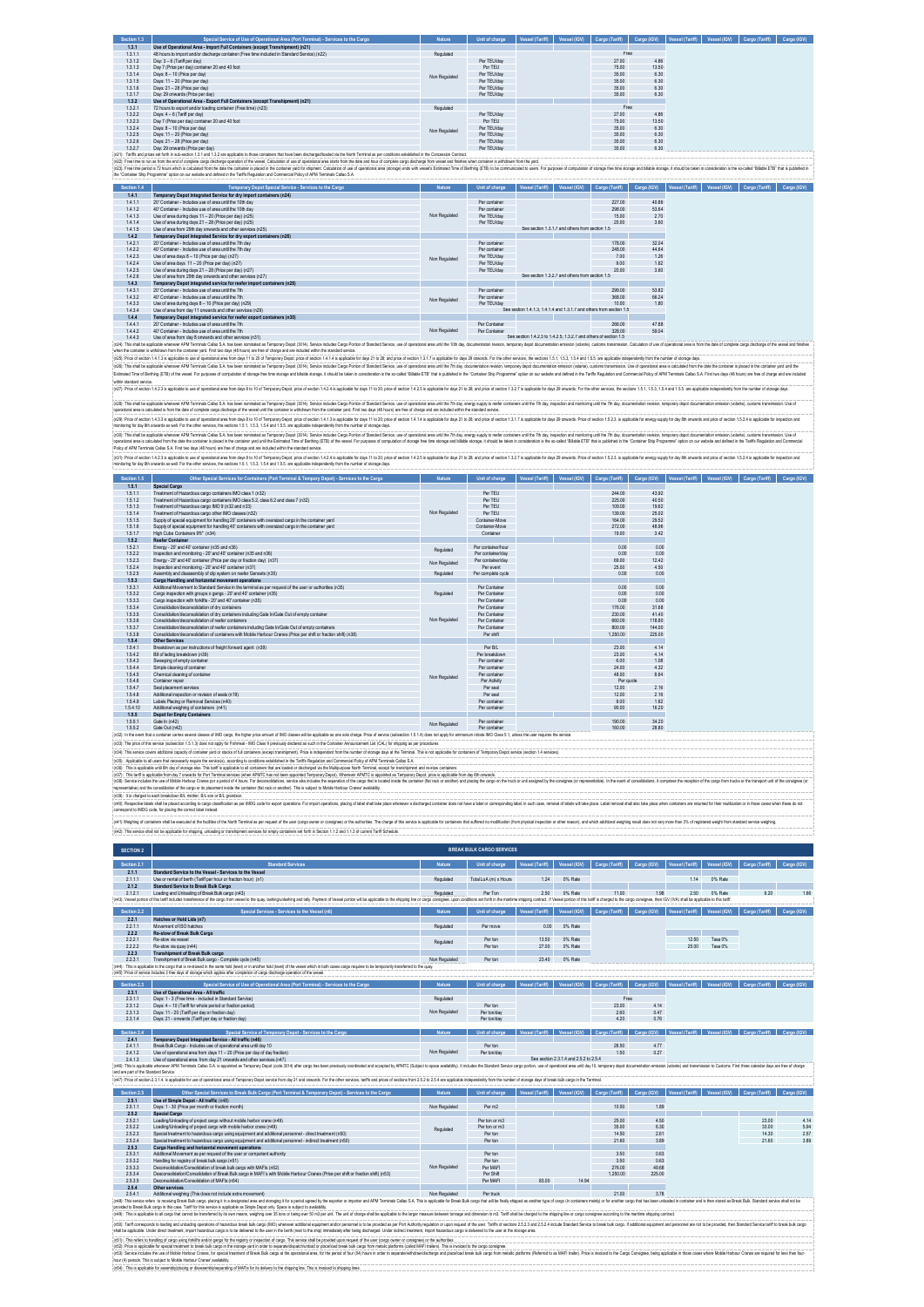| <b>SECTION 3</b> |                                                                                                                                                                                                                                |               | <b>RO-RO CARGO SERVICES</b> |                        |                 |                |             |                        |              |                |             |
|------------------|--------------------------------------------------------------------------------------------------------------------------------------------------------------------------------------------------------------------------------|---------------|-----------------------------|------------------------|-----------------|----------------|-------------|------------------------|--------------|----------------|-------------|
| Section 3.1      | <b>Standard Service</b>                                                                                                                                                                                                        | Nature.       | Unit of charge              | <b>Vessel (Tariff)</b> | Vessel (IGV)    | Cargo (Tariff) | Cargo (IGV) | <b>Vessel (Tariff)</b> | Vessel (IGV) | Cargo (Tariff) | Cargo (IGV) |
| 3.1.1            | Standard Service to the Vessel - Services to the Vessel                                                                                                                                                                        |               |                             |                        |                 |                |             |                        |              |                |             |
| 3.1.1.1          | Use or rental of berth (Tariff per hour or fraction hour) (n1)                                                                                                                                                                 | Requiated     | Total LoA (m) x Hours       | 1.24                   | 0% Rate         |                |             | 1.14                   | 0% Rate      |                |             |
| 3.1.2            | <b>Standard Service to Ro-Ro Cargo</b>                                                                                                                                                                                         |               |                             |                        |                 |                |             |                        |              |                |             |
| 3.1.2.1          | Loading or Unloading of Ro-Ro Cargo (n55)                                                                                                                                                                                      | Requisied     | Per ton                     | 3.50                   | 0% Rate         | 37.00          | 6.66        | 3.50                   | 0% Rate      | 32.30          | 5.81        |
|                  | (n55): Vessel portion of this tariff will be charged to the Shipping line (or representative), unless manitime shipping contract indicates otherwise. If Vessel portion of this tariff is charged to the cargo consignee, then |               |                             |                        |                 |                |             |                        |              |                |             |
| Section 3.2      | Special Services - Services to the Vessel                                                                                                                                                                                      | <b>Nature</b> | Unit of charge              | Vessel (Tariff)        | Vessel (IGV)    | Cargo (Tariff) | Cargo (IGV) | <b>Vessel (Tariff)</b> | Vessel (IGV) | Cargo (Tariff) | Cargo (IGV) |
| 3.2.1            | Re-stow of Ro-Ro cargo                                                                                                                                                                                                         |               |                             |                        |                 |                |             |                        |              |                |             |
| 3.2.1.1          | Re-stow via vesse                                                                                                                                                                                                              | Requiated     | Per ton                     | 41.50                  | 0% Rate         |                |             | 40.00                  | 0% Rate      |                |             |
| 3.2.12           | Re-stow via quay (n56)                                                                                                                                                                                                         |               | Per ton                     | 83.00                  | 0% Rate         |                |             | 80.00                  | 0% Rate      |                |             |
| 3.2.2            | Transhipment of Ro-Ro cargo                                                                                                                                                                                                    |               |                             |                        |                 |                |             |                        |              |                |             |
| 3.2.2.1          | Transhipment of Ro-Ro cargo - Complete cycle (n57)                                                                                                                                                                             | Non Regulated | Per ton                     | 71.60                  | 0% Rate         |                |             |                        |              |                |             |
|                  | (n56): This is applicable to the cargo that is re-stowed in the same hold (level) or in another hold (level) of the vessel which in both cases cargo requires to be temporarily transferred to the quay.                       |               |                             |                        |                 |                |             |                        |              |                |             |
|                  | (n57): Price of service includes 3 free days of storage which applies after completion of cargo discharge coeration of the vessel.                                                                                             |               |                             |                        |                 |                |             |                        |              |                |             |
| Section 3.3      | Special Service of Use of Operational Area (Port Terminal) - Services to the Cargo                                                                                                                                             | <b>Nature</b> | Unit of charge              | Vessel (Tariff)        | Vessel (IGV)    | Cargo (Tariff) | Cargo (IGV) | Vessel (Tariff)        | Vessel (IGV) | Cargo (Tariff) | Cargo (IGV) |
| 3.3.1            | Use of Operational Area - All traffic (n58)                                                                                                                                                                                    |               |                             |                        |                 |                |             |                        |              |                |             |
| 3311             | Days: 1 - 3 (Free time - included in Standard Service)                                                                                                                                                                         | Requisied     |                             |                        |                 | Free           |             |                        |              |                |             |
| 3312             | Days: 4 - 10 (Price for total period or fraction period)                                                                                                                                                                       |               | Per ton                     |                        |                 | 42.00          | 7.56        |                        |              |                |             |
| 3313             | Days: 11 - onwards (Price ner day or fraction day).                                                                                                                                                                            | Non Regulated | Per ton/day                 |                        |                 | 15.60          | 2.81        |                        |              |                |             |
|                  | (n58): Prices of this section are applicable to all types of vehicle and machinery.                                                                                                                                            |               |                             |                        |                 |                |             |                        |              |                |             |
|                  |                                                                                                                                                                                                                                |               |                             |                        |                 |                |             |                        |              |                |             |
| Section 3.4      | Special Service of Temporary Depot - Services to the Cargo                                                                                                                                                                     | <b>Nature</b> | Unit of charge              | Vessel (Tariff)        | Vessel (IGV)    | Cargo (Tariff) | Cargo (IGV) | Vessel (Tariff)        | Vessel (IGV) | Cargo (Tariff) | Cargo (IGV) |
| 3.4.1            | Temporary Depot Integrated Service - All traffic (n59)                                                                                                                                                                         |               |                             |                        |                 |                |             |                        |              |                |             |
| 3411             | Ro-Ro caroo in general - Indudes use of operational area until day 10                                                                                                                                                          |               | Per ton                     |                        |                 | 70.00          | 12.60       |                        |              |                |             |
| 3.4.12           | Use of operational area from day 11 onwards (Price per day or fraction day)                                                                                                                                                    | Non Regulated | Per ton/day                 |                        |                 | 10.00          | 1.80        |                        |              |                |             |
| 3413             | Other services (n60)                                                                                                                                                                                                           |               |                             |                        | See section 3.5 |                |             |                        |              |                |             |
|                  | (n59): This is applicable whenever APM Terminals Callao S.A. is appointed as Temporary Depot (code 3014) after cargo has been previously coordinated and accepted by APMTC (Subject to space availability). It includes the St |               |                             |                        |                 |                |             |                        |              |                |             |
|                  | and are part of the Standard Service. Prices of this section are applicable to all types of vehicles and machinery.                                                                                                            |               |                             |                        |                 |                |             |                        |              |                |             |
|                  | (n60): Prices of section 3.5 apply to other services of Temporary Depot, independently from the number of storage days of RoRo cargo.                                                                                          |               |                             |                        |                 |                |             |                        |              |                |             |
| Section 3.5      | Other Special Services to Ro-Ro Cargo (Port Terminal & Temporary Depot) - Services to the Cargo                                                                                                                                | <b>Nature</b> | Unit of charge              | Vessel (Tariff)        | Vessel (IGV)    | Cargo (Tariff) | Cargo (IGV) | Vessel (Tariff)        | Vessel (IGV) | Cargo (Tariff) | Cargo (IGV) |
| 3.5.1            | Handling Services in Storage area                                                                                                                                                                                              |               |                             |                        |                 |                |             |                        |              |                |             |
| 3.5.1.1          | Handling for registry of Ro-Ro cargo (n61)                                                                                                                                                                                     |               | Per ton                     |                        |                 | 10.50          | 1.89        |                        |              |                |             |
| 3.5.1.2          | Extra movement of Ro-Ro cargo (n62)                                                                                                                                                                                            | Non Regulated | Per ton                     |                        |                 | 2.10           | 0.38        |                        |              |                |             |
| 3.5.2            | Deconsolidation/Consolidation                                                                                                                                                                                                  |               |                             |                        |                 |                |             |                        |              |                |             |
| 3.5.2.1          | Deconsolidation/Consolidation of Ro-Ro cargo with MAEIs (n63)                                                                                                                                                                  |               | Per MAFI                    |                        |                 | 276.00         | 49.68       |                        |              |                |             |
| 3.5.2.2          | Desconsolidation/Consolidation of Ro-Ro cargo en MAFI's with Mobile Harbour Cranes (Price per shift or fraction shift) (n64)                                                                                                   | Non Regulated | Per Shift                   |                        |                 | 1,250.00       | 225.00      |                        |              |                |             |
| 3.5.23           | Deconsolidation/Consolidation of MAFI's (n54)                                                                                                                                                                                  |               | Per MAFI                    | 83.00                  | 14.94           |                |             |                        |              |                |             |
|                  | (n61) : This refers to handling of cargo using gangs and/or equipment for the registry or inspection of the cargo, as per request of the user, (cargo owner or consignee), or authorities.                                     |               |                             |                        |                 |                |             |                        |              |                |             |
|                  | (n52): Additional movement of Ro-Ro cargo between two points within the Multipurpose North Terminal facilities which is not included in the Standard Service, and upon request of the user, (cargo owner or consignee) or comp |               |                             |                        |                 |                |             |                        |              |                |             |
|                  | (n63): This is applicable for special treatment to Ro-Ro cargo in the storage area in order to separate/dispatch/unload or place/load RoRo cargo from metalic platforms (called MAFI trailers). This is invoiced to the cargo  |               |                             |                        |                 |                |             |                        |              |                |             |

| <b>SECTION 4</b> |                                                                                                                                                                                                                                |               | <b>SOLID BULK CARGO</b> |                 |              |                |             |                 |              |                |             |
|------------------|--------------------------------------------------------------------------------------------------------------------------------------------------------------------------------------------------------------------------------|---------------|-------------------------|-----------------|--------------|----------------|-------------|-----------------|--------------|----------------|-------------|
| Section 4.1      | <b>Standard Service</b>                                                                                                                                                                                                        | <b>Nature</b> | Unit of charge          | Vessel (Tariff) | Vessel (IGV) | Cargo (Tariff) | Cargo (IGV) | Vessel (Tariff) | Vessel (IGV) | Cargo (Tariff) | Cargo (IGV) |
| 4.1.1            | Standard Service to the Vessel - Services to the Vessel                                                                                                                                                                        |               |                         |                 |              |                |             |                 |              |                |             |
| 4.1.1.1          | Use or rental of berth (Tariff per hour or fraction hour) (n1)                                                                                                                                                                 | Regulated     | Total LoA (m) x Hours   | 1.24            | 0% Rate      |                |             | 1.14            | 0% Rate      |                |             |
| 4.1.2            | Standard Service to Solid Bulk Cargo - Services to the Cargo                                                                                                                                                                   |               |                         |                 |              |                |             |                 |              |                |             |
| 4.1.2.1          | Loading or Unloading of Solid Bulk                                                                                                                                                                                             | Regulated     | Per ton                 |                 |              | 6.44           | 1.16        |                 |              | 5.60           | 1.01        |
| Section 4.2      | Special Services - Services to the Vessel                                                                                                                                                                                      | <b>Nature</b> | Unit of charge          | Vessel (Tariff) | Vessel (IGV) | Cargo (Tariff) | Cargo (IGV) | Vessel (Tariff) | Vessel (IGV) | Cargo (Tariff) | Cargo (IGV) |
|                  |                                                                                                                                                                                                                                |               |                         |                 |              |                |             |                 |              |                |             |
| 4.2.1            | <b>Hatches or Hold Lids(n6)</b>                                                                                                                                                                                                |               |                         |                 |              |                |             |                 |              |                |             |
| 4211             | Movement of ISO hatches                                                                                                                                                                                                        | Regulated     | Per move                | 0.00            | 0% Rate      |                |             |                 |              |                |             |
| Section 4.3      | Special Services - Services to the Cargo                                                                                                                                                                                       |               | Unit of charge          | Vessel (Tariff) | Vessel (IGV) | Cargo (Tariff) | Cargo (IGV) | Vessel (Tariff) | Vessel (IGV) | Cargo (Tariff) | Cargo (IGV) |
| 4.3.1            | Remove/place of artificial separation in vessel's hold                                                                                                                                                                         |               |                         |                 |              |                |             |                 |              |                |             |
| 4.3.1.1          | Remove of artificial senaration in yessel's hold                                                                                                                                                                               | Regulated     | Per operation           |                 |              | 1,650.00       | 297.00      |                 |              | 1,500.00       | 270.00      |
| 4.3.2            | Use of Operational Area - All traffic                                                                                                                                                                                          |               |                         |                 |              |                |             |                 |              |                |             |
| 4.3.2.1          | Days: 1 - 5 (Free time - included in Standard Service) (n65)                                                                                                                                                                   | Requiated     |                         |                 |              | Free           |             |                 |              |                |             |
| 4.3.2.2          | Days: 6 - 15 (Price for whole period or fraction period)                                                                                                                                                                       |               | Per ton                 |                 |              | 2.90           | 0.52        |                 |              |                |             |
| 4.3.2.3          | Days: 16 - 30 (Price for whole period or fraction period)                                                                                                                                                                      | Non Regulated | Per ton                 |                 |              | 4.00           | 0.72        |                 |              |                |             |
| 4.3.2.4          | Days: 31 - onwards (Price per day or fraction day)                                                                                                                                                                             |               | Per ton/day             |                 |              | 0.40           | 0.07        |                 |              |                |             |
| 4.3.3            | Other services                                                                                                                                                                                                                 |               |                         |                 |              |                |             |                 |              |                |             |
| 4.3.3.1          | Additional weighing (Extra movement is not included) (n66)                                                                                                                                                                     | Non Regulated | Per truck               |                 |              | 21.00          | 3.78        |                 |              |                |             |
|                  | (n65): Free days are given to goods which use absorbing towers and silos.                                                                                                                                                      |               |                         |                 |              |                |             |                 |              |                |             |
|                  | (n66): This service shall be provided within facilities of Multipurpose North Terminal as per request of user or authorities. (Extra) movement of solid bulk cargo is requested from its stacking area to the Gates area. Such |               |                         |                 |              |                |             |                 |              |                |             |

(r6)). Some the most of the biotocome of the substant of the control are the providing to the project of the prodict of the substant of the prodict of the substant of the substant of the substant of the substant of the sub

| SECTION 5   |                                                                                                                                                                                                                                                                                                |               | <b>LIQUID BULK CARGO</b> |      |         |          |        |      |         |                                                                                                                               |       |
|-------------|------------------------------------------------------------------------------------------------------------------------------------------------------------------------------------------------------------------------------------------------------------------------------------------------|---------------|--------------------------|------|---------|----------|--------|------|---------|-------------------------------------------------------------------------------------------------------------------------------|-------|
| Section 5.1 | <b>Standard Service</b>                                                                                                                                                                                                                                                                        | <b>Nature</b> | Unit of charge           |      |         |          |        |      |         | Vessel (Tariff)   Vessel (IGV)   Cargo (Tariff)   Cargo (IGV)   Vessel (Tariff)   Vessel (IGV)   Cargo (Tariff)   Cargo (IGV) |       |
| 5.1.1       | Standard Service to the Vessel - Services to the Vessel                                                                                                                                                                                                                                        |               |                          |      |         |          |        |      |         |                                                                                                                               |       |
| 5.1.1.1     | Use or rental of berth (Tariff per hour or fraction hour) (n1)                                                                                                                                                                                                                                 | Requiated     | Total LoA (m) x Hours    | 1.24 | 0% Rate |          |        | 1.14 | 0% Rate |                                                                                                                               |       |
| 5.1.2       | Standard Service to Liquid Bulk Cargo - Services to the Cargo                                                                                                                                                                                                                                  |               |                          |      |         |          |        |      |         |                                                                                                                               |       |
| 5.1.2.1     | Loading or Unloading of Liquid Bulk                                                                                                                                                                                                                                                            | Requiated     | Per ton                  |      |         | 3.28     | 0.59   |      |         | 2.50                                                                                                                          | 0.45  |
|             |                                                                                                                                                                                                                                                                                                |               |                          |      |         |          |        |      |         |                                                                                                                               |       |
| Section 5.2 | Special Services - Services to the Cargo                                                                                                                                                                                                                                                       | <b>Nature</b> | Unit of charge           |      |         |          |        |      |         | Vessel (Tariff)   Vessel (IGV)   Cargo (Tariff)   Cargo (IGV)   Vessel (Tariff)   Vessel (IGV)   Cargo (Tariff)   Cargo (IGV) |       |
| 5.2.1       | Use of Contention Barriers                                                                                                                                                                                                                                                                     |               |                          |      |         |          |        |      |         |                                                                                                                               |       |
| 5211        | Use of Contention Barriers (Tariff per day or fraction day) (n67)                                                                                                                                                                                                                              | Requiated     | Per day                  |      |         | 1,250.00 | 225.00 |      |         | 1.160.00                                                                                                                      | 208.8 |
|             | : In67): This is applicable for the use of contention barriers during loading careform of Inbasing coestions of hazardous substances and/or ocods such as highcarbors and other liquid bulk. Service includes obting and undat<br>unless otherwise detailed in the maritime shipping contract. |               |                          |      |         |          |        |      |         |                                                                                                                               |       |

| <b>SECTION 6</b> |                                                                                 |               | <b>PASSENGERS</b>                                                                                                                              |      |      |       |           |      |      |       |    |
|------------------|---------------------------------------------------------------------------------|---------------|------------------------------------------------------------------------------------------------------------------------------------------------|------|------|-------|-----------|------|------|-------|----|
| Section 6.1      | <b>Standard Service</b>                                                         | <b>Nature</b> | Unit of charge   Vessel (Tariff)   Vessel (IGV)   Cargo (Tariff)   Cargo (IGV)   Vessel (Tariff)   Vessel (IGV)   Cargo (Tariff)   Cargo (IGV) |      |      |       |           |      |      |       |    |
| 6.1.1            | Standard Service to the Vessel - Services to the Vessel                         |               |                                                                                                                                                |      |      |       |           |      |      |       |    |
| 6.1.1.1          | Use or rental of berth (Tariff per hour or fraction hour) (n1)                  | Regulated     | Total LoA (m) x Hours                                                                                                                          | 1.24 | 0.22 |       |           | 1.14 | 0.21 |       |    |
| 6.1.2            | <b>Standard Service per Passenger</b>                                           |               |                                                                                                                                                |      |      |       |           |      |      |       |    |
| 6.1.2.1          | Standard Service per Passenger (n68)                                            | Requisied     | Per Passenger                                                                                                                                  |      |      | 14.27 | 2.57<br>. |      |      | 13.01 | 23 |
|                  | : (n68) Children under 12 years old and crew members are not subject to charge. |               |                                                                                                                                                |      |      |       |           |      |      |       |    |
|                  |                                                                                 |               |                                                                                                                                                |      |      |       |           |      |      |       |    |

| Special Services - Services to the Vessel                           | <b>Nature</b>                                     | Unit of charge                                                                                                                                                                                                      | Vessel (Tariff) | Vessel (IGV)                                          | Cargo (Tariff)                                                                                                                                                                                                                                                 | Cargo (IGV) | Vessel (Tariff) | Vessel (IGV) | Cargo (IGV)                                                                                                                                                                                                                                      |
|---------------------------------------------------------------------|---------------------------------------------------|---------------------------------------------------------------------------------------------------------------------------------------------------------------------------------------------------------------------|-----------------|-------------------------------------------------------|----------------------------------------------------------------------------------------------------------------------------------------------------------------------------------------------------------------------------------------------------------------|-------------|-----------------|--------------|--------------------------------------------------------------------------------------------------------------------------------------------------------------------------------------------------------------------------------------------------|
| <b>Use of Contention Barriers</b>                                   |                                                   |                                                                                                                                                                                                                     |                 |                                                       |                                                                                                                                                                                                                                                                |             |                 |              |                                                                                                                                                                                                                                                  |
| Use of Contention Barriers (Tariff per hour or fraction hour) (n70) | Requiated                                         | Por dia                                                                                                                                                                                                             | 1,250.00        | 225.00                                                |                                                                                                                                                                                                                                                                |             | 1,160.00        | 208.80       |                                                                                                                                                                                                                                                  |
| <b>Hold Cleaning (n71)</b>                                          |                                                   |                                                                                                                                                                                                                     |                 |                                                       |                                                                                                                                                                                                                                                                |             |                 |              |                                                                                                                                                                                                                                                  |
| Vessel Holds cleaning (price per gang-shift or fraction) (n72)      | Non Regulated                                     | Per gang/Shift                                                                                                                                                                                                      | 510.00          | 91.80                                                 |                                                                                                                                                                                                                                                                |             |                 |              |                                                                                                                                                                                                                                                  |
| Unloading of solid waste (price per M3 or fraction) (n73)           | Non Regulated                                     | Per M3                                                                                                                                                                                                              | 255.00          | 45.90                                                 |                                                                                                                                                                                                                                                                |             |                 |              |                                                                                                                                                                                                                                                  |
| Sludge Management                                                   |                                                   |                                                                                                                                                                                                                     |                 |                                                       |                                                                                                                                                                                                                                                                |             |                 |              |                                                                                                                                                                                                                                                  |
| Oily Waste Management (n74)                                         | Non Regulated                                     | Per truck                                                                                                                                                                                                           |                 |                                                       |                                                                                                                                                                                                                                                                |             |                 |              |                                                                                                                                                                                                                                                  |
| Unloading of solid waste (price per M3 or fraction) (n75).          | Non Regulated                                     | Per M3                                                                                                                                                                                                              | 357.00          |                                                       |                                                                                                                                                                                                                                                                |             |                 |              |                                                                                                                                                                                                                                                  |
| Other services                                                      |                                                   |                                                                                                                                                                                                                     |                 |                                                       |                                                                                                                                                                                                                                                                |             |                 |              |                                                                                                                                                                                                                                                  |
| Water supply (n76)                                                  | Non Regulated                                     | Per ton                                                                                                                                                                                                             | 8.70            | 1.57                                                  |                                                                                                                                                                                                                                                                |             |                 |              |                                                                                                                                                                                                                                                  |
| Phone service                                                       | Non Regulated                                     | Per activity                                                                                                                                                                                                        |                 |                                                       |                                                                                                                                                                                                                                                                |             |                 |              |                                                                                                                                                                                                                                                  |
|                                                                     |                                                   |                                                                                                                                                                                                                     |                 |                                                       |                                                                                                                                                                                                                                                                |             |                 |              |                                                                                                                                                                                                                                                  |
|                                                                     |                                                   |                                                                                                                                                                                                                     |                 |                                                       |                                                                                                                                                                                                                                                                |             |                 |              |                                                                                                                                                                                                                                                  |
|                                                                     |                                                   |                                                                                                                                                                                                                     |                 |                                                       |                                                                                                                                                                                                                                                                |             |                 |              |                                                                                                                                                                                                                                                  |
|                                                                     |                                                   |                                                                                                                                                                                                                     |                 |                                                       |                                                                                                                                                                                                                                                                |             |                 |              |                                                                                                                                                                                                                                                  |
|                                                                     | (n69) Services applicable to all type of vessels. | includes vessel hold cleaning service (price of section 7.1.2.1 of Tariff Rates) and unloading of solid waste (price of section 7.1.2.2.), as result of cleaning process, and it does not include washing of holds. |                 | OTHER COMMON SERVICES TO THE VESSEL (n69)<br>1,326.00 | 238.68<br>64.26<br>Per quote<br>(n70): This is applicable for the use of contention barriers during fuel supply operations to the vessel. Service includes placing and unplacing contention barriers as well as clearing and drying service. Tariff for conten |             |                 |              | Cargo (Tariff)<br>(n71): This service will apply to users named "clerits of ordinary service" which refers to loading or discharge coerations per vessel call. and in case of discharge and loading coordions of cornolible coods or wessel call |

(n7). This who releve to play a sole andoported the east out and a math and product in the state of the state of the state of the state of the state of the state of the state of the state of the state of the state of the s

(n76): This shall be provided according to the Terminal's berth/pier availability or capacity and shall be charged to the shipping line or representative.

| <b>SECTION 8</b> | <b>COMMERCIAL POLICIES (n77)</b>                                                                                                                                                                                               |               |                |                 |              |                |             |                                             |  |  |             |  |  |
|------------------|--------------------------------------------------------------------------------------------------------------------------------------------------------------------------------------------------------------------------------|---------------|----------------|-----------------|--------------|----------------|-------------|---------------------------------------------|--|--|-------------|--|--|
| Section 8.1      | For containers                                                                                                                                                                                                                 | <b>Nature</b> | Unit of charge | Vessel (Tariff) | Vessel (IGV) | Cargo (Tariff) | Cargo (IGV) | Vessel (Tariff) Vessel (IGV) Cargo (Tariff) |  |  | Cargo (IGV) |  |  |
| 8.1.1            | Cancellation of container loading and withdraw of container (n78)                                                                                                                                                              |               |                |                 |              |                |             |                                             |  |  |             |  |  |
| 8.1.1.1          | 20" Container                                                                                                                                                                                                                  | Non Regulated | Per container  |                 |              | 200.00         | 36.00       |                                             |  |  |             |  |  |
| 8112             | 40° Container                                                                                                                                                                                                                  |               | Per mntainer   |                 |              | 250.00         | 45.00       |                                             |  |  |             |  |  |
| 8.1.2            | Cancellation of break bulk and ro-ro cargo loading (n79)                                                                                                                                                                       |               |                |                 |              |                |             |                                             |  |  |             |  |  |
|                  | : (n77): For further details on the scope and conditions of applicable discounts, offers and promptions, see Charter V of Tariffs Regulation and Commercial Policy of APM Terminals Callap S.A. published on website: www.apmt |               |                |                 |              |                |             |                                             |  |  |             |  |  |
|                  | : (n78): This is applicable whenever the user (consigne, representative or shipping Whichaws a container after canceling container loading. Price covers resource costs involved in standard service cancellation and containe |               |                |                 |              |                |             |                                             |  |  |             |  |  |

(n79): his is applicable whenever the user (consignee, representative or shipping line) withdraws the cargo that has not been shipped due to overbooking, stack weight, stow limitations, change of vessel, among others. Standard service (cargo portion) shall be charged as well as the use of operating area (Port Terminal). For use of operating area, the tariffs stated in section 2.3.1 and 3.3.1 shall be applicable if break bulk and ro-ro cargo stay longer than the free time granted by the standard service to these kinds of cargo.